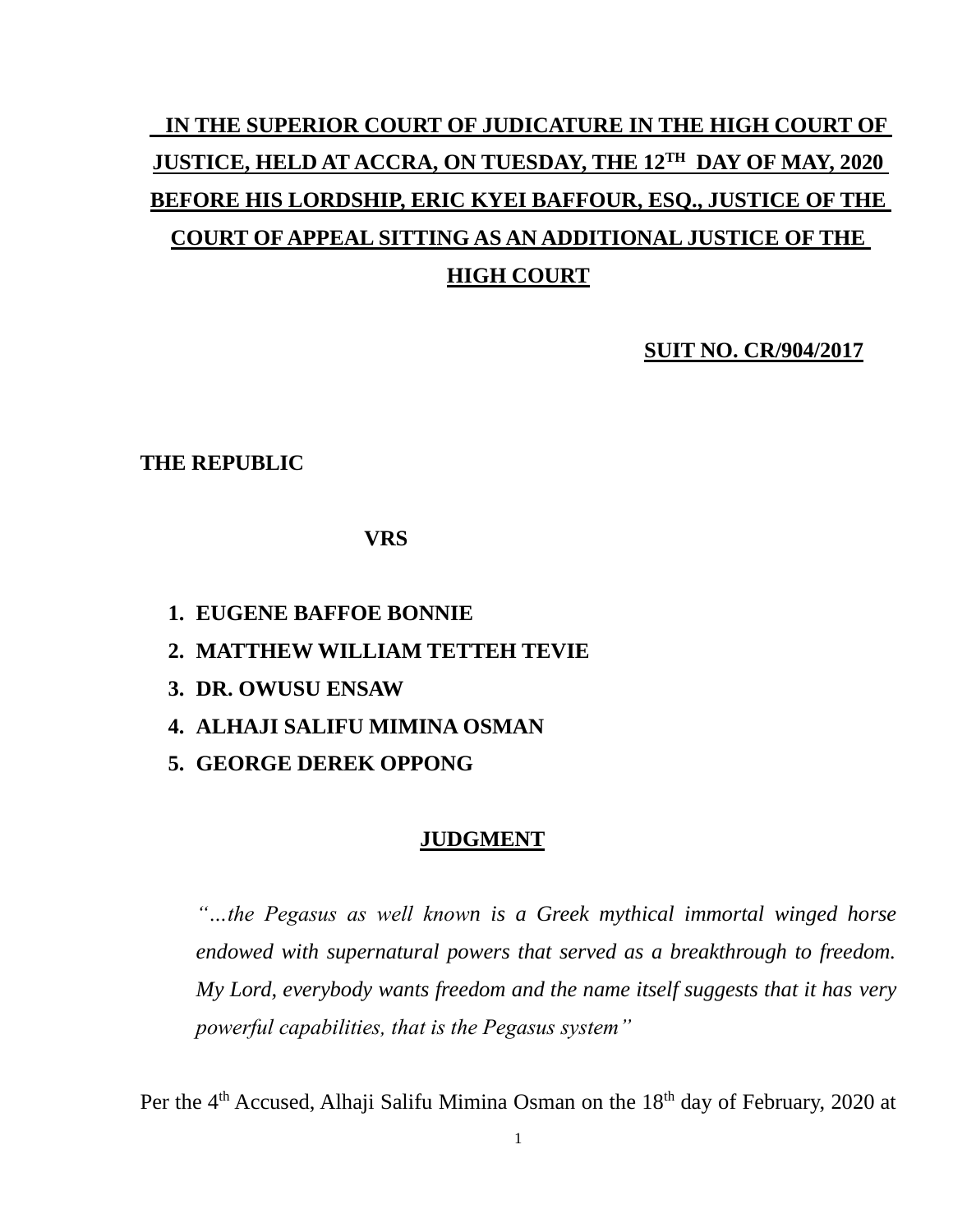page 6 of the proceedings on that day. Indeed Pegasus, the offspring of the Olympian god Poseidon is captured in the image of a visible pure white horse in Greek mythology. He was caught by Bellerophon and was ridden on to defeat chimera. In an attempt to reach mount Olympus, this winged horse was transformed into a constellation in the northern sky.

The manufacture and sale by an Israeli company by name NSO Group Technologies Ltd (NSO) of a modern equipment, named after this Greek mythical figure having the functionalities, among others, of monitoring phone calls, including those of Whatsapp (see page 2 of the proceedings on the  $7<sup>th</sup>$  of February, 2020): as to whether or not the Board of the National Communications Authority (NCA) approved the use of its monies for the purchase of such an equipment or that there was no need for such an approval at all, whether the accused persons did benefit personally as officers of the public or otherwise in the purchase, whether the National Security Council Secretariat (NSCS) had made a request for US\$8 Million for such an equipment, are among some of the issues that are at the heart of the seventeen charges preferred by the Republic against the accused persons.

The accused persons were arraigned before the court on the  $22<sup>nd</sup>$  of December, 2017 on seventeen charges. A1 was charged with eight counts. A2 with eight counts as A1. A3 with six of the counts. A4 with seven of the counts whilst A5 on the other hand was charged with six of the counts. The charges range from conspiracy to wilfully cause financial loss to the State, wilfully causing financial loss to the State, conspiracy to steal, stealing, using public office for profit, contravention of the Public Procurement Act, Money laundering, intentionally misplaying public property, all contrary to sections  $23(1)$  and  $179A(3)(a)$ ,  $124(1)$ ,  $179C(a)$  all of the Criminal Offences Act, 1960, Act 29, sections 92(1), 14(1)(a), 15(1) of the Public Procurement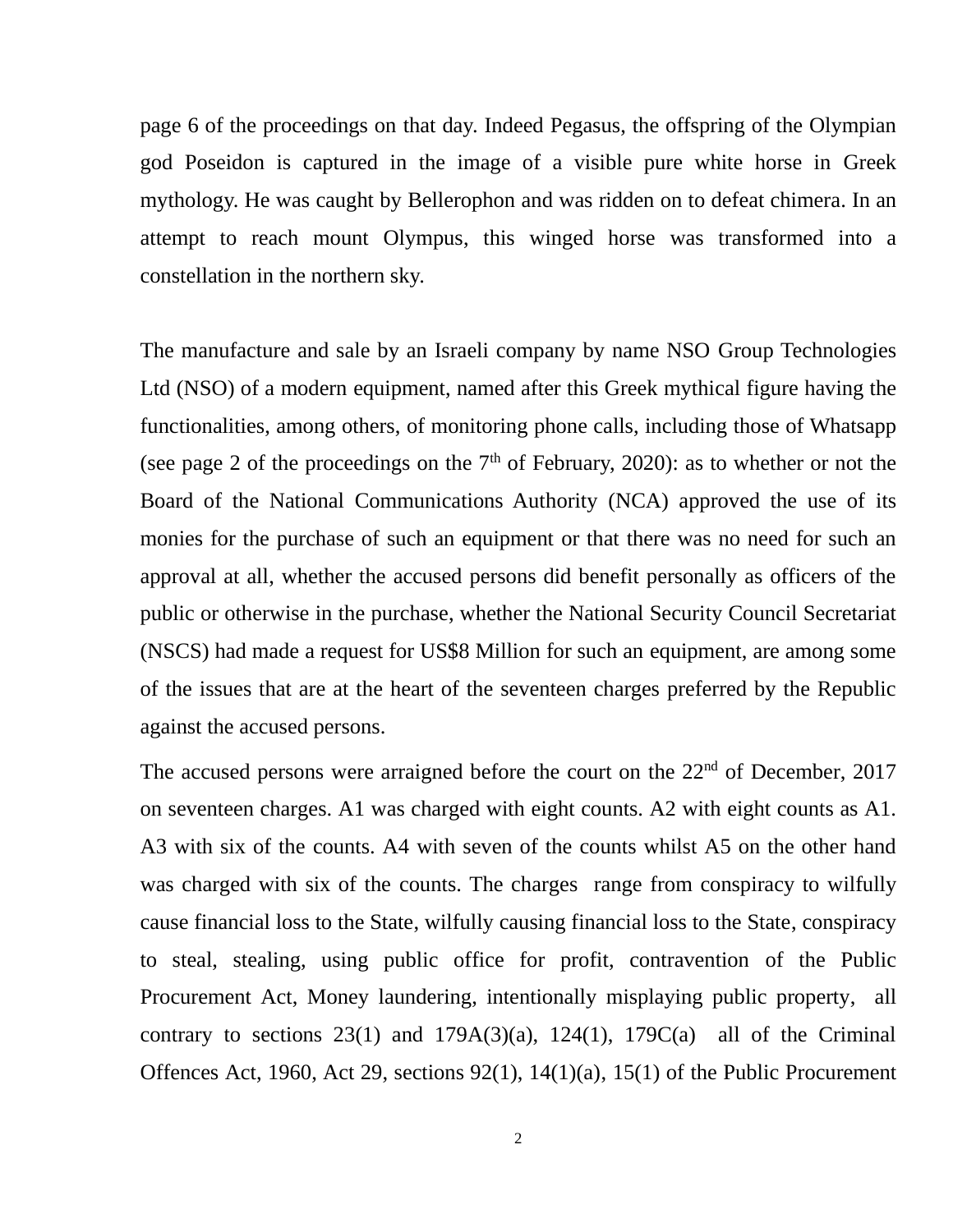Act, 2003, Act 663, sections 1(1)(c) of the Anti-Money Laundering Act, Act 749, 2007 and finally section 1(2) of the Public Property Protection Act, 1977, SMCD 140, respectively.

The facts as recounted by prosecution is that the first accused, a former chairperson of the Board of NCA, 2<sup>nd</sup> accused, the former Director-General of NCA, third accused, a Board member and chairman of the Finance sub-committee of the NCA and the fourth accused, being also a Board member and the former Deputy National Security Coordinator until December, 2016, all without any provision having been made in the budget and supplementary budgets of NCA in 2015 and 2016 for the purchase of a cyber-surveillance equipment, and with the NCA not having discussed and approved the use of NCA's money for the purchase of such equipment, A5 was engaged by A1 for A2 to sign an agreement with A5 for the latter to be a reseller of a Pegasus equipment to NCA. That in the process all the accused persons agreed to act together to steal and cause the various offences for which they have been charged wherein A4, being the Deputy National Security Coordinator authored a letter purporting it to have emanated from the National Security Council Secretariat (NSCS) requesting for an amount of \$US8 Million as institutional support for the NSCS for the purchase of a cyber-surveillance equipment. That by this letter generated by A4, the Finance Director of NCA was made to act under the directions of A1 and A2 to transfer an amount of \$US4 Million into the account of Infralocks Development Ltd, (IDL) controlled by A5, when there had also not been any necessary required processes for selection of such an entity as required by the Procurement laws of the country for IDL to undertake such purchase of goods. That upon receipt of the monies, A5 transferred an amount of \$1 US Million to an Israeli company, NSO Group Technologies for the purchase of a Pegasus equipment. That the \$3 US Million was kept for the personal use of the Accused persons, who upon the matter coming to light, an amount of \$I US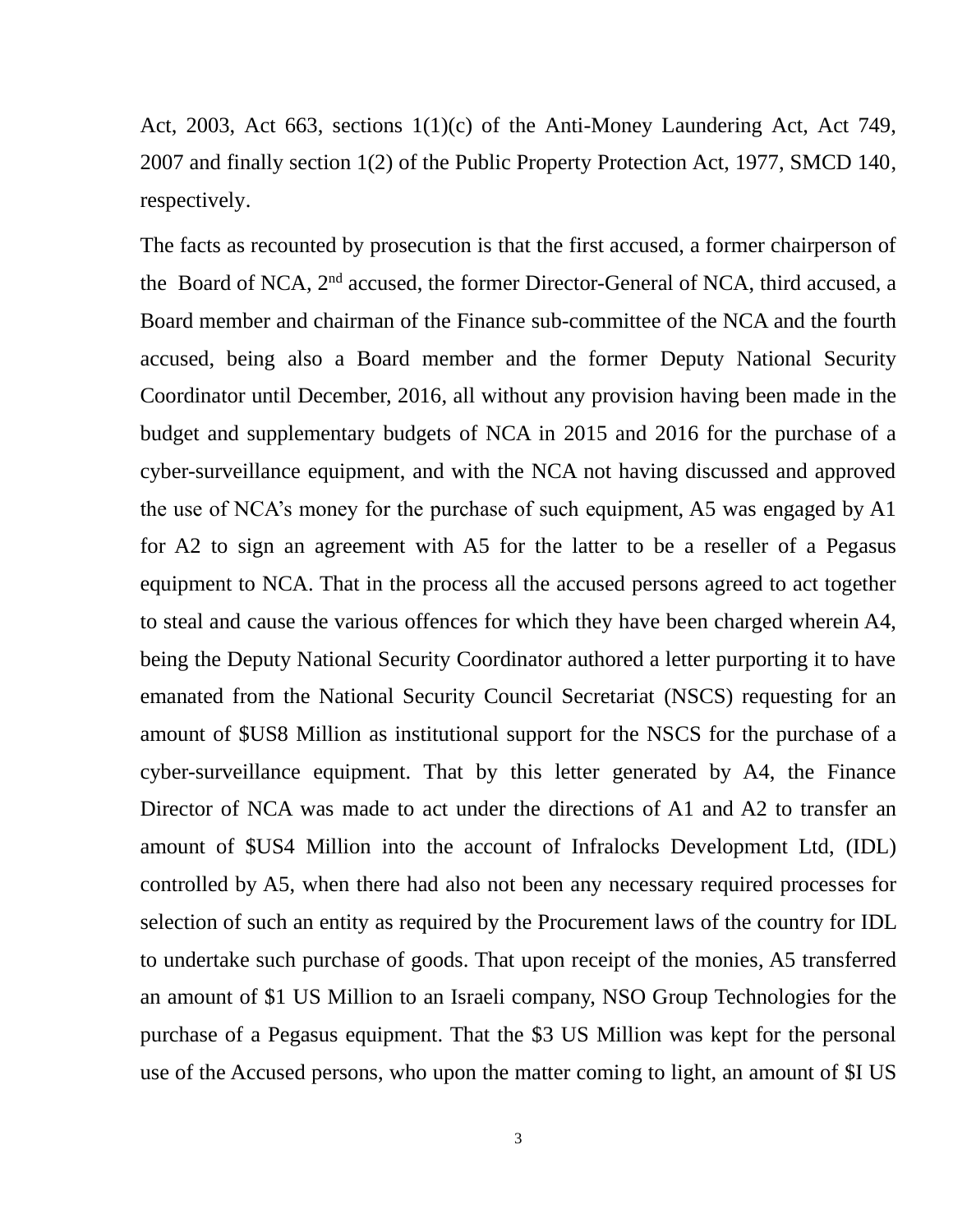Million was retrieved from A5.All the accused persons pleaded not guilty for which reason by law prosecution had to lead evidence against them to establish the charges.

With the Accused Persons having pleaded not guilty to all the charges, prosecution called six witnesses in support of its case. And these in order of their appearance before the court were Pw1 – Abena Kwarkoa Asafo–Adjei, Head of Legal and Secretary to the Board of National Communications Authority, (NCA), Pw2 – Dr. Isaac Yaw Ani, Director of Finance, NCA, Pw3 – Col. Michael Kwadwo Opoku, Director of Operations – National Security Council Secretariat, Pw4 – Henry Aplehe Kanor, Director-General, Technical Operations, NCA, Pw5 – Duncan Opare, Deputy National Security Coordinator, and Pw6 – D/C/Inspector Michael Nkrumah, a Police detective attached to the Bureau of National Investigations (BNI).

At the close of the case of prosecution, all the accused persons made submissions of no case to answer. The court in a ruling delivered on the  $23<sup>rd</sup>$  of May, 2019 dismissed all the submissions and invited the accused persons to open their defence with the exception of A3 who the court found that the prosecution had not been able to establish a *prima facie* case against him in respect of counts 1, 2, 7 and 17 out of the six counts. The court invited A3 to open his defence only in respect of counts 3 and 14. The Court of Appeal on the  $25<sup>th</sup>$  of March, 2020 in a ruling delivered in respect of an appeal by the 3rd Accused disagreed with the court on its invitation to A3 to open his defence on the two remaining counts and accordingly acquitted and discharged A3 on the two remaining counts. A3 therefore is not part of the proceedings for the evidence that was led for and against him to be considered in this judgment.

#### **BURDEN OF PROOF**

It is apt before I proceed to evaluate the evidence led during trial that I set out the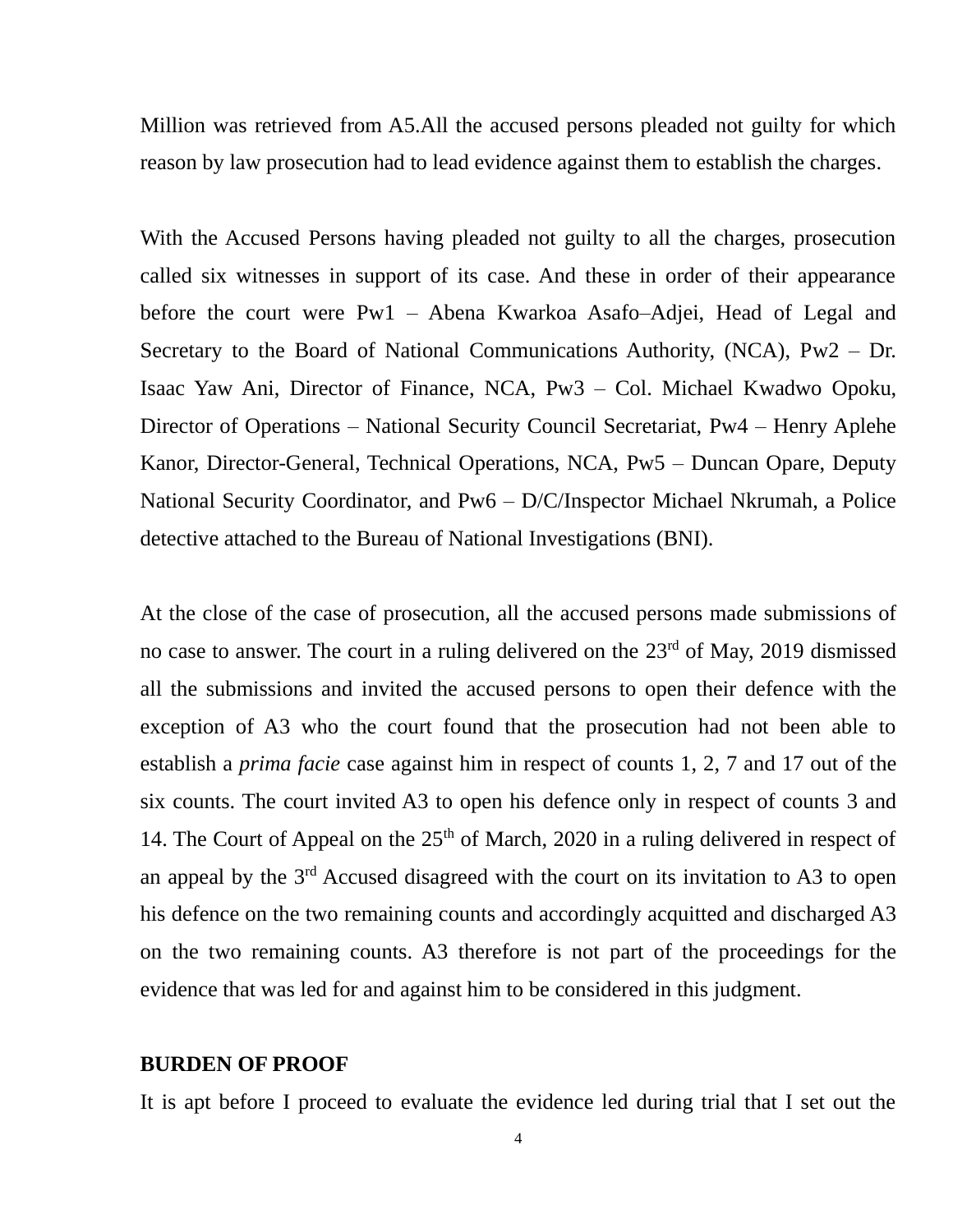burden that prosecution bears in a criminal case of this nature. Section 11(2) of the Evidence Act, NRCD 323 states that in a criminal action the burden on the prosecution of facts essential to guilt requires the prosecution to produce sufficient evidence so that the court can find the guilt of the accused proved beyond reasonable doubt.

And section 13(1) states as follows:

*'in any civil or criminal action the burden of persuasion as to the commission by a party of a crime which is directly in issue requires proof beyond a reasonable doubt'.*

And there seems to be a further emphasis under section 22 of the Evidence Act which states that:

*'in a criminal action, a presumption operates against the accused as to a fact which is essential to guilt only if the existence of the basic facts that give rise to the presumption are found or otherwise established beyond reasonable doubt…'*

As far as the standard of reasonable doubt is concerned there is no room for an accused to be convicted on the basis that the charges or the allegations against him might be true. If there is such a possibility then what it means is that prosecution has not made out a case or has not proved its case beyond reasonable doubt. There could be a doubt only that the doubt should not affect a reasonable person's belief regarding the guilt of an accused. It is on that score that Lord Denning notes in **MILLER v MINISTER OF PENSIONS** [1947] ALL ER 372 @ 373 that it is needless for prosecution to attempt to proof the guilt of the accused beyond a shadow of doubt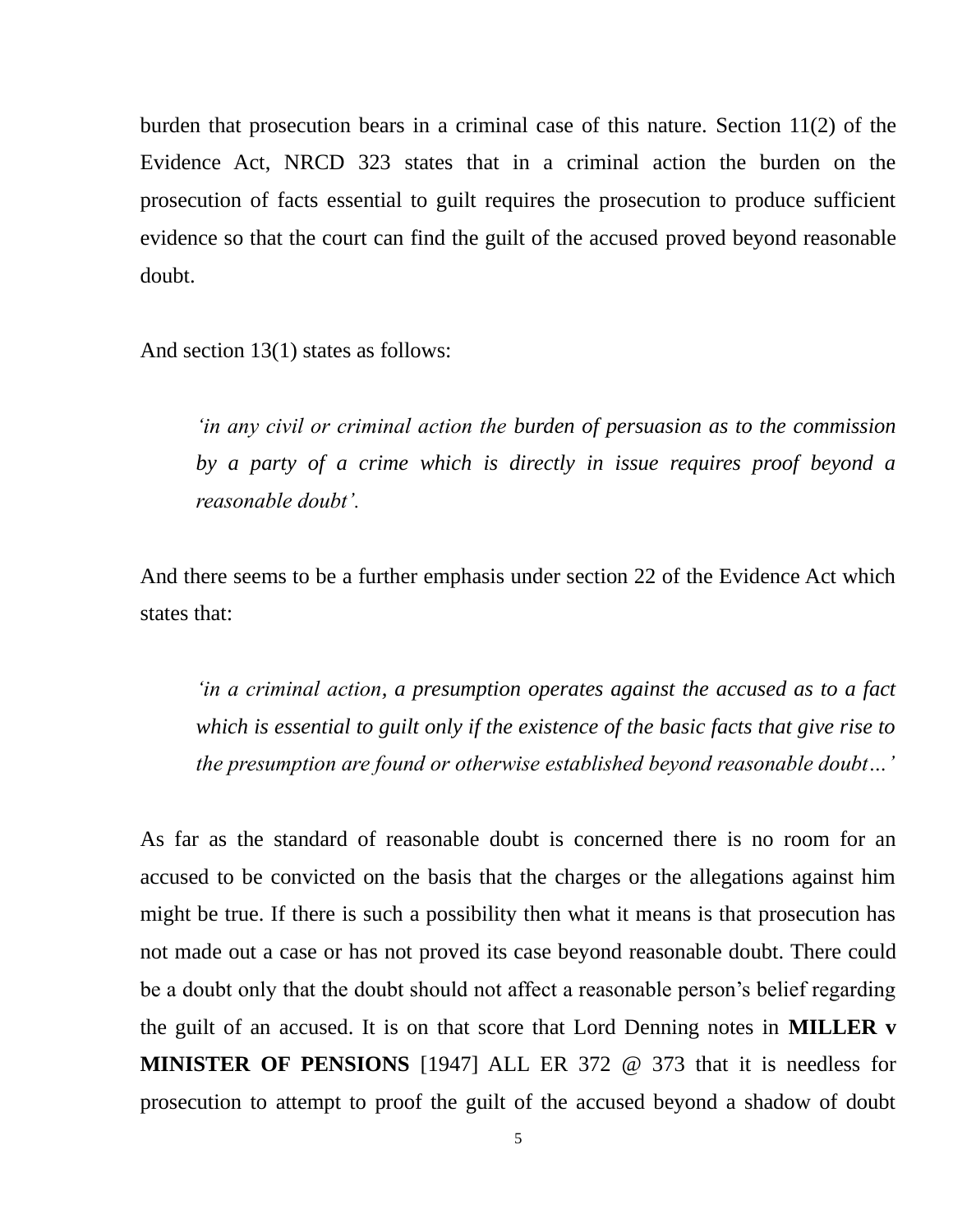since that standard will be impossible to attain and were the law to allow that there will be the admission of fanciful possibilities to deflect the course of justice. In effect and in simple language the standard expected of prosecution by reasonable doubt means that by the end of the trial prosecution must prove all the elements of the offences charged and the explanations offered by the accused must be one that is not reasonable probably. See Justice Brobbey in his work Essentials of Ghana Law of Evidence at pages 48-55. Lord Chief Justice of the King's Bench from 1822 - 1841, Charles Kendal Bushe put what is reasonable doubt in a much more elegant language as follows:

*''… the doubt must not be light or capricious, such as timidity or passion prompts, and weakness or corruption readily adopts. It must be such a doubt as upon a calm view of the whole evidence a rational understanding will suggest to an honest heart the conscientious hesitation of minds that are not influenced by party, preoccupied by prejudice or subdued by fear''.*

See also **OSEI v THE REPUBLIC** [2009] 24 MLRG 203, CA; **ABODAKPI v THE REPUBLIC** [2008] 2 GMJ 33; **REPUBLIC v UYANWUNE** [2013] 58 GMJ 162; **TETTEH V THE REPUBLIC** [2001-2002] SCGLR 854**; DEXTER JOHNSON v THE REPUBLIC** [2011] 2 SCGLR 601; **FRIMPONG A.K.A IBOMAN v REPUBLIC** [2012] 1 SCGLR 297.

Accused however is not under any obligation to prove his innocence as the burden of proof is on the prosecution throughout the trial. All that an accused is required to do when invited to open his defence is to raise reasonable doubt regarding his guilt. It is only when the defence raised is not reasonably probable that an accused would be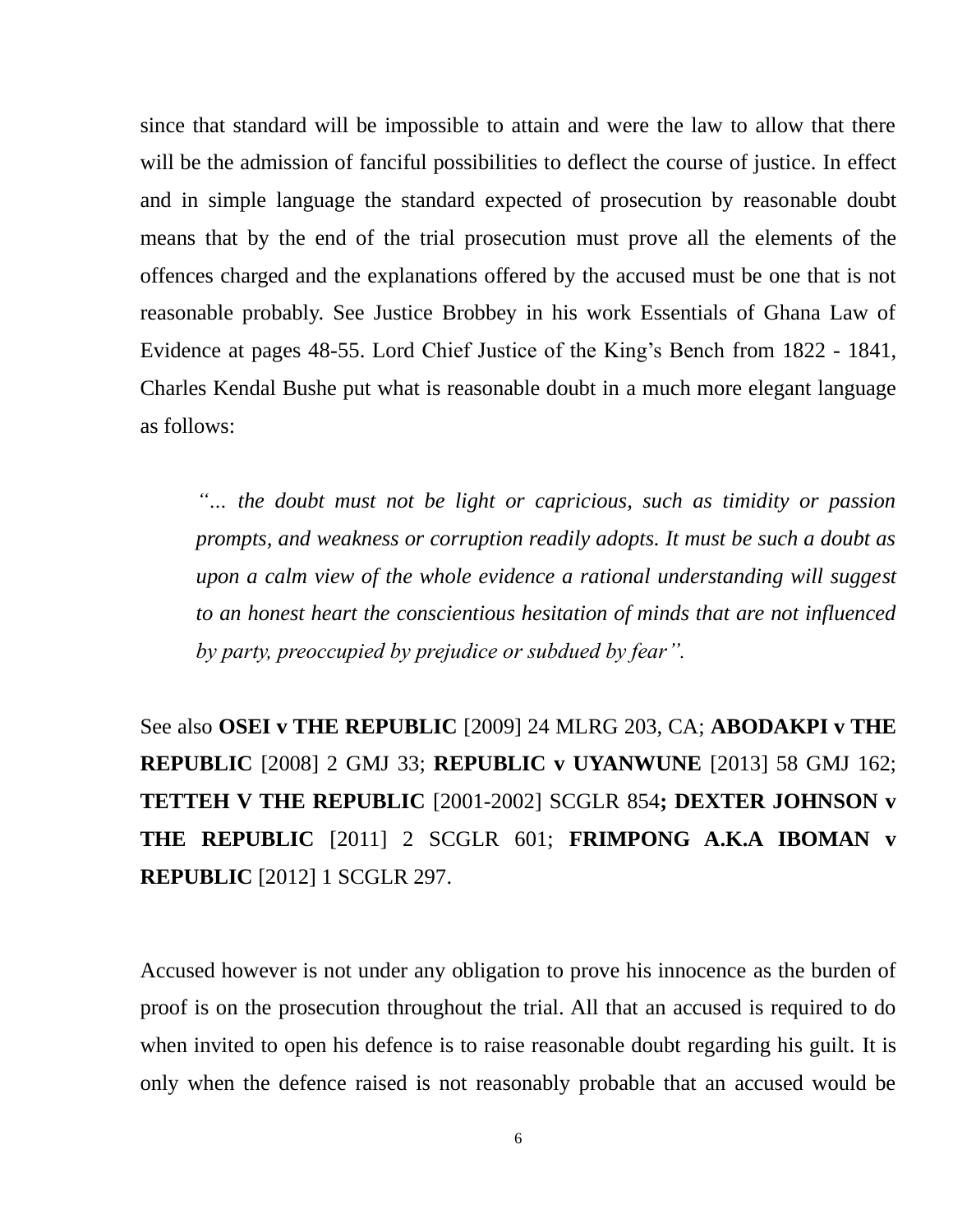convicted. The Supreme Court aptly put it in the case of **MALLAM ALI YUSIF v THE REPUBLIC** [2003-2004] SCGLR 174 that:

*"the burden of producing evidence and the burden of persuasion are the components of 'the burden of proof.' Thus, although an accused person is not required to prove his innocence, during the course of his trial, he may run a risk of non-production of evidence and/or non-persuasion to the required degree of belief, particularly when he is called upon to mount a defence''*

With the burden of proof satisfied only when it has been proved to the standard required by law by the prosecution in mind, I proceed to an examination of the evidence led in respect of each of the counts against the accused persons.

# **COUNTS ONE AND TWO ON THE CHARGES OF CONSPIRACY TO WILFULLY CAUSE FINANCIAL LOSS TO THE STATE AND WILFULLY CAUSING FINANCIAL LOSS TO THE STATE AGAINST A1, A2, A4 AND A5.**

A1, A2, A4 and A5 are charged with the offence of conspiracy to wilfully cause financial loss to the State under count one. They have also been charged under count two for wilfully causing financial loss to the State. Ghana has reshaped the meaning and scope of its law on conspiracy through the new formulation as set out by the Statute Law Revision Commission and as affirmed by Dotse JSC in the case of **FRANCIS YIRENKYI v THE REPUBLIC** Suit No J3/7/2015. In the new formulation of conspiracy under section 23(1) of the Criminal and Other Offences Act, Act 29, 1960 it has been restated as follows:

*"Where two or more persons agree to act together with a common purpose for*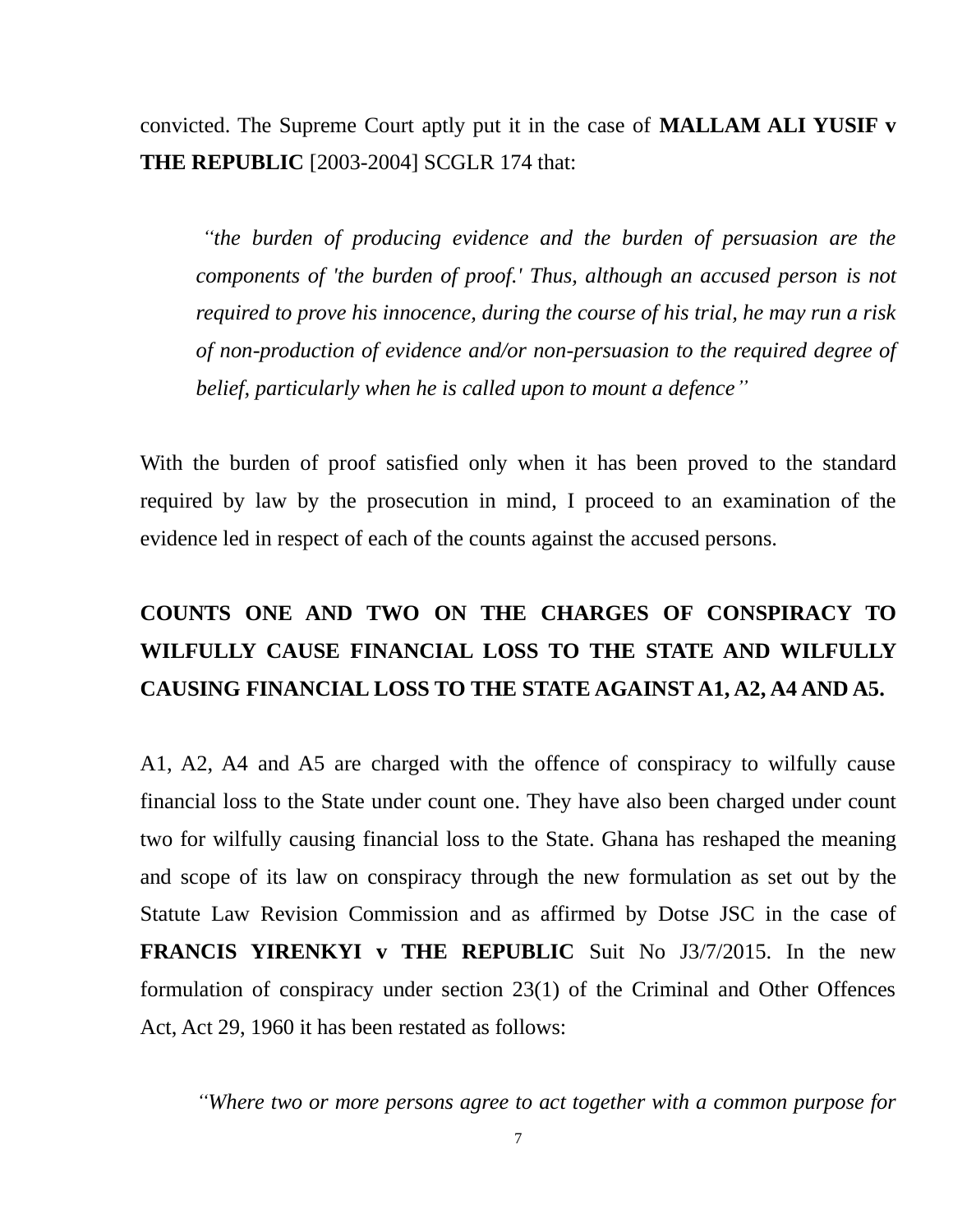*or in committing or abetting a criminal offence, whether with or without previous a concert or deliberation, each of them commits a conspiracy to commit or abet the criminal offence".*

What used to be rendered as two or more persons agreeing or acting together with a common purpose has now been changed to one of agreement to act together. For prosecution to be deemed to have established a prima facie case, the evidence led without more, should prove that:

- i. That there were at least two or more persons
- ii. That there was an agreement to act together
- iii. That sole purpose for the agreement to act together was for a criminal enterprise.

The new rendition no doubt has narrowed the scope of the law of conspiracy in Ghana. It is however no defence for an accused to claim when found acting together with others to contend that it cannot be used as evidence of a prior concert or deliberations. For any interpretation that appears to ignore the latter part of section 23(1) of Act 29 to the effect that "… *whether with or without any previous concert or deliberation",* would have missed the import of the offence of conspiracy. Indeed under illustrations to the section  $23(1)$ , the subsection  $(1)$  illustration is still maintained to the effect that *"if a lawful assembly is violently disturbed (section 204), the persons who take part in the disturbance have committed conspiracy to disturb it, although they may not have violently committed any violence and although they do not act in pursuance of a previous concert or deliberations"*. As the illustration cannot be deemed to be part of the law, as a common law principle of interpretation, it points to a better appreciation and illumination of our understanding of the provision under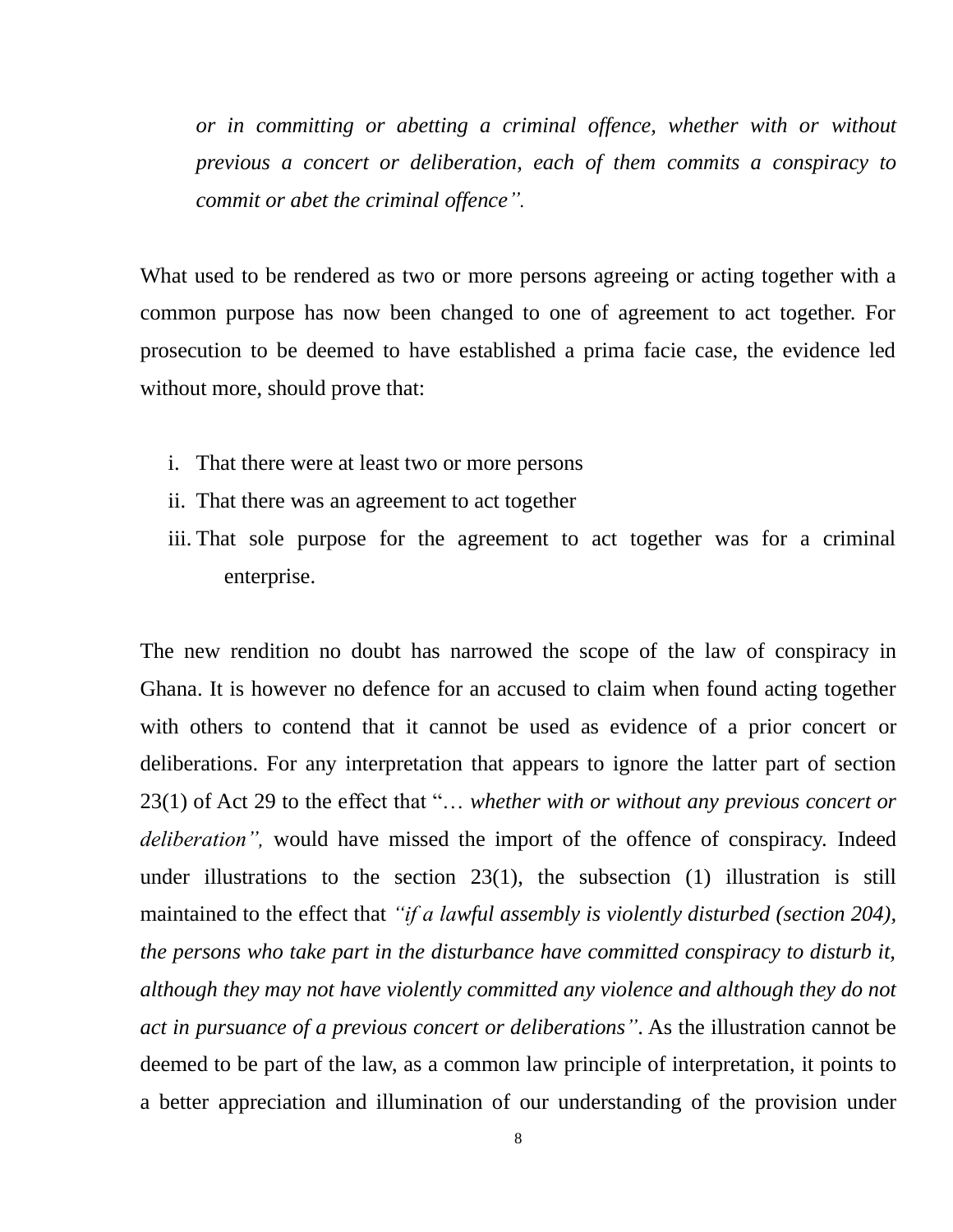consideration, the explanation provided as quoted above shed light on the ambit of the law on conspiracy. The Supreme Court has thrown a more searching light to illuminate ones appreciation of the new law on conspiracy in the case of **FAISAL MOHAMMED AKILU v THE REPUBLIC** [2017-2016] SCGLR 444 dated 5<sup>th</sup> July, 2017 wherein Yaw Appau JSC stated on conspiracy under current Ghanaian law as follows:

*"From the definition of conspiracy as provided under section 23(1) of Act 29/60, a person could be charged with the offence even if he did not partake in the accomplishment of the said crime, where it is found that prior to the actual committal of the crime, he agreed with another or others with a common purpose for or in committing or abetting that crime… However, where there is evidence that the person did in fact, take part in committing the crime, the particulars of the conspiracy charge would read; "he acted together with another or others with a common purpose for or in committing or abetting the crime". This double-edged definition of conspiracy arises from the undeniable*  fact that it is almost always difficult if not impossible, to prove previous *agreement or concert in conspiracy cases. Conspiracy could therefore be inferred from the mere act of having taken part in the crime where the crime was actually committed. Where the conspiracy charge is hinged on an alleged acting together or in concert, the prosecution is tasked with the duty to prove or establish the role each of the alleged conspirators played in accomplishing the crime".*

In that respect, notwithstanding the removal of the word *'or'* persons found to have committed or committing a crime together would be deemed to have had previous concert or deliberations to commit the crime because of the words "*whether with or*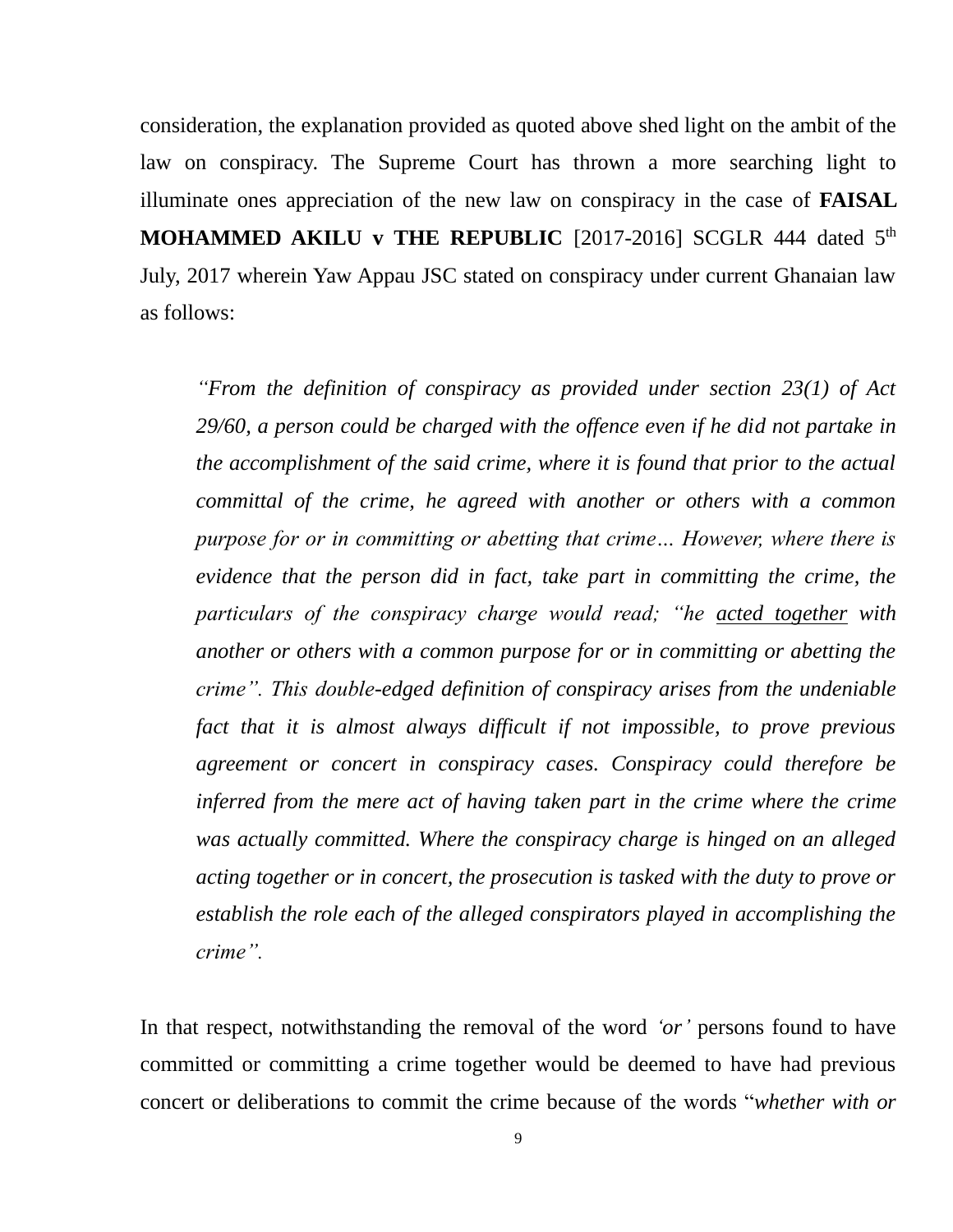*without any previous concert or deliberation"* which is still part of the definition of criminal conspiracy. Was there an agreement to act together for a common criminal purpose for which each of the persons was a party to? As the scope of our law on conspiracy must require a proof by prosecution of agreement to act together, it would be needful that I set out the ingredients and scope of the substantive offence of causing financial loss to the Republic to discuss the conspiracy and the substantive offence together. The substantive offence states under section 179A (3) (a) of Act 29 as follows:

*"A person commits a criminal offence through whose wilful, malicious or fraudulent action or omission – (a) the Republic incurs a financial loss"*

Afreh JSC stated the ingredients of the offence of causing financial loss to the Republic in the case of **REPUBLIC v ADAM & OTHERS** [2003-2005] 2 GLR 661 to be "(a) financial loss (b) caused to the State (c) caused through the action or omission of the accused (d) that the accused (i) intended or desired to cause loss or (ii) foresaw the loss as virtually certain and took an unjustifiable risk of it or (iii) foresaw the loss as the probable consequence of act and took an unreasonable risk of it; or (iv) if he had used reasonable caution and observation it would have appeared to him that his act would probably cause or contribute to cause the loss"

Baddoo JA (as he then was) in the case of **THE REPUBLIC v SELORMEY** [2001- 2002] 2 GLR 429 at 430 in also dealing with the offence of causing financial loss to the State stated as follows:

*"In plain ordinary language, it means any deliberate act or omission of any person which results in a financial loss to the State constitutes an offence.*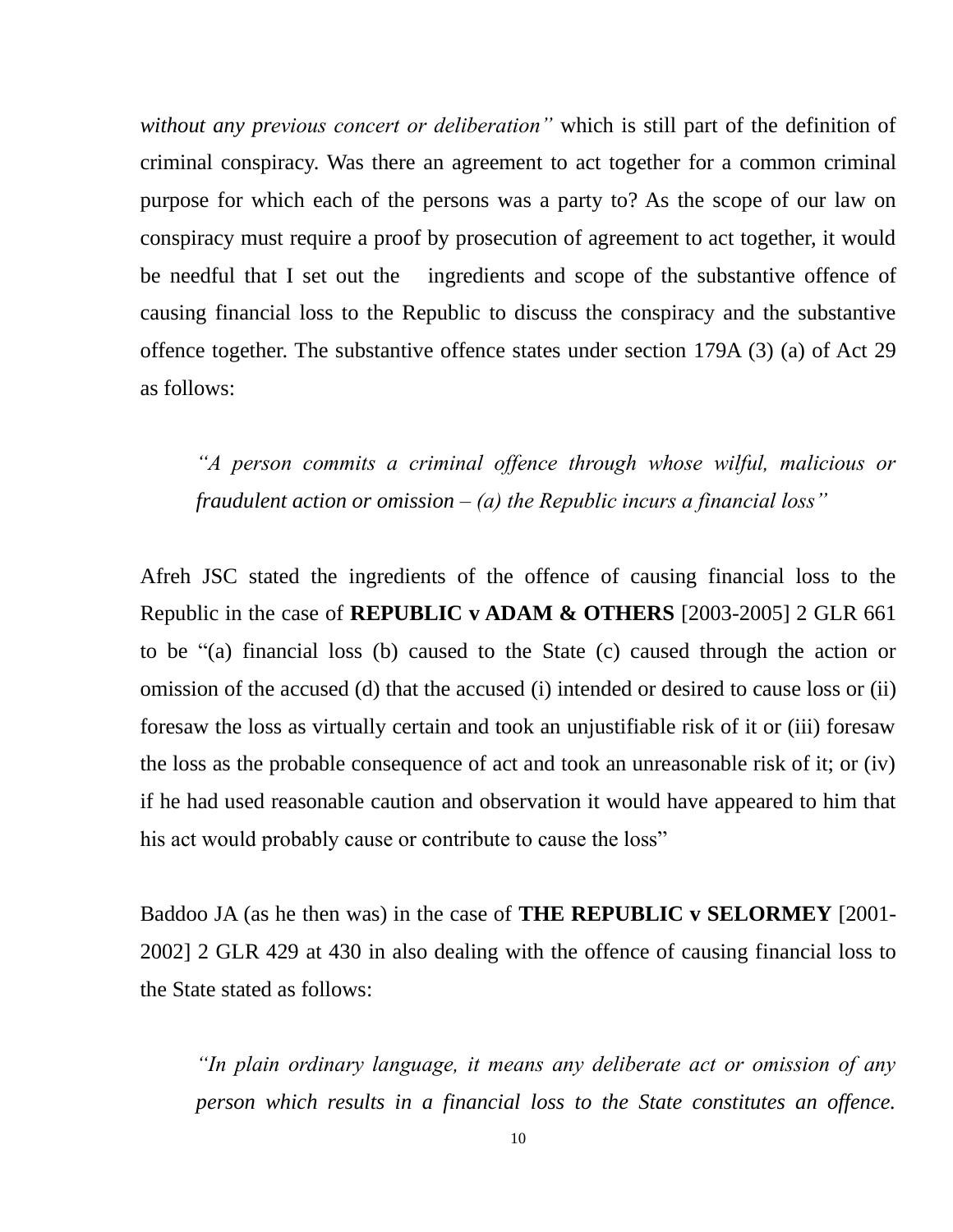*Therefore for the prosecution to succeed in proving this charge against the accused person they must show that: (a) the accused person took certain actions, and (b) those actions resulted in a financial loss to the State"*

*"Loss"* as an ingredient of the offence has been interpreted in the Ibrahim Adam's case as *"damage, deprivation, detriment, injury or privation*" whiles willful has been interpreted broadly in the case of **TSIKATA v THE REPUBLIC [2003-2004] SCGLR 1068** by Modibo Ocran JSC to cover both intentional reckless acts that end in financial loss to the Republic of Ghana as well as acts with such consequences done with a bad or evil motive. It is not necessary, though, for prosecution to demonstrate any evil or bad intent on the part of the accused persons. It is still willful as long as the act was done intentionally or deliberately even if the accused persons did not foresee or intend or desire the consequences of their actions as willfulness connotes an act that is done on purpose or intentionally or knowingly and bring into being the mental element of *mens rea* that must be established to find a person guilty of an offence in criminal proceedings. The learned Judge concludes on the word '*willful'* as follows:

*"in a criminal statute, the word 'willful' could, as a matter of law, cover cases in which a public officer voluntarily engages in a course of conduct which in fact injures the state financially, whether with an evil or malicious intent to injure the state, or simply actuated by a reckless and persistent disregard for laid down corporate and statutory rules, or as a result of sheer obstinacy, or as part of a bureaucratic culture of financial unaccountability. But it is also true that 'willful' may be used to describe an act which is done not only deliberately or intentionally, but in circumstances where the doer must also have intended or at least foreseen the probable consequences of their non-action. We are of the view that the first interpretation of "willful" puts more teeth into the effort to*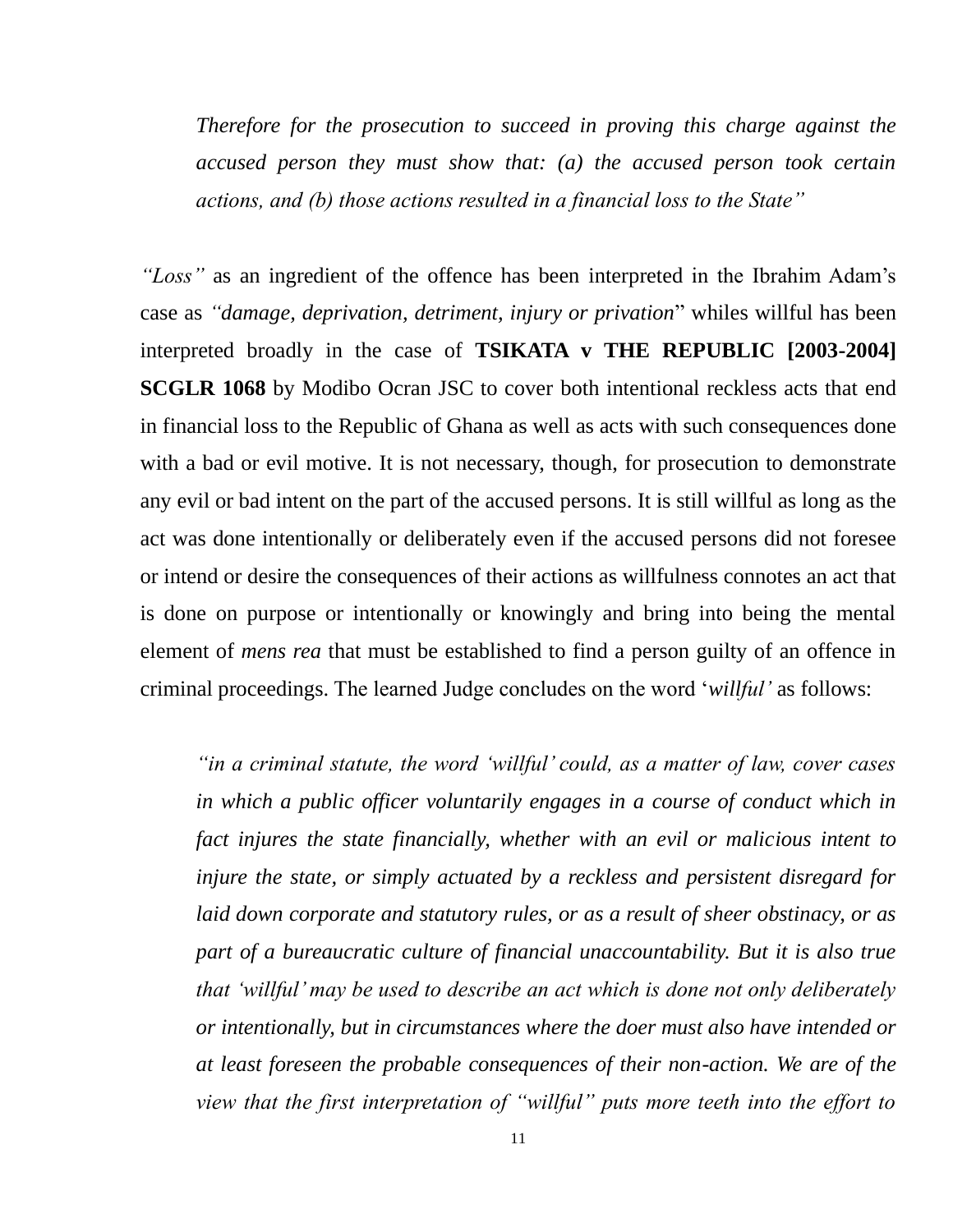*reduce corporate lawlessness and lessen the potential incidents of financial loss to the state".*

Indeed the exposition on the word wilful by the Supreme Court is consistent with what Stroud's Judicial Dictionary of Words and Phrases (5<sup>th</sup> Ed) defines willful as:

*"Willful … as used in courts of law, implies nothing blamable, but merely that the person of whose action or default the expression is used is a free agent and that what he has done arises from the spontaneous action of his will. It amounts to nothing more than this that he knows what he is doing, and he is a free agent"* 

See also **RE YOUNG & HARTSON** 31 CH D. 174; **LOMAS v PECK** [1947] 2 ALL E.R 547 @575. The elements were what prosecution was under duty to prove beyond reasonable doubt under counts one and two against the accused.

The substance of the testimony of Pw1, Abena Asafu-Adjei wherein she tendered among others Ex 'B', the budget of NCA for the year 2015 where no item was captured by way of institutional support to the NSCS for cyber surveillance or any form of security assistance. She also tendered the various minutes of the Board of NCA during the relevant period as Ex 'C' and 'D' series and nothing seems to have ever been discussed by the Board by way of support in whatever amount to NSCS. Exhibit 'E' series also captures the budget for the year 2016 with nothing combing through that document that shows any industry support for NSCS. It is from this background of the Board not having discussed or approved any monies by way of institutional support that Ex 'S' was signed by A2 on behalf of NCA and A5 for and on behalf of Infralocks Development Ltd. (IDL) a company which A5 is the managing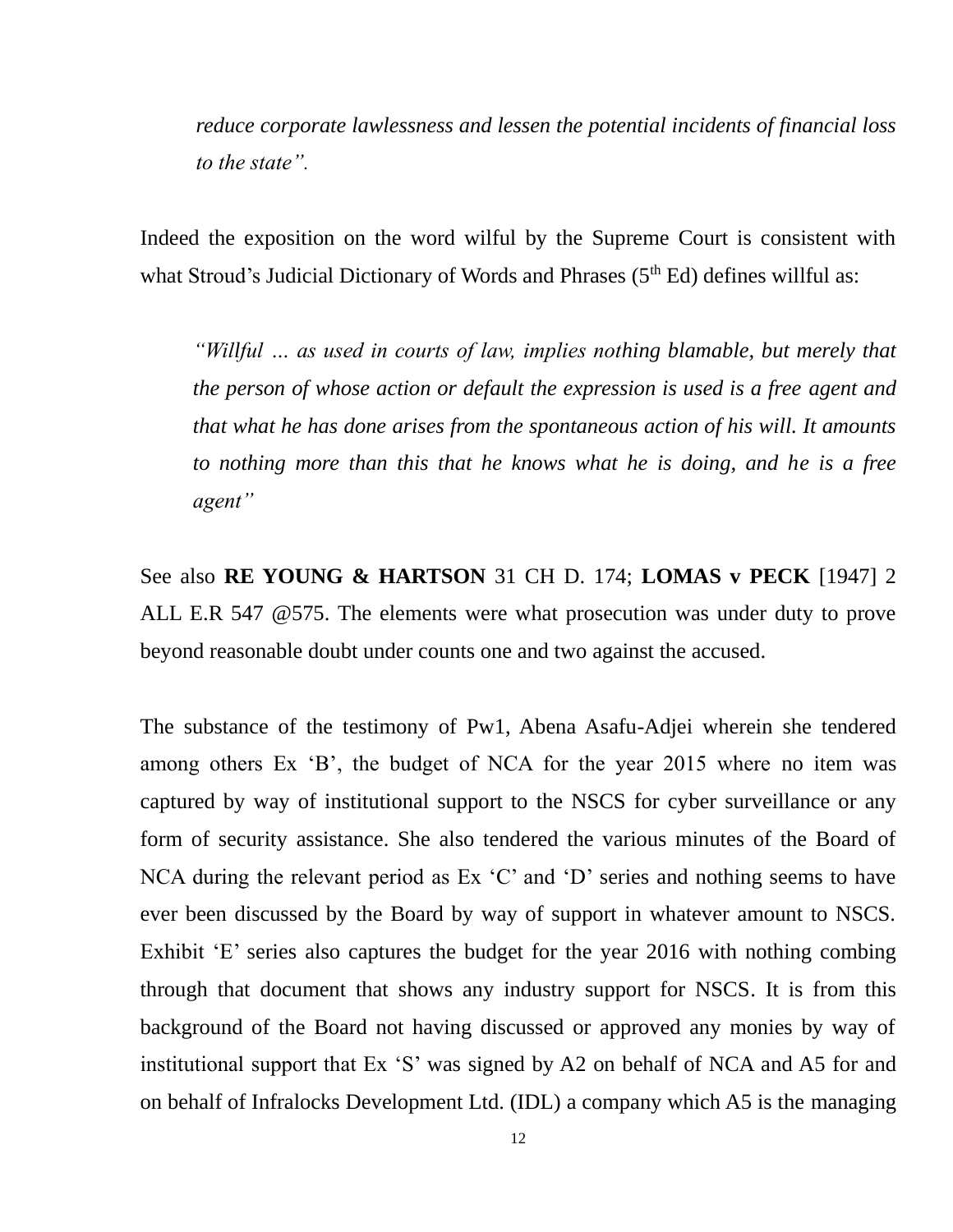director. Ex 'S' was signed on the 17<sup>th</sup> of December, 2015. IDL was to be a reseller for NSO Group Technologies Ltd of Israel of the cyber intelligence equipment by name Pegasus system to NCA, which was described in the document as the ender user of the equipment but not NSCS.

Prosecution further contended that it was in pursuance of this contract which A2, though the Director-General then of NCA signed Ex 'S' but which was beyond his approval threshold of  $GhQ100,000$  that made A1 and A2 to invite Pw2, Dr. Yaw Ani, the Deputy Director - Managerial Operations but at the relevant time was the Director of Finance, to the office of A2 where A1, who was present, told him that National Security needed to procure a cyber-security equipment and NCA was to support the purchase of the equipment with US\$4Million. That it was at that moment in the early February, 2016 meeting that Pw2 claim he requested for the specific letter from NSCS for the support. That A2 impressed on him to proceed with the processing whiles steps were taken to procure the letter from NSCS. The transfer letter was what was admitted as Ex 'F' and the request that was then deemed to have come from NSCS was Ex 'G'. Based on that, a transfer of an amount of US\$4 Million was accordingly made to the account of IDL, where upon receipt US\$1 Million was transferred to NSO Technologies Ltd. Ex 'G' is signed by A4 on behalf of the National Security Coordinator and is dated the 24<sup>th</sup> of February, 2016. Pw3, Col. Michael Opoku had claimed in his evidence that there was no trace of Ex 'G' at the NSCS and the dispatch book of the NSCS also had no trace of such a letter having left the NSCS and with the serial No 4240 assigned Ex 'G' being actually the number for a letter sent to NCA from NSCS to deploy a transceiver at the Independence Square.

By this prosecution had linked or hooked all the four accused persons to diverse roles for the amount of US\$4 Million paid from the account of NCA to IDL. Prosecution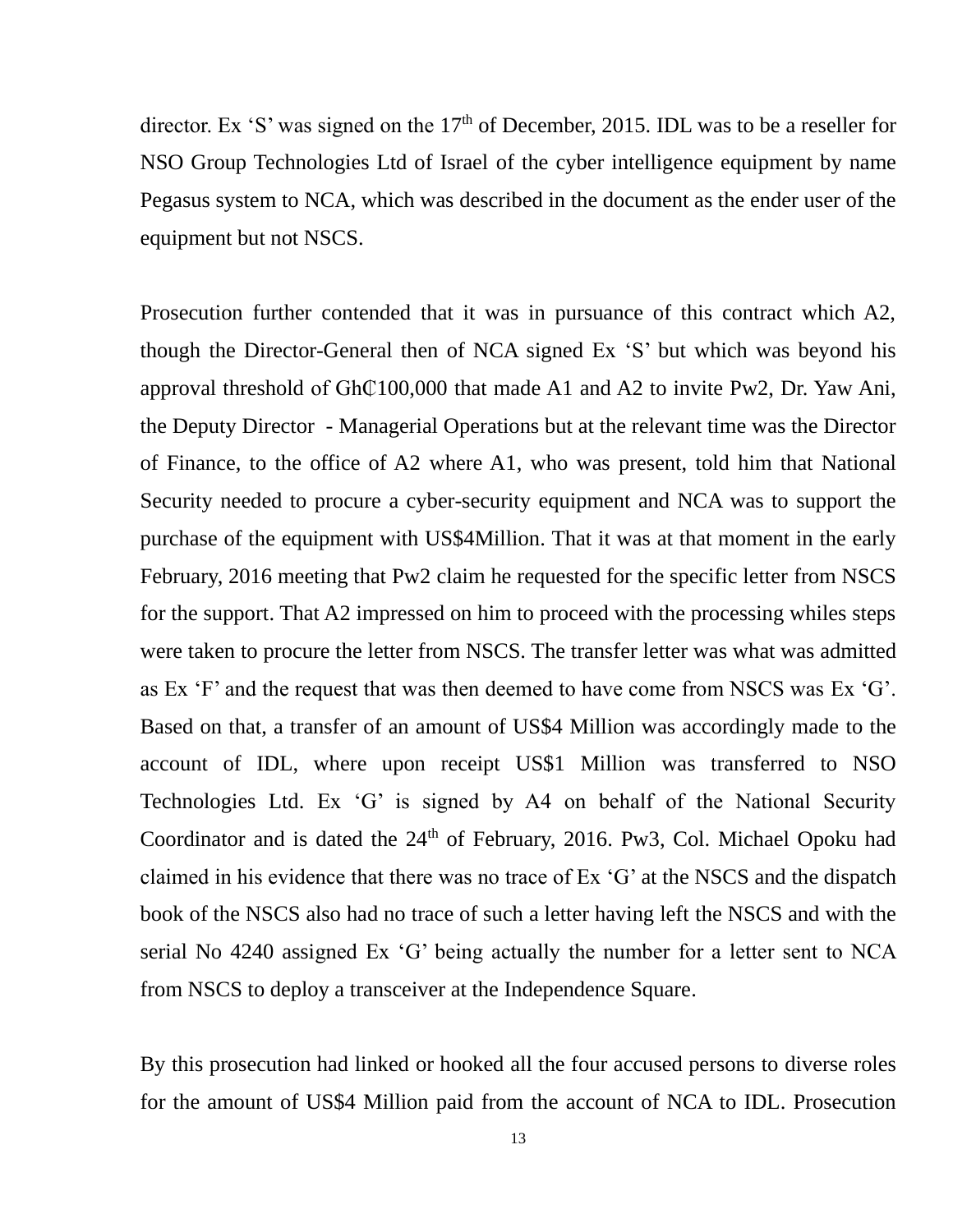further in its case through Pw4, Henry Kanor, Deputy Director, Technical Operations also adduced evidence that sometime in April, 2016 he was invited by A2 to a meeting where A1, A4 and A5 were present and as by law NCA was mandated to inspect all communication equipment imported into the country, he claim that he was tasked to oversee the inspection of the equipment and the site of installation when the equipment that he was told belonged to NSCS arrives. See page 4 of the proceedings of  $15<sup>th</sup>$  of January, 2016. He supported this claim with Ex 'M', the way bill that provides the consignees as the National Security Adviser and the 5<sup>th</sup> Accused. That it was A1 who later called to inform him that the equipment had arrived in the country and A5 would call him for clearance and inspection and that A5 indeed did so as he accompanied A5 to CEPS office at AFGO DHL together with one colonel. Besides that when the equipment was cleared and sent to the house of Baba Kamara for installation by six Israelis, the equipment after its installation was confirmed to him by A1 that it was successful.

Prosecution's 5<sup>th</sup> witness in the person of Duncan Opare, the Deputy National Security Coordinator testified to the fact that the inventory of equipment at the Secretariat did not show that it had such an equipment for cyber security not having received any handing over notes. D/Inspector Michael Nkrumah attached to the BNI crowned the case of the prosecution by testifying as to the extent of his investigations and the documents that came into his custody which he tendered all before the court.

### **EVALUATION OF THE EVIDENCE ON COUNTS ONE AND TWO IN RELATIONS TO FIRST ACCUSED**

As the accused persons are not required by law to prove their innocence, the question is would a critical evaluation of the evidence adduced during trial be sufficient enough to establish the charge of conspiracy to cause and causing financial loss to the Republic against the accused persons**.** But how is A1 connected with the first two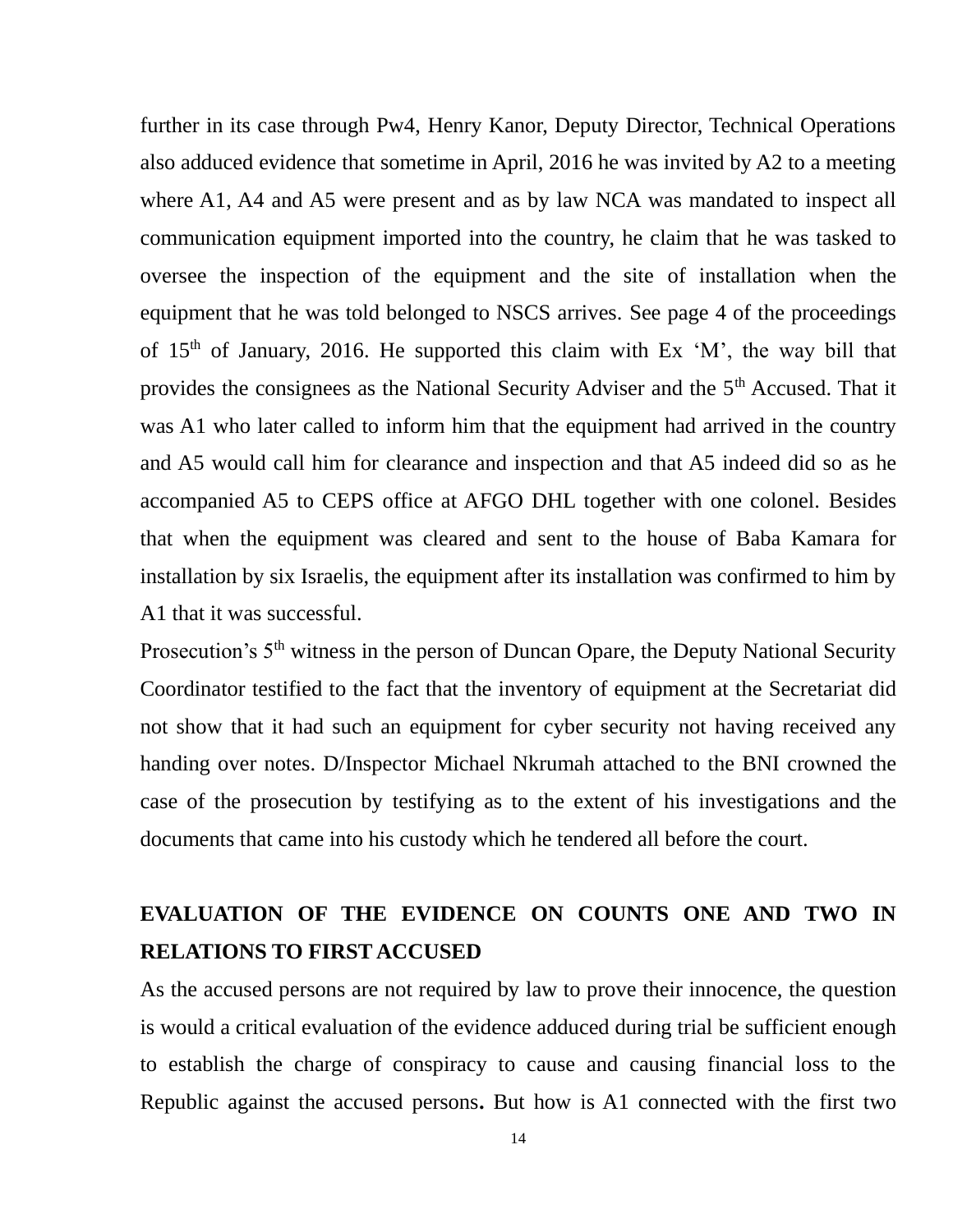counts? As counsel for A1 submit that being a Board chair who does not hold any managerial position in NCA, he was not involved in the management of the affairs of the entity. That is true that A1 as a Board chair is not involved in the management of the affairs of NCA. For an examination of Ex 'S' or 'T' or 'U' will show that A1 did not sign them and they were all signed by A2. PW2, Dr. Yaw Ani, he it was in his evidence that first brought into the equation the involvement of A1 as he testified on the  $16<sup>th</sup>$  of October, 2018. See page 9 of the proceedings on that day. That it was A1 that told him that there was an urgent need for National Security to procure cyber security equipment and NCA was supposed to support the enterprise with an amount of US\$4 Million. That it was as a result of that engagement that later produced Ex 'G'. That found corroboration in the evidence of Pw4, Henry Kanor that he was invited to a meeting by A2 where A1, A2, A4 and A5 were present and told of the Pegasus system that was to arrive in Ghana and what he Pw4 was to do by way of inspection. Further roles played by A1 was also recounted by Pw4. See pages 3 and 4 of the proceedings on the  $15<sup>th</sup>$  of January, 2019. Much more corroborative evidence was adduced before the court by PW6, D/Inspector Michael Nkrumah and supported his testimony with Exhibits 'Z', 'AA', 'BB' that were admitted without any objection. Ex 'PP' series that were also admitted after a careful evaluation upon the conclusion of a *voire dire,* A1 made confessions and provided details of his involvement in the whole deal.

In Exhibit 'Z' A1 claim that NCA could not meet the request of Yaw Donkor but he was copied on a second request after a series of terrorists attacks for which he had verbal discussions with A4 wherein a deal was struck for the US\$8 Million request to be shared equally between NCA and National Security. That there was no official response to National Security besides the verbal discussions. Further that the US\$4 Million was paid directly to IDL. Exhibit 'Z' series written by A1 alone provides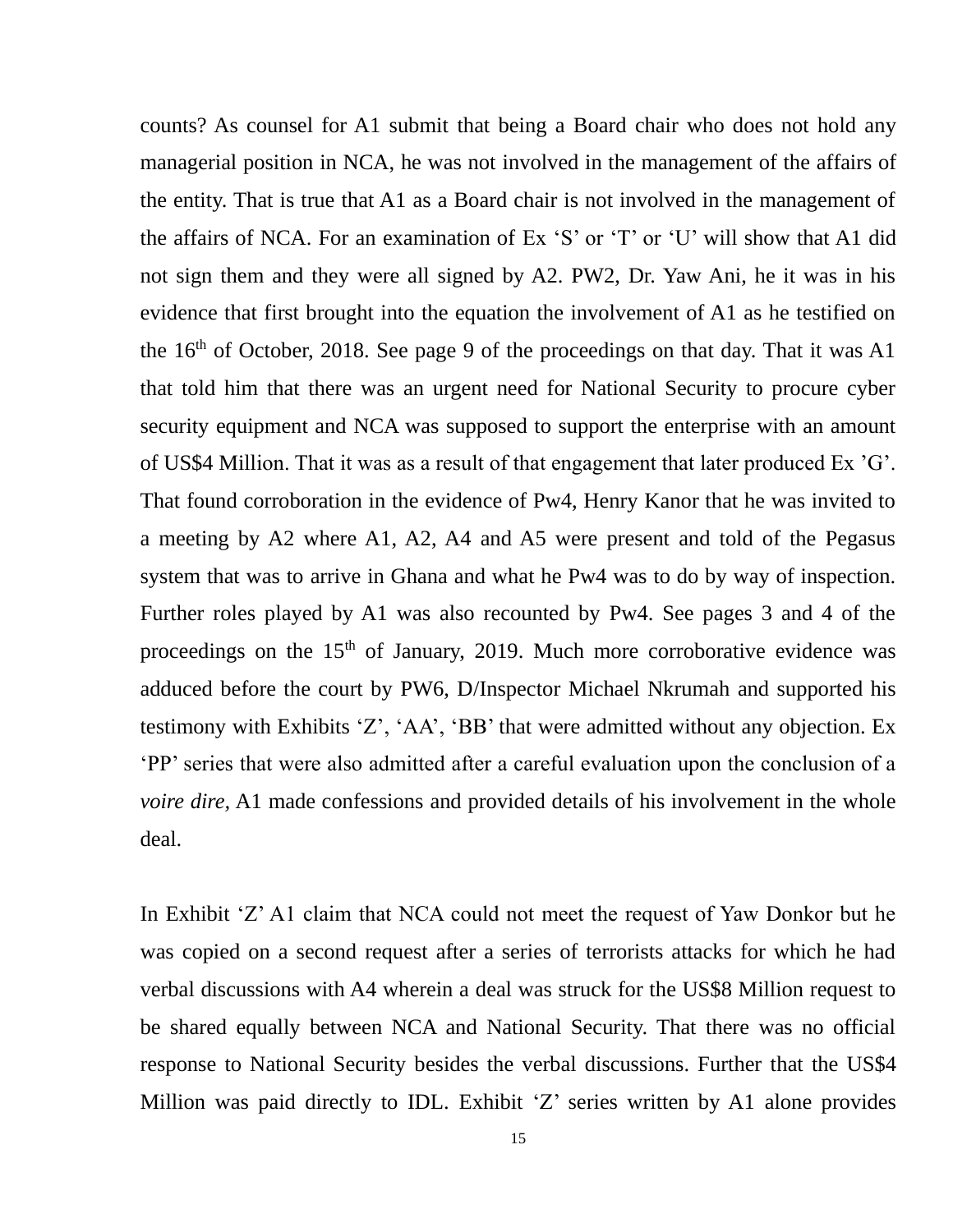enough evidence of the level of involvement of A1 and the claim in the submission of learned counsel for A1 that A1 played no role is not a reflection of what is on record. So is the cross examination of PW1 on the  $23<sup>rd</sup>$  of January, 2018 at page 15 of the proceedings that A1 as Board could not have known of Exhibit 'S' as he was not the one whose signature appears on the document. Being aware of the processes leading to how NCA was to pay US\$4 Million, it cannot be said that A1 was not aware of Exhibit 'S'. In Exhibit 'AA', A1 states how NSO was selected based on a team decision. Without more it was indeed a correct call made by the court when A1 was invited to open his defence in respect of the first two counts.

### **DEFENCE OF FIRST ACCUSED**

When it comes to the defence of an accused the court is guided by the three pronged approach laid down by the Supreme Court in the case of **LUTTERODT v COMMISSIONER OF POLICE** [1963] 2 GLR 429 where the court in relying on the old case of **REGINA v ABISA GRUNSHIE** (1955) 11 W.A. L.R 36 noted at page 439 of the report as follows:

*"Where the determination of a case depends upon facts and the court forms the opinion that a prima facie case has been made, the court should proceed to examine the case for the defence in three stages:* 

- *(1) Firstly it should consider whether the explanation of the defence is acceptable, if it is, that provides complete answer, and the court should acquit the defendant;*
- *(2)If the court should find itself unable to accept, or if it should consider the explanation to be not true, it should then proceed to consider whether the*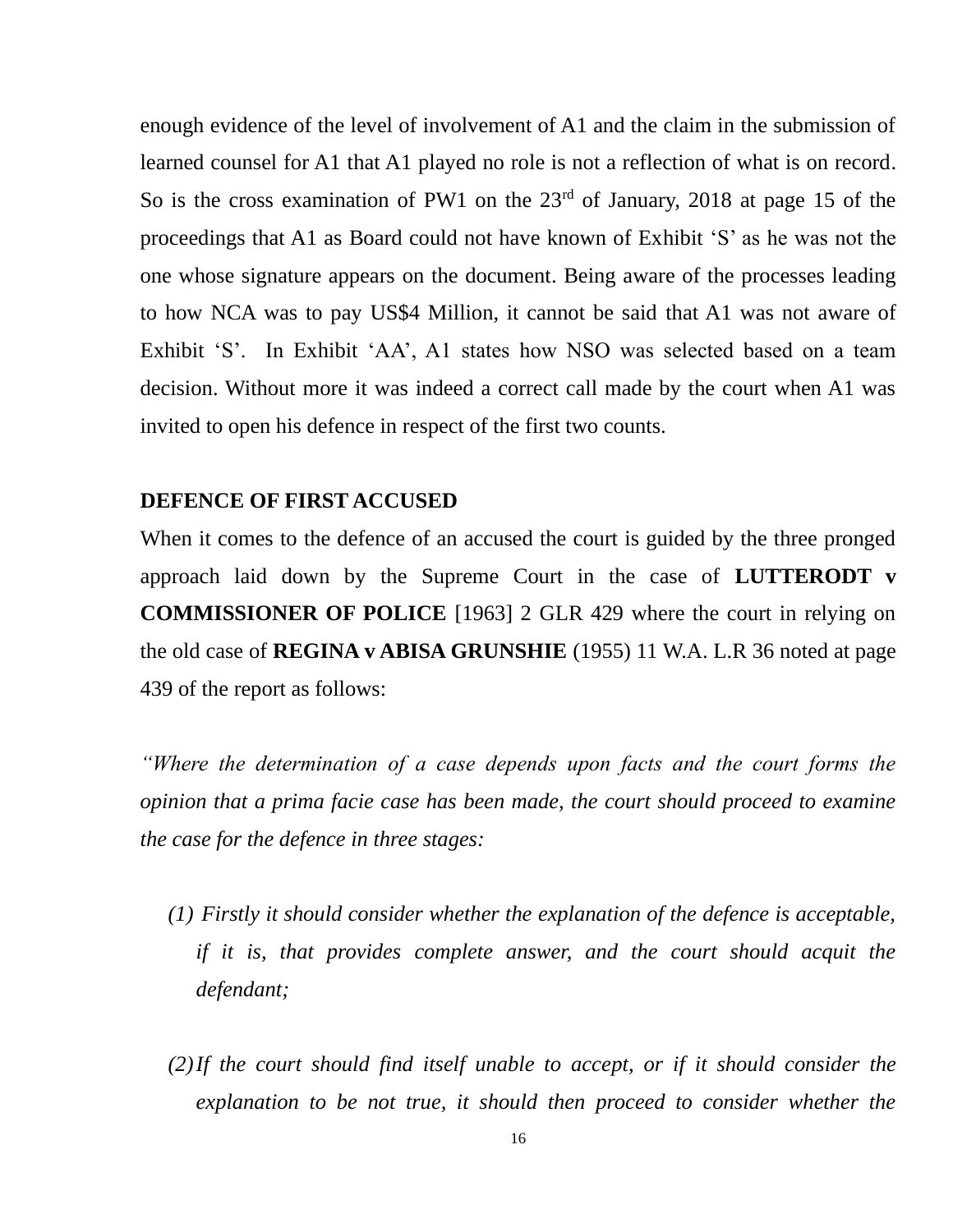*explanation is nevertheless reasonably probable, if it should find it to be, the court should acquit the defendant; and* 

*(3)Finally quite apart from the defendant's explanation or the defence taken by itself, the court should consider the defence such as it is together with the whole case, i.e., prosecution and defence together, and be satisfied of the guilt of the defendant beyond reasonable doubt before it should convict, if not, it should acquit.*

See also **AKILU v THE REPUBLIC** [2017-18] 1 SCGLR 444. And I think with this guide in mind that would be the approach of the court in testing the counts and the evidence led by prosecution and the defence put up by the accused persons.

Did A1 raise reasonable doubt regarding his guilt in respect of the first two counts applying the test set out in LUTTERODT case supra? In his evidence A1 claim that at the 33rd meeting of FINCOM, it dealt with the request being Ex '6' and that with the Board's decision on the request for a contribution of US\$4 Million, management executed that decision and he played no role in the payment. Exhibit '1' is clear on how FINCOM treated the request contained in Exhibit '6' written by Mr. Yaw Donkor. FINCOM is only a committee of the Board but not the Board itself. It does not operate independent of the Board and all it does is to deliberate on financial matters and make the appropriate recommendations to the Board. FINCOM never approved NCA's monies to be disbursed to NSCS. And any attribution of a provision of a green light for payment to either FINCOM or the Board is not only untrue, incorrect but also not reasonably probable.

Besides, in yet the same breath A1 claim that the decision to pay monies to IDL was made on the basis of Exhibits 7, 8, 9 and 10. Exhibit  $\mathcal{I}'$  is the 41<sup>st</sup> minutes of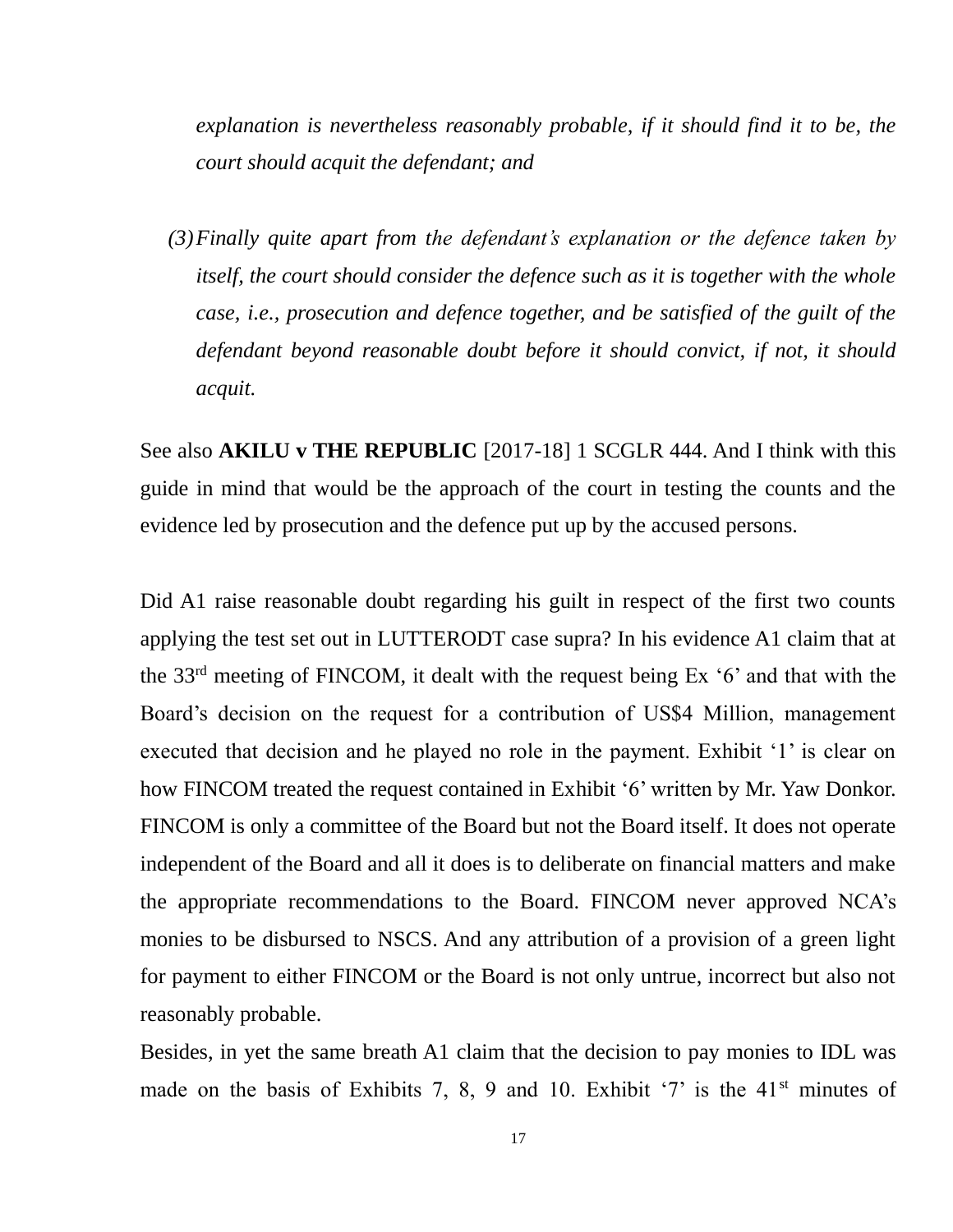FINCOM held on the  $19<sup>th</sup>$  of August, 2016. Exhibit '8' is a letter of invitation to members of FINCOM to attend its  $42<sup>nd</sup>$  meeting which was held on the  $18<sup>th</sup>$  of November, 2016. Exhibits '9' and '10' are the NCA's management accounts, revenue and expenditure report for the quarter ended 30<sup>th</sup> June, 2016 and 30<sup>th</sup> September, 2016. As to how mere letters for meeting and management accounts could be the basis of approval was exposed as totally no answer to the charge against A1 in the cross examination done by the DPP on the  $16<sup>th</sup>$  of January, 2020 at page 6 of the proceedings for that day as follows:

*"Q: You also said that Exhibits 7, 8, 9 and 10 were the basis of payment to IDL. Is that right?*

*A: Yes that is what I said. My Lord I might have misspoken on Exhibits '7' and '8' but I was referring to Ex '9 and '10' which were management accounts, revenue and expenditure report.*

*Q: From Ex '9' and '10' can you demonstrate to the court, why the payment of US\$4 Million was made to IDL.*

*A: Once again I might have misspoken. What I tried to refer to was the amount that was captured on page 4 of the management account (page 4 of Exhibit '10') which has Infralocks Development Ltd – Gh₵15,498,000 being captured as part of industry support and development.*

*Q: It is right that the revenue and expenditure report which you have just referred to (Ex '10') is a narration of the revenue and expenditure of the NCA and for Exhibit '10' it reflected revenue and expenditure for nine months ending the 30th of September.*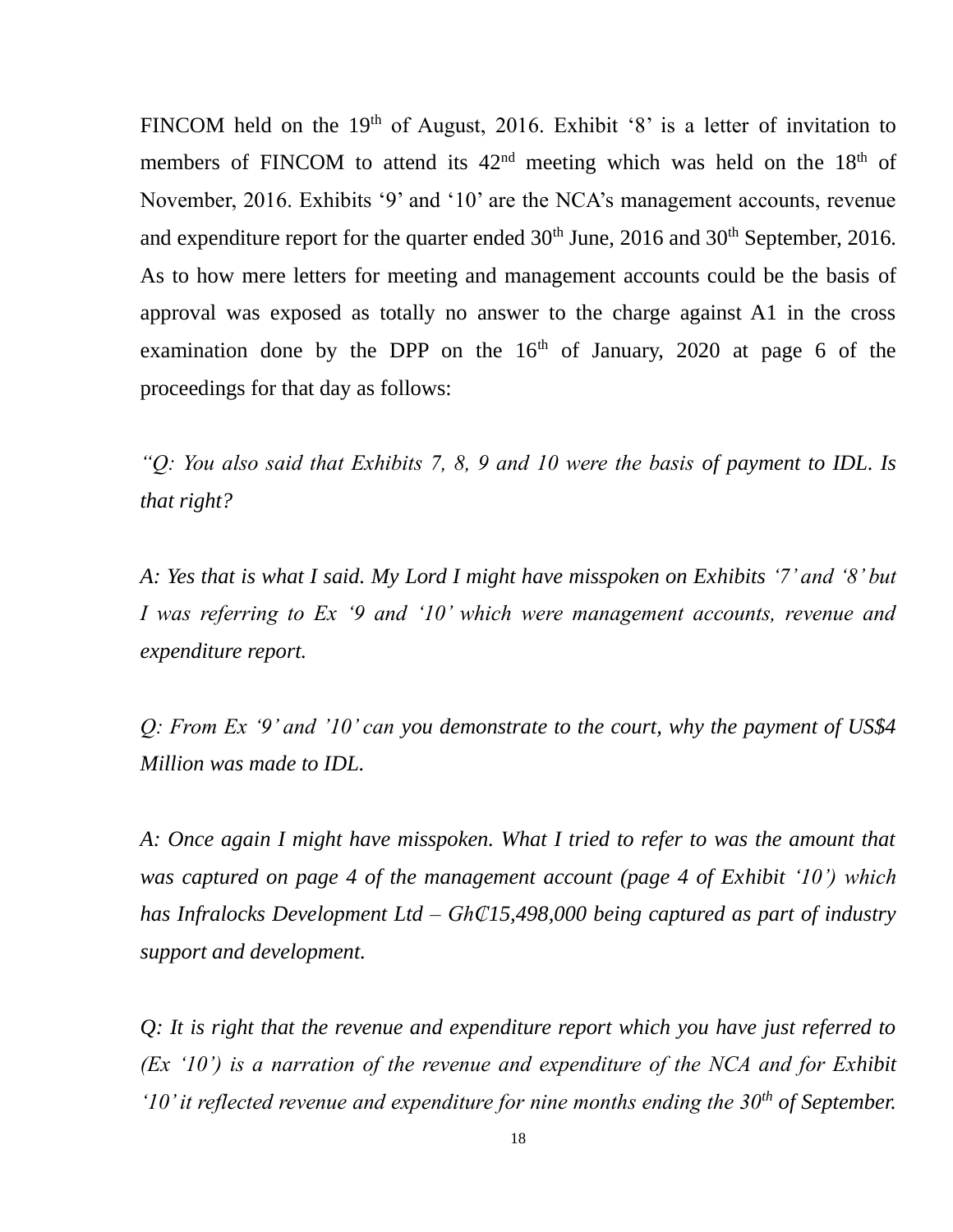#### *Is that right?*

### *A: That is right".*

The exchanges above accordingly exposed the claim of A1 which he had made on the  $10<sup>th</sup>$  of December, 2019 at page 3 of the proceedings on that day that management executed the approval of the request in Ex 6 and '1' and that Exhibits 6, 7, 8, 9 and '10' are to that effect completely missed the point and made the defence not reasonably probable. Exhibits '9' and '10' that he claim only captured revenue and monies that had gone out and cannot be used to support a defence of an approval having been granted by the Board for the disbursement.

Again, in responding to Exhibit 'G', A1 claim that NCA took a decision to pay half of the amount. Nowhere has the court been led by A1 to know in the minutes of the Board how the Board took the decision to pay half of the amount and that claim made on the  $14<sup>th</sup>$  of January, 2020 is also found not to be reasonably probable. The cavalier response of A1 to the charge of causing financial loss to the Republic that he was not part of the purchase process or the payment of the money is certainly not borne out by the evidence on record. I intend to leave the weightier evidence of his own confessions in Exhibit 'PP' series and the lame attempt to recant them and the impact it had on the credibility of his defence to a consideration of the stealing related offences. Suffice to say that contrary to the submission made by his learned counsel that A1 having recanted Ex 'PP' series in subsequent statements such as Exhibits 'Z', 'AA' and 'BB' together with his denial in court, the court is bound to make a finding that A1 had recanted his statement. What is at stake is the implications of inconsistent statements but not A1 having recanted his confession. For that is clear from exhibits 'Z', 'AA' and others that A1 at a point recanted what he confessed. The law is that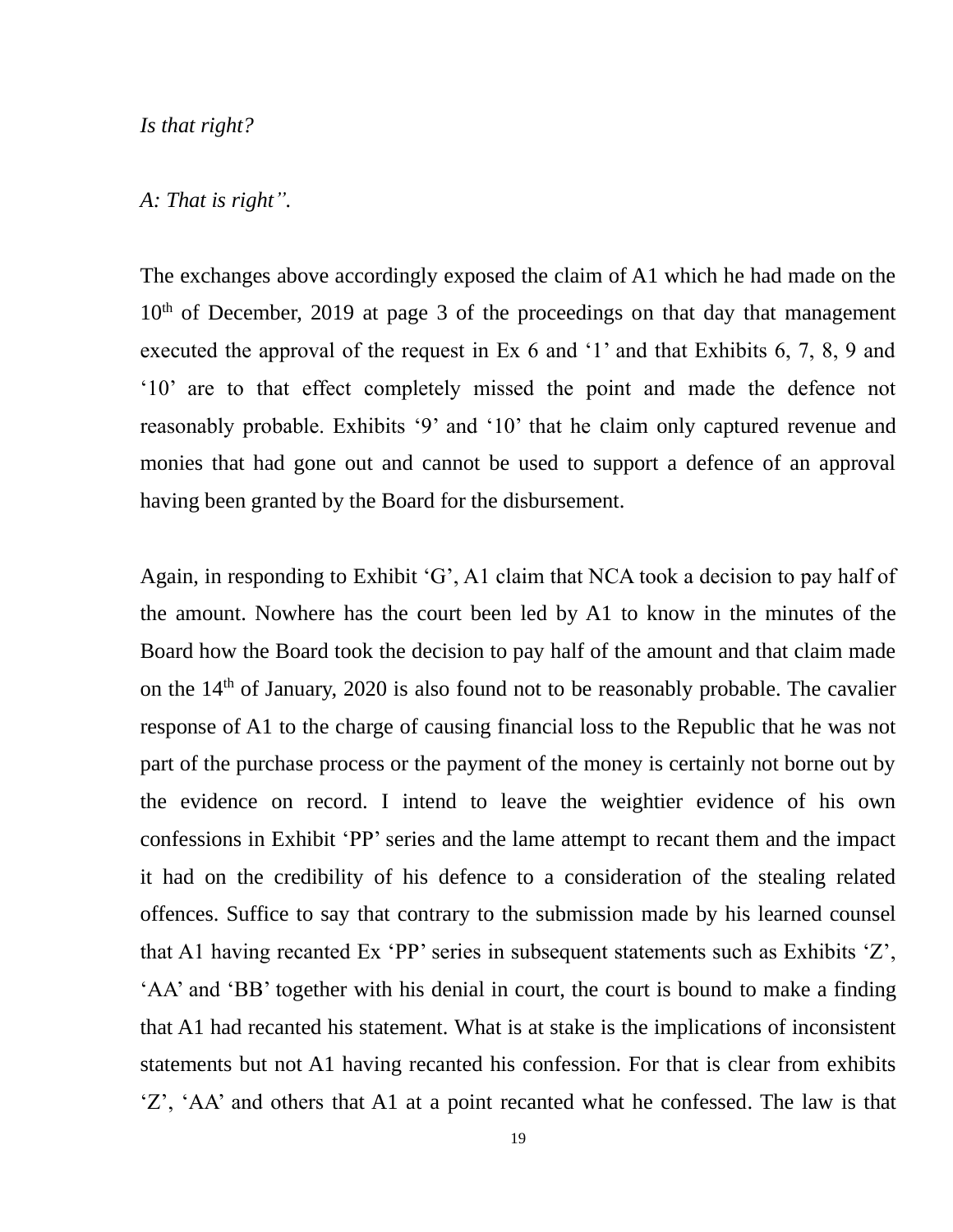inconsistencies in unsworn statements of an accused as against his sworn testimony, does not inure to his benefit. The accused must be able to reasonably account for the inconsistencies. Did he do that? A1's claim in court as to how Ex 'PP' series were taken is exhaustively dealt with infra. However, the inconsistencies, contradictions and ambiguities did his case no good and completely destroyed his credibility as a witness. That was the net effect of Ex 'PP' series he wrote when he came from the comfort of his home with his lawyer to write those confessions and having later realized the damage it had done to him turned round to sing a different tune that he was in custody without the necessaries of life. I am satisfied that the evidence led in totality by prosecution proved the first two charges against A1 beyond reasonable.

### **THE EVALUATION OF THE EVIDENCE AGAINST SECOND ACCUSED**

First, that an amount of US\$4 Million was caused to be transferred by Pw2 to IDL is not in dispute. See Ex 'F' being the transfer letter and Ex 'H' being the statement of account of NCA's dollar account which shows a transfer of US\$4 Million on the  $11<sup>th</sup>$ of March, 2016 to IDL. If this amount was not lawfully ordered to be transferred from NCA dollar account, then all persons who deliberately or intentionally played diverse roles, in the absence of an explanation that must be reasonably probable stands in danger of conspiracy to cause and causing financial loss to the Republic. From the record before the court was there any approval for the disbursement of such monies and if there had to be approval, who or what body was mandated to give that approval? The Director of Finance who had worked with NCA for over eighteen years at the time he testified claim that there were approval limits at NCA and for a Director General of NCA, he could only authorize payment from the coffers of NCA when the money involved was not more than Gh $\textcircled{100,000.00}$ . This claim of an approval threshold limit of Gh $\textcircled{100,000}$  for the Director-General has stoutly been challenged by learned counsel for A2 that with prosecution not having produced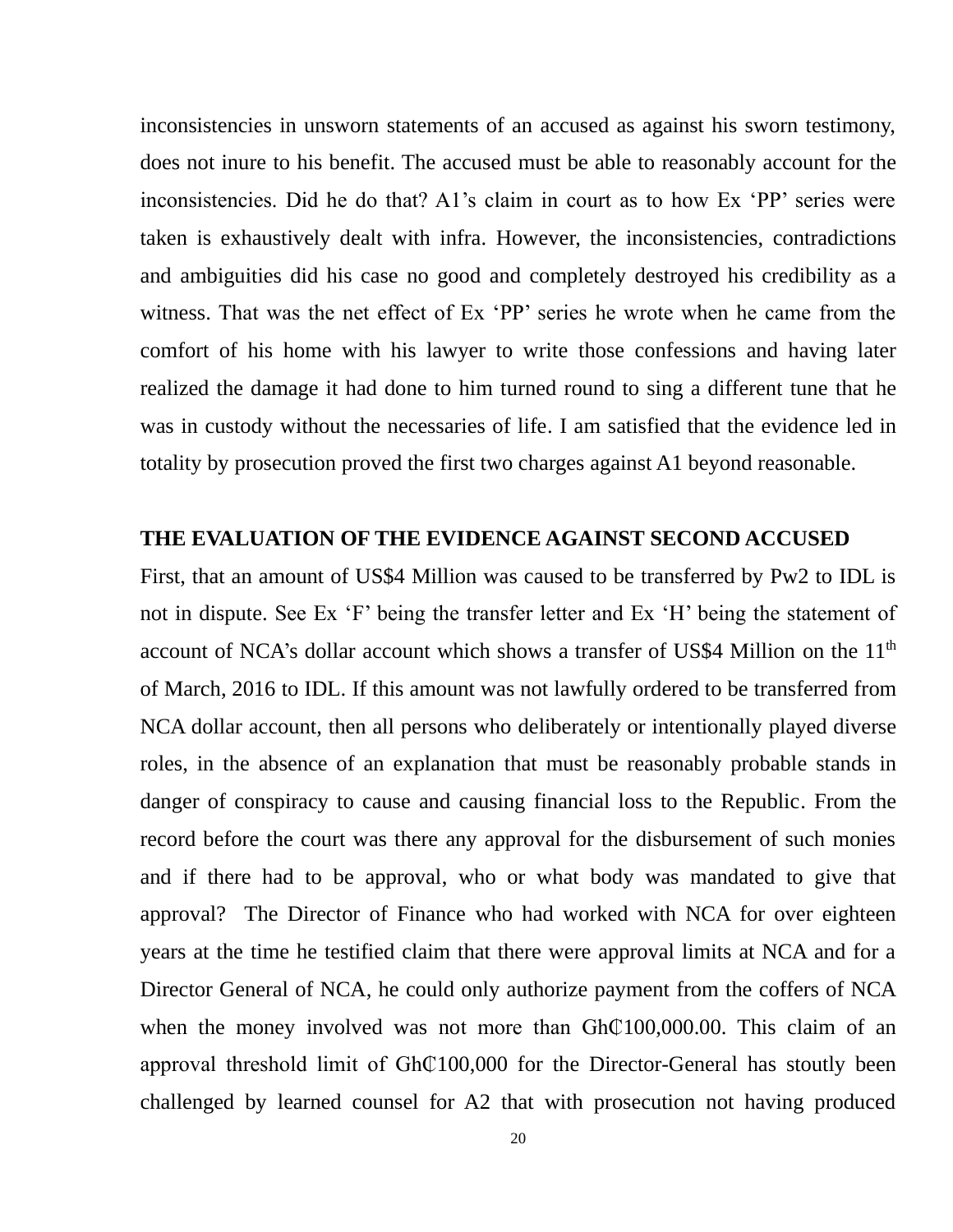before the court any document in a form of regulations or policy of NCA that document approval levels means that A2's right as the Director General to spend NCA's monies was not fettered. See page 20 of the written submission of learned counsel.

It is true that prosecution is under a duty to prove its case beyond reasonable doubt and merely stating that there were approval limits without the necessary policy or regulations from NCA would not suffice to establish that claim. However A2 himself admit or concede that the expenditure within his limit was only in respect of small ticket items like fuel, papers, toners and for big spending items he needed Board approval before making expenditure of that nature. For this was A2's own admission under cross examination from prosecution on the  $30<sup>th</sup>$  of January, 2020 at page 12 of the proceedings that:

*"Q: As Director-General, can you tell the court what your approval limit was when were at NCA?*

*A: I did not have a specific approval limit. So long as I got the green light from the Board, the transactions would take place. I cannot show you a particular document which says that the approval limit for the Director-General was 'x' amount of cedis.*

*Q: This would mean that you as Director General could spend with the approval of the Board*

*A: The Board has to give me directive to spend before I could spend. But for expenses like medical bills, fuel and other miscellaneous items like paper and toner for the printers, I could approve these ones. But for big ticket items I needed explicit approval*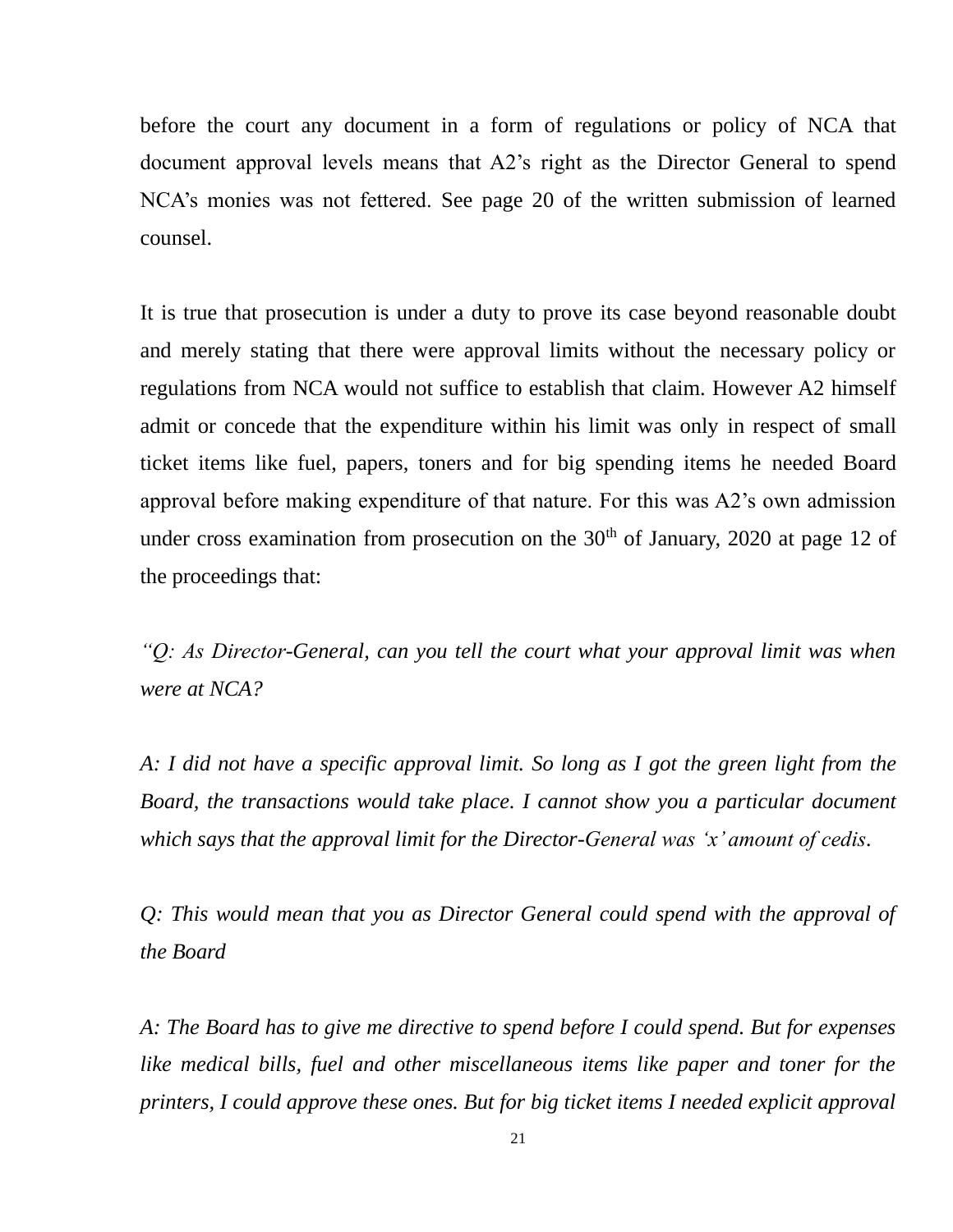#### *from the Board".*

From the above I hold that the claim that A2 as Director-General could spend as much as he wanted of the funds of NCA is not correct. For A2 was only limited to spending in small ticket items to ensure the daily running of the administration of NCA but when it came to spending big amounts like the one in contention, A2 definitely needed the approval of the board. What is more, defence tendered through PW2, Exhibit '6' being a letter from the then National Security Coordinator, Mr. Yaw Donkor for institutional support of US\$34 Million. The procedure that was used in treating the request at Exhibit '1' provides a deep introspection as to how request for huge sums of money are treated at NCA. The manner that Exhibit '6' was treated is adequately captured in Exhibit '1' also tendered through Pw2. At page 2 of Exhibit '1' it notes the Finance Committee (FINCOM) acknowledgement of Exhibit '6' from Yaw Donkor for financial support for NSCS. The meeting decided that acceding to the demand for US\$34 Million was not feasible and management was to take a look at figures that were feasible and capture it in its future budget. From this I am safe to find as a fact that request for support would first be referred to FINCOM. And after its deliberations if same is approved, the Board would be notified of the recommendations of FINCOM for its blessings before any spending of huge amount is made.

Exhibit '6' was shelved by FINCOM on the  $8<sup>th</sup>$  of June, 2015. However, without any evidence that there had been another request for support for such request to have been deliberated upon by FINCOM for its recommendations to have gone to the Board for approval or rejection, or any evidence that the financial standings of NCA had improved for it to have captured the request in Ex '6' in its future budget for disbursement of monies to NSCS, A2 on the  $17<sup>th</sup>$  of December, 2015 signed Ex 'S' for NCA to part with US\$8 Million of NCA's monies. There is nothing like conditional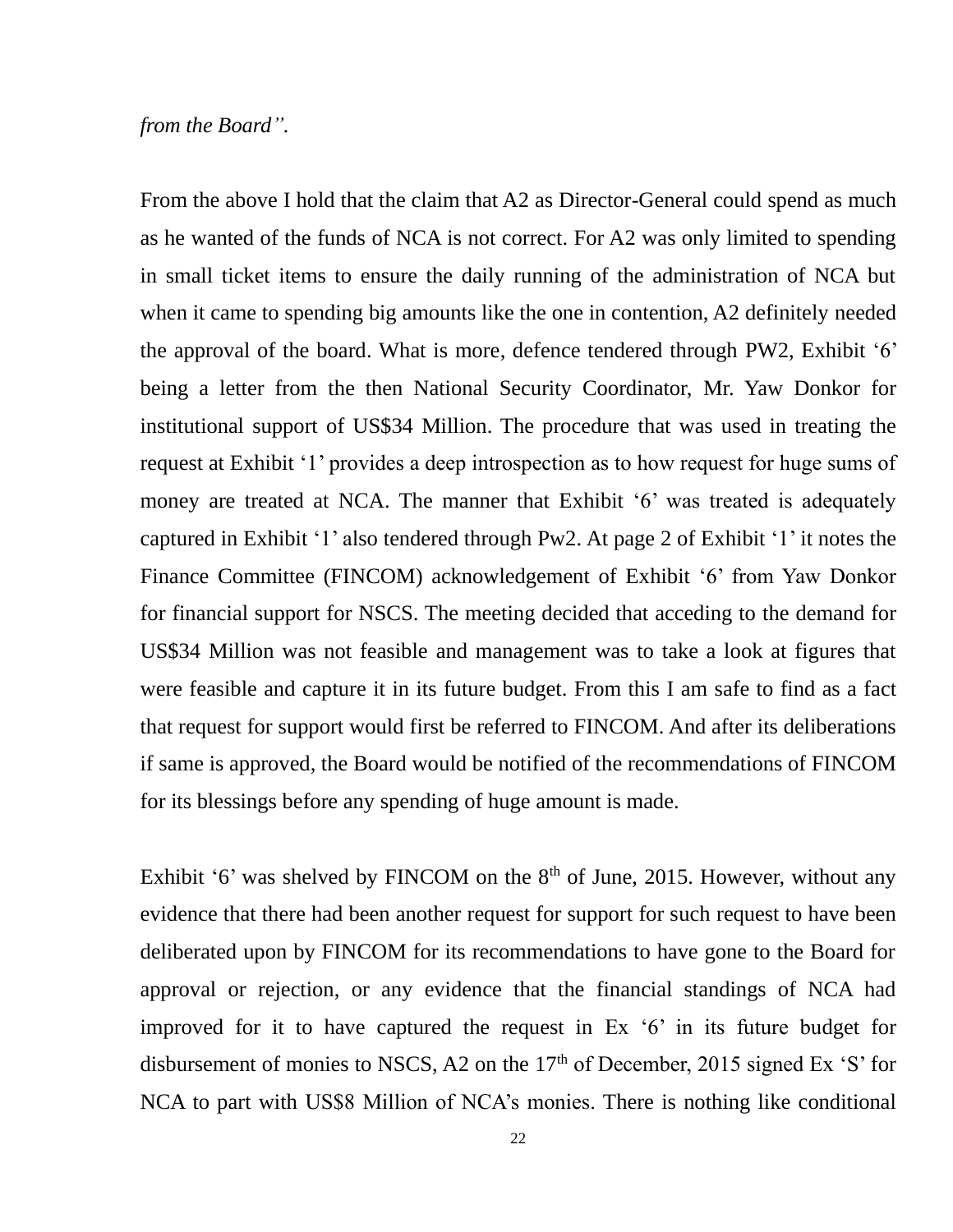approval as A2 sought to impress upon the court in Ex '6'. It was rejected with a caveat that if the finances of NCA improves in the future, that may be considered and captured in the future budget of NCA. The budget for the year 2015 as seen in Ex 'B' did not capture any expenditure for NSCS and neither did Ex 'E' series being the 2016 budget capture any such expenditure. And where a budget can be implemented it has to first go before the Board for its approval. A few instances on record will suffice. In Exhibit 'C' at page 5 under item 4.4 the Board approved NCA's budget for the year 2015, in Exhibit 'C2', the Board approved some recommendations made by the Management and Projects Management Committee, at page 5 of the same exhibit the Board approved recommendations by FINCOM for sitting allowances, accountable impress and budget for purchase of equipment for the administration of the Electronic Communications Tribunal (ECT). I could go and on into other items as well as Ex 'D' series to validate this claim that A2 needed the explicit approval of the Board as he himself admitted and not even just the FINCOM to proceed to spend NCA's monies.

Without more, it could be seen that by the time Exhibit 'G' arrived, in March, 2016 it was only due to the that PW2 as the Director of Finance had requested for such a letter without which for best financial practices he would not have acted. The processes for spending of NCA's money had been initiated but it was not the one based on which A2 acted in Exhibit 'S' as A2 could not have acted on the basis of a non-existent letter for support for US\$8 Million. An examination of the investigative cautioned statement of A2 would provide further illumination. In Exhibits 'DD', 'EE' and 'FF' admitted with any objection, being a statements given by A2 wherein he claimed that approval was given by the Board for monies to be paid to help fund equipment to combat counter terrorism. With the relevant minutes of the Board in evidence and no such letter or request having come to the attention of the Board for its deliberations and approval as prosecution have shown, I think the onus therefore fell on A2 to discharge the claim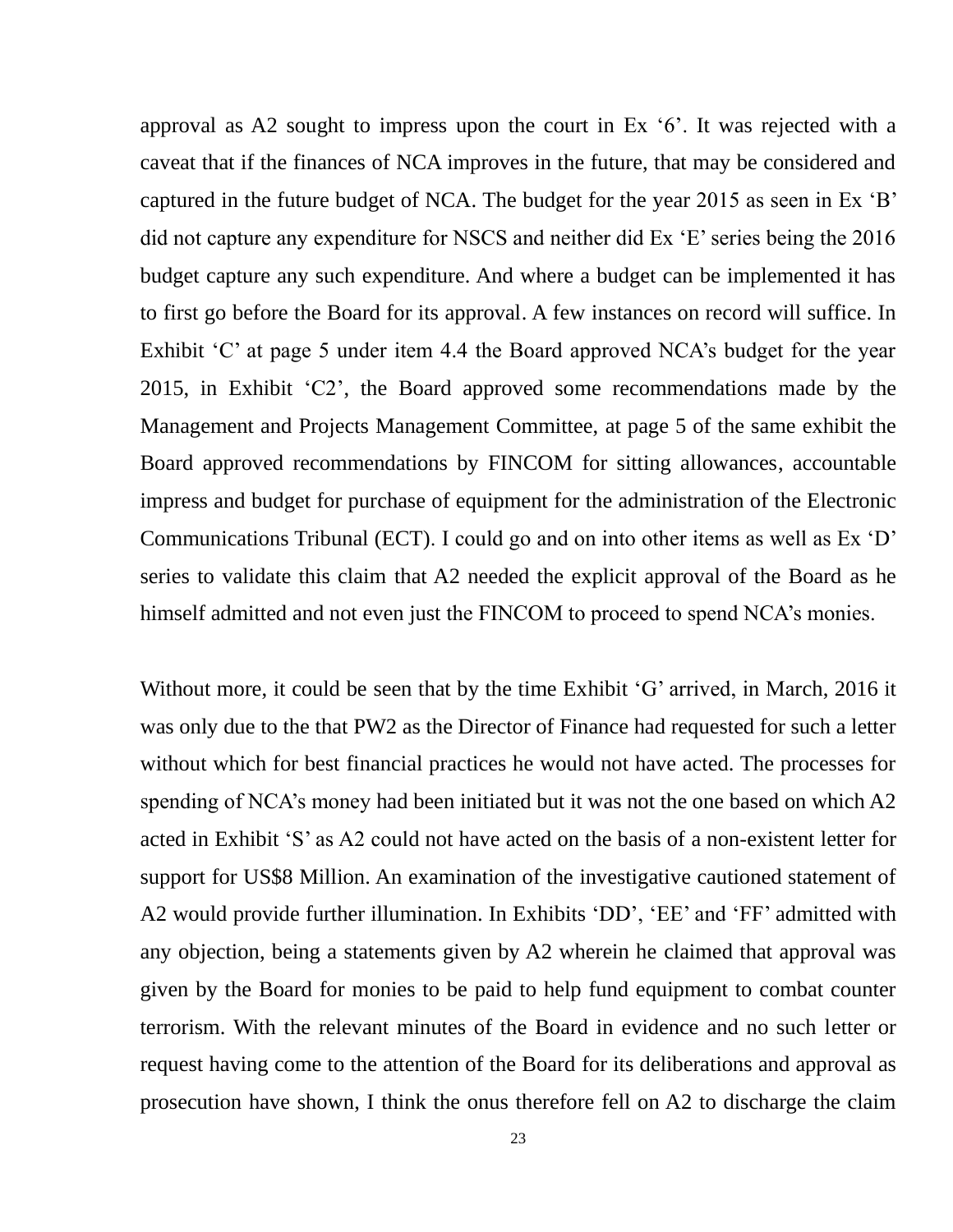that the Board approved monies of either US\$4 Million being monies paid out or US\$8 Million, if one were to go by Exhibit 'S' for spending on a standard that is expected to be one of reasonable probability.

Besides, in the three exhibits just referred to, that is Exhibits 'DD', 'EE' and 'FF', A2 noted that A4 brought the request. And that request can only be Ex 'G' authored on the  $24<sup>th</sup>$  of February, 2016, more than two months after A2 had signed Ex 'S' to commit NCA to the payment of not US\$4 Million as he claim but US\$8 Million from Exhibit 'S'. There is heated controversy on Exhibit 'G' regarding its origin as it was not recorded in Exhibits 'L' and 'K'. In view of the fact that the admitted author is A4, I intend to suspend further evaluation of Exhibit 'G' to revisit and deal with it when I am assessing the evidence for and against A4. It was on the gamut of a consideration of all these evidence and factors evaluated that I felt impelled to call on A2 to open his defence in respect of the charges of causing financial loss to the Republic as monies belonging to NCA, and therefore the Republic had been paid and constituted a loss to the Republic.

### **DEFENCE OF SECOND ACCUSED ON THE FIRST TWO COUNTS**

A2 in his defence as found at pages 3 and 4 of the proceedings on the  $23<sup>rd</sup>$  of January, 2020 claim that before he took over as Director-General at NCA, a letter had been sent to NCA by NSCS for help to combat threats from the cyber space. And because of that request the NCA decided to go into the market to look for vendors who could provide the solutions they were looking for. And it was that when they (NSCS) wrote again that he was invited to NSCS to watch some demonstrations. That NCA told NSCS that NCA was not in a position to give out all the monies it had requested but would provide half of the amount. A2 further claim that there were minutes of the Board that showed the discussions about the purchase of the Pegasus equipment. In fact there is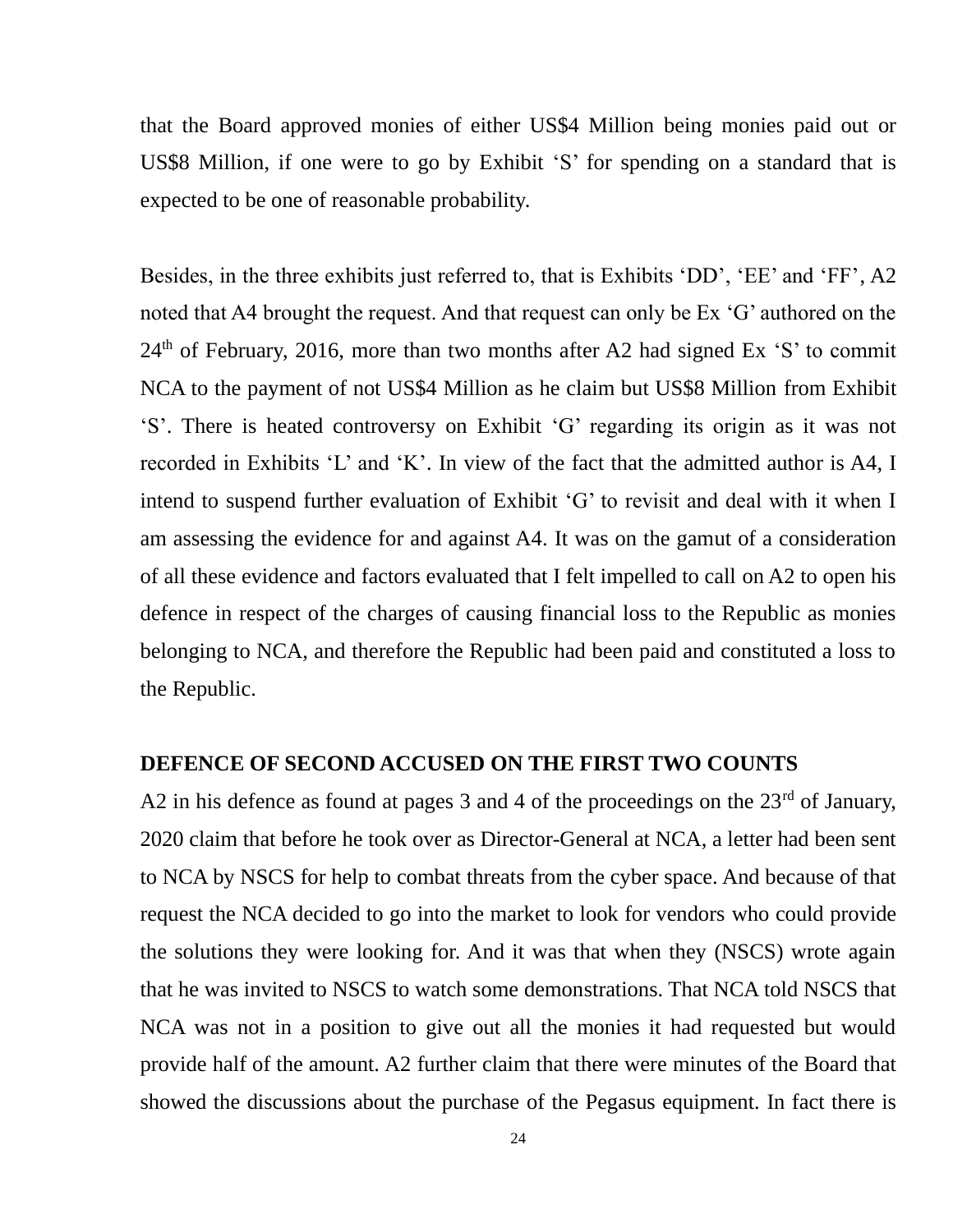no such discussions captured in any Board minutes of NCA. The request in Exhibit '6' did not even get to the Board as FINCOM dealt with it and shelved it for future consideration depending on the improved finances of NCA. Those claims accordingly are found not to be reasonably probable defence to the charge.

As Director-General, he wrote on Exhibit 'G' to PW2 to pay the monies by noting that the Board chair had approved. If it was true that Board chair approved, then again as Director-General he knew that A1 alone could not in his position as Board chair make any such approval without same having gone to the Board. And the claim that Board chair approved is contrary to Exhibits "DD", "EE" and "FF" that he wrote that the Board gave approval. Another claim that FINCOM approved the purchase is also not only untrue but not reasonably probable. The defence of conditional approval granted in Exhibit '1' is wholly factually incorrect and not borne out of Exhibit '1'. Whatever source Exhibit 'G' came from, the way Exhibit '6' was treated should have been the same way, Exhibit 'G' should have been treated. The claim that there could also be variations in the budget as it is not cast in iron and stone is correct only that anytime there was variation, management would come up with a supplementary budget or that kind of spending would receive the necessary ratification from the Board. There is no such supplementary budget made to accommodate the use of such monies by NCA for payment to IDL for cyber security equipment as shown in Exhibits 'B' and 'E'. And there is nowhere in the minutes as captured in Exhibits 'C' and 'D' series that the Board ever met to engage in any form of ratification.

Again, A2 as part of his defence of causing financial loss to the State claim that NCA gave a number of support to institutions such as the Ministry of Communications, the Ghana Broadcasting Corporation (GBC), Attorney-General's Office to help fund some State-Attorneys to undertake courses in England and other places. That NCA and the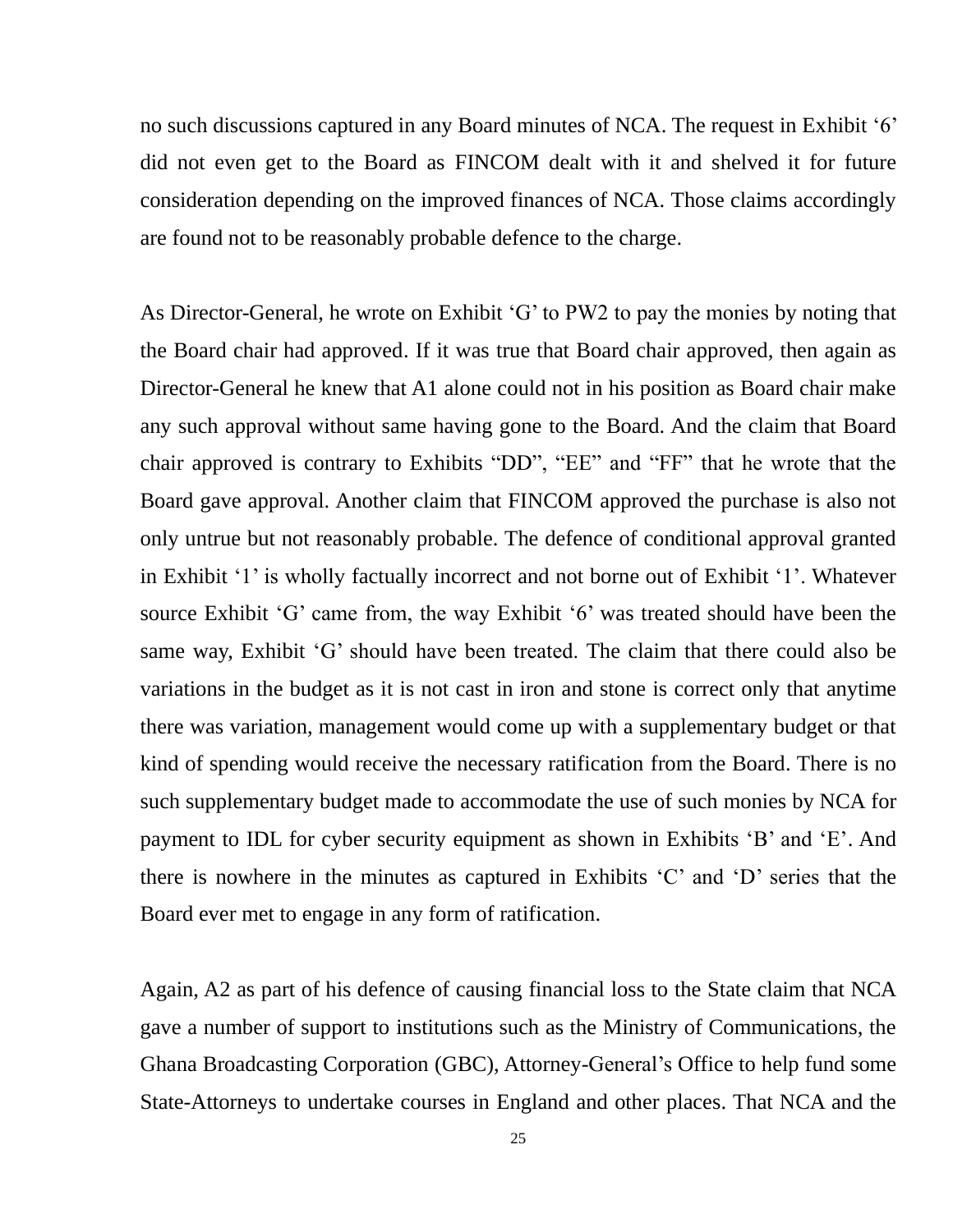Attorney-General's Office worked together on the Global Action Against Cybercrime (GLACY) and that there was another workshop that was attended in Strasburg. That is not in dispute. It was in that line of defence that Exhibits such as Exhibits '33' '34' were put in. I have taken a careful look at Exhibits '33' and '34' and they are totally irrelevant as an answer to the case against A2. A2 himself admit and state that when the various agencies communicate their needs to NCA, they are all tabled before the Board at a meeting as he A2 alone cannot approve same. See the record at page 3 of the proceedings on the  $28<sup>th</sup>$  of January, 2020. The forwarding in January, 2020 by one Etta Mensah of official correspondences between NCA and the Attorney-General acting by the DPP has no probative value at all and that also should not have been the manner an employee working for NCA should have acted in providing any information if any to the accused persons if any needed such information. The procedure is now obvious given the decision of the Supreme Court in this case on disclosure. The dragging of the name of the DPP and the Attorney-General's office on conferences on GLACY in Strasbourg and other places were all no answer to the first two counts as they failed to raise reasonable doubt as to the guilt of A2. Prosecution proved the first two counts against A2 to the standard of reasonable doubt required by law.

### **EVALUATION OF THE EVIDENCE ON COUNTS ONE AND TWO IN RELATION TO FOURTH ACCUSED**

A4 was first introduced in the evidence of the prosecution in the testimony of PW2 when he claimed he requested for a letter from NSCS as an authorization to enable him effect the transfer of US\$4 Million. What was brought to him dated the 24<sup>th</sup> of February, 2016 was Exhibits 'G' which was authored by A4 wherein a request for US\$8 Million was sought. The letter sought for funding to be given some companies that were in a position to support NSCS. For this is what paragraph 5 of the letter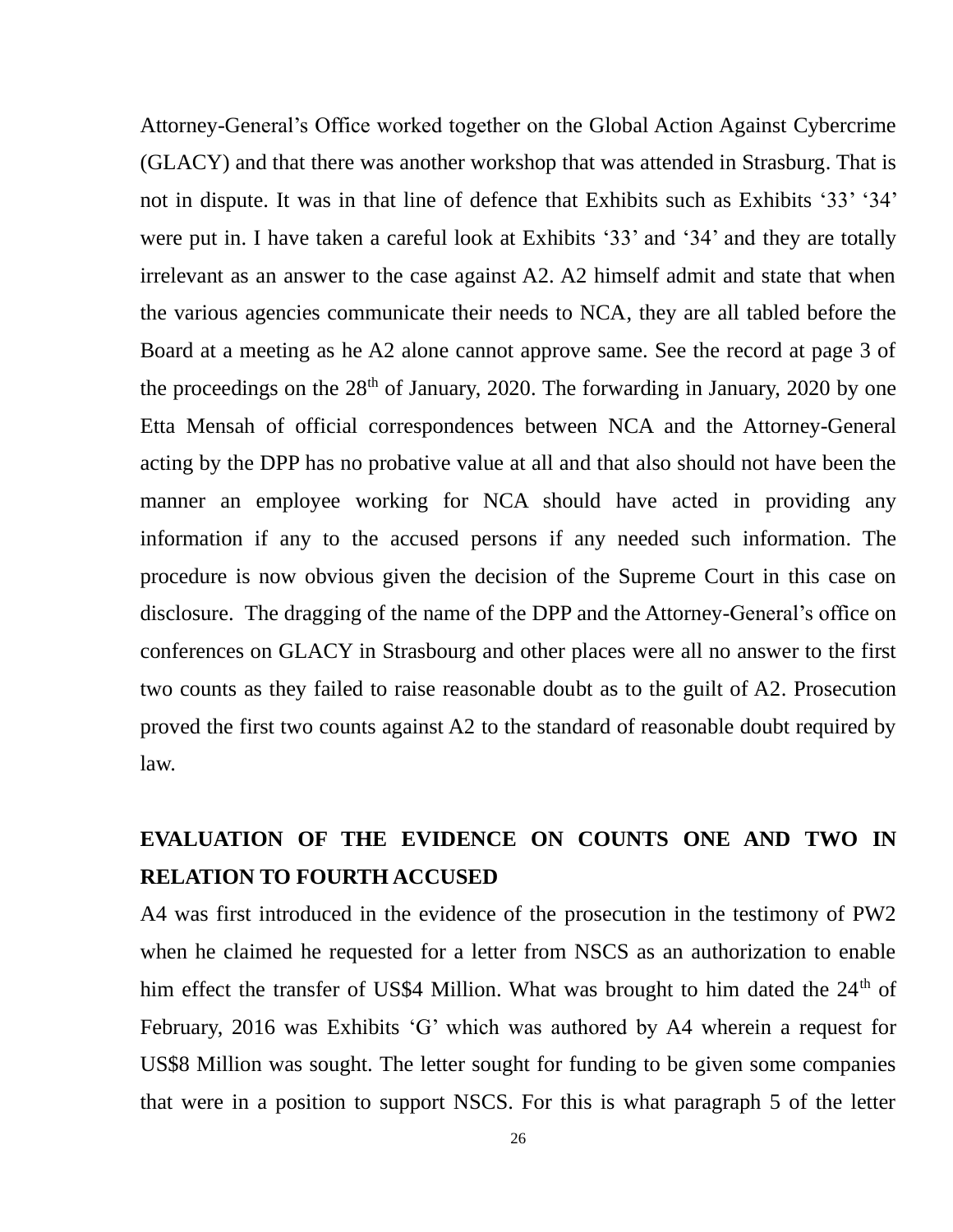requested:

*"…we wish to solicit the support of the National Communications Authority (NCA) to provide funding to selected companies, which have the capacity to support the NSCS to develop the capability to ensure the safety of Ghana's cyberspace".*

Pw4 also testified that in a meeting for which he was invited and instructed about the Pegasus that he said had been bought and was to arrive, he met A4 in the company of the other accused persons. With the evidence of investigations that Pw3, Col Michael Opoku claim to have conducted regarding how Exhibits 'G' was generated that there is no such record of that document at NSCS and the reference number provided Exhibit 'G' is for a different letter not related to a demand for monies as Exhibits 'L' and 'K' being extracts from the ledger book that record all correspondence to and from NSCS had no record of Exhibit 'G', a case was made for A4 to answer to the claims made. Pw5, Duncan Opare being the current Deputy National Security Coordinator having claimed that the inventory taken at NSCS did not reveal any Pegasus system as having been handed over. What is more Pw6, as an investigator threw further light on Exhibit 'G' on the  $26<sup>th</sup>$  of February, 2019 that there was no record of Exhibit 'G' at NSCS registry, that the file number exist but the reference number correspond with another letter. Also that the inventory of the equipment of NSCS did not show that the NSCS was in possession of any cyber security device in the form of Pegasus. Further that Exhibit 'V' series being exchanges between BNI and NCA show that there was no trace of any such transaction in NCA. It is in that light that PW6 claimed to have elicited Ex 'W' from Mr. Yaw Donkor, the former boss of A4, where Mr. Yaw Donkor makes a claim that he was not aware of any such equipment. The admission of Ex 'MM' series, being out of court investigative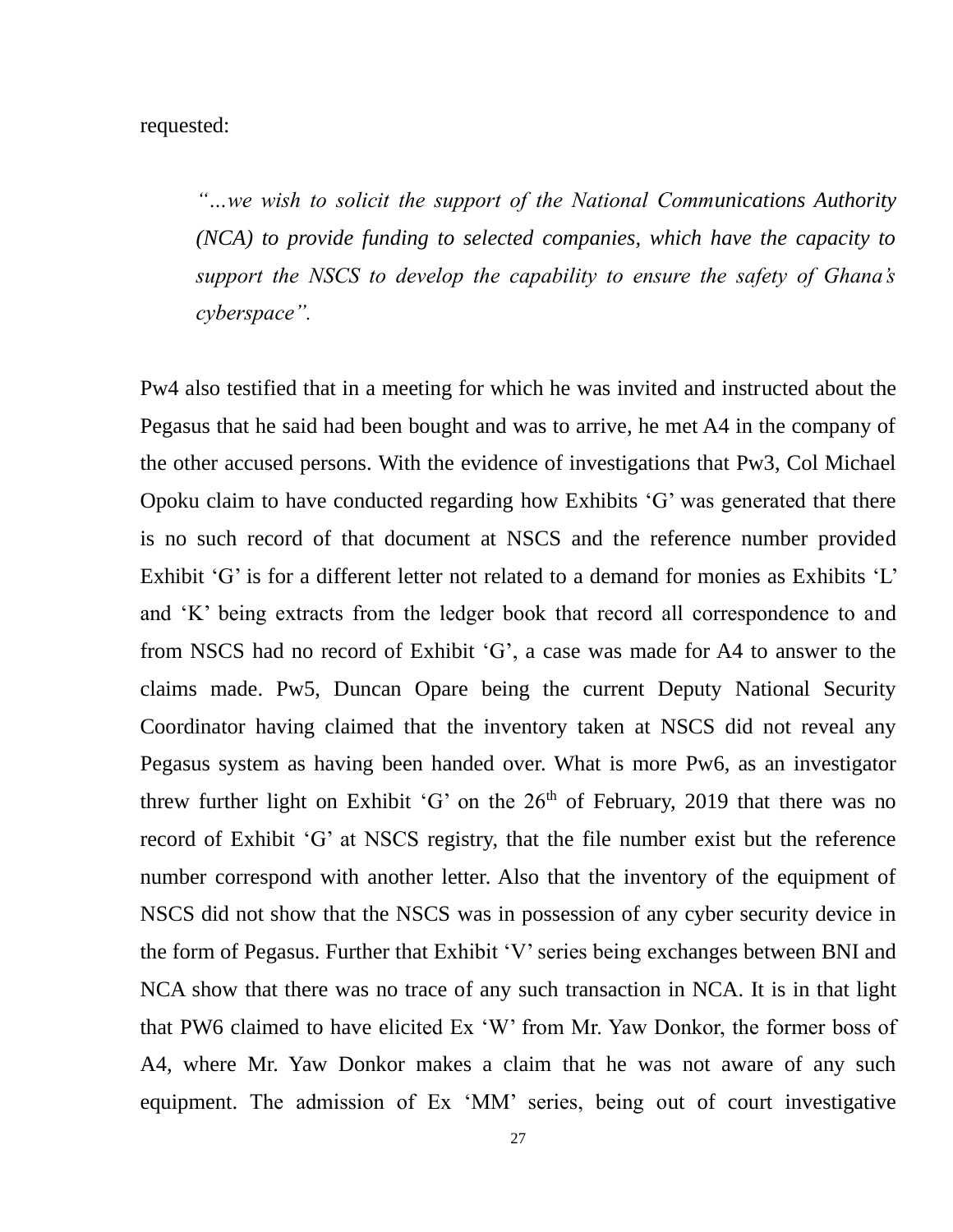statements of A4 made it legally imperative for A4 to have been invited to raise reasonable doubt as to his involvement in a conspiratorial enterprise with A1 and A2 to cause financial loss to the Republic.

And did he do that? In his defence, A4 claim that he was in charge of all National Security Council operations and represented it on Boards and organizations. And one of such was the Joint Intelligence Committee (JIC) and it was during that time that there were emergence of cyber security issues not only of national in character but global in nature coupled with threats off terrorism from the Sahel countries. The solution to A4 was to create a cyber- surveillance space to confront the problems. And because of an earlier request by Yaw Donkor, then his boss from NSCS to NCA for which NCA agreed to help if its finances improved, it had deep throat intelligence of the amazing surveillance that the state of the art technology of NSO of Israel was doing and they had to follow up. That he was enthused and contacted NCA officials who bought into the idea. A4 claim he had further discussions with Yaw Donkor and some security bosses at the Presidency, the top management of NSCS for the purchase. That NCA being an independent institution fitted what NSO wanted as the host of the equipment. And it was in that context that a lady called him from NCA that the Director of Finance, being Dr. Yaw Ani had requested for a support letter for an institutional support of US\$8 Million to NSCS and that is how he authored Exhibit 'G' on behalf of Yaw Donkor. He also claimed that NCA had the mandate to transact on behalf of NSCS and there was no need for the money to have been sent through the Ministry of Finance or government budgetary allocation nor was NCA acting for NSCS required to go through procurement processes as Yaw Donkor had exemption from Public Procurement Authority in respect of procurement by NSCS.

First, I accept the claim that the then National Security Coordinator was fully aware of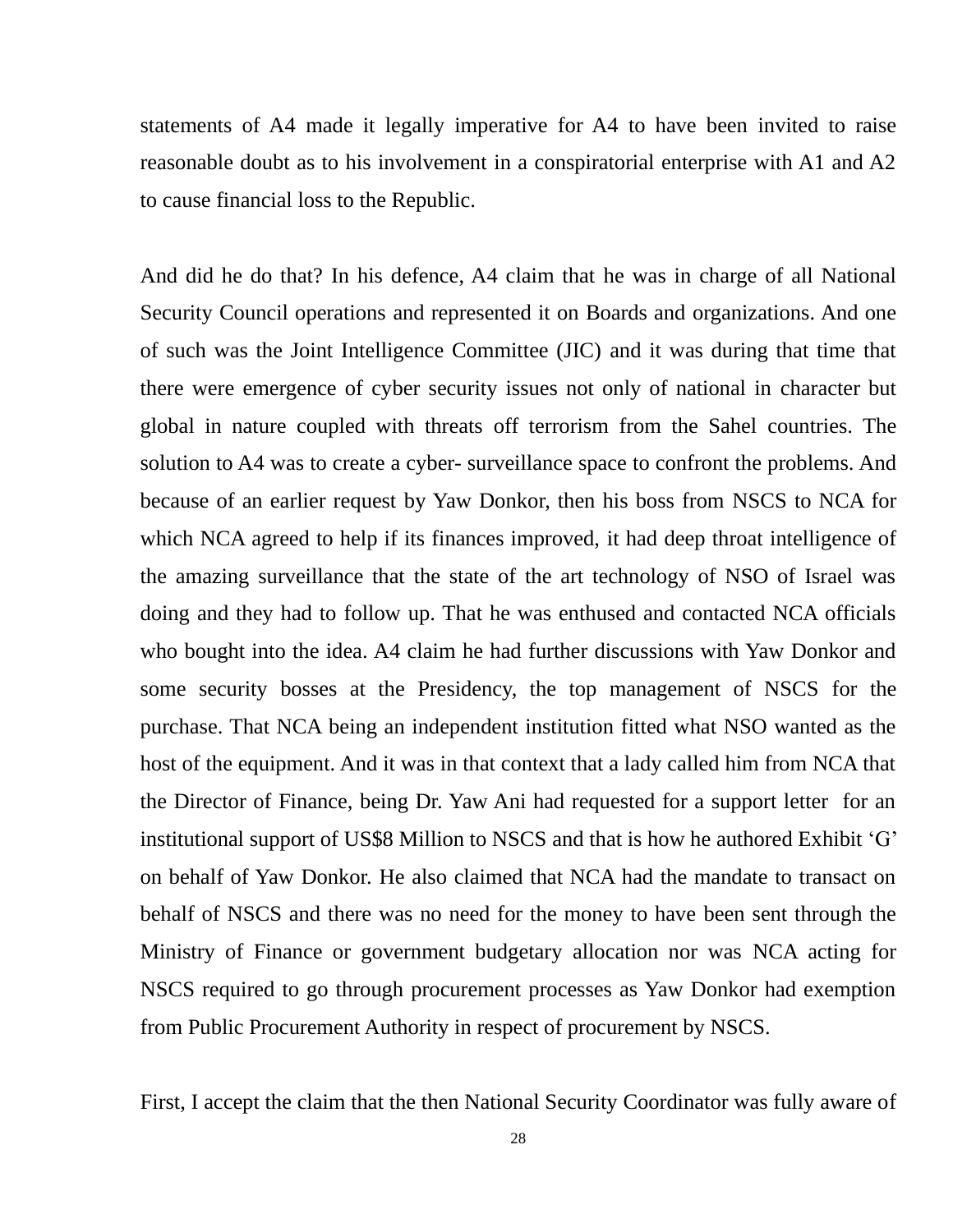the threats of terrorism, cyber security in the sub region and discussions on how to combat it in Ghana. And that claim is wholly found to be reasonably probable. Second I reject the claim by A4 that NCA as far as this transaction was concerned had the mandate of NSCS to transact on its behalf. Merely stating that in court would not be enough to meet the threshold standard of reasonable probability and there is no scintilla of evidence before the court to that effect or anywhere including the National Communications Authority Act, 2008, Act 769. All the claims including what is on the face of Exhibits 'S', 'T' 'U' as well as even Exhibit 'G' itself shows that NCA was not acting as a conduit for NSCS. For NCA to act as a conduit for NSCS cannot only exist in the mind of A4. One Sheini of NSCS, who was present during the demonstration by NSO cannot be taken as the evidence that NSCS knew of this transaction as the demonstration was only a display engaged in by NSO as a seller to whet the appetite of potential entities interested in its product. As to a defence of a blanket immunity granted by Public Procurement Authority (PPP) to NSCS which invariably clothed NCA with the mandate not to undertake any procurement would be appropriately dealt with when I come to the procurement charges.

But was Yaw Donkor, the boss at NSCS at the time aware of the specific demand contained in Ex' G' to NCA. In view of the stout challenge to the authorship of Exhibit 'W' as not being the signature of Yaw Donkor more especially when compared with Ex '6' which is widely acknowledged as his signature, and given the remarkable difference between the signatures on the two documents coupled with the fact that with such a challenge, the presence of Yaw Donkor in court to authenticate Exhibit 'W' would have been the right path that prosecution should have travelled on. Exhibit 'W' has been attacked especially by counsel for  $2<sup>nd</sup>$  and  $4<sup>th</sup>$  Accused persons as being hearsay evidence. Being an out of court statement of a person who did not appear in court to testify may or may not be hearsay depending on the circumstances.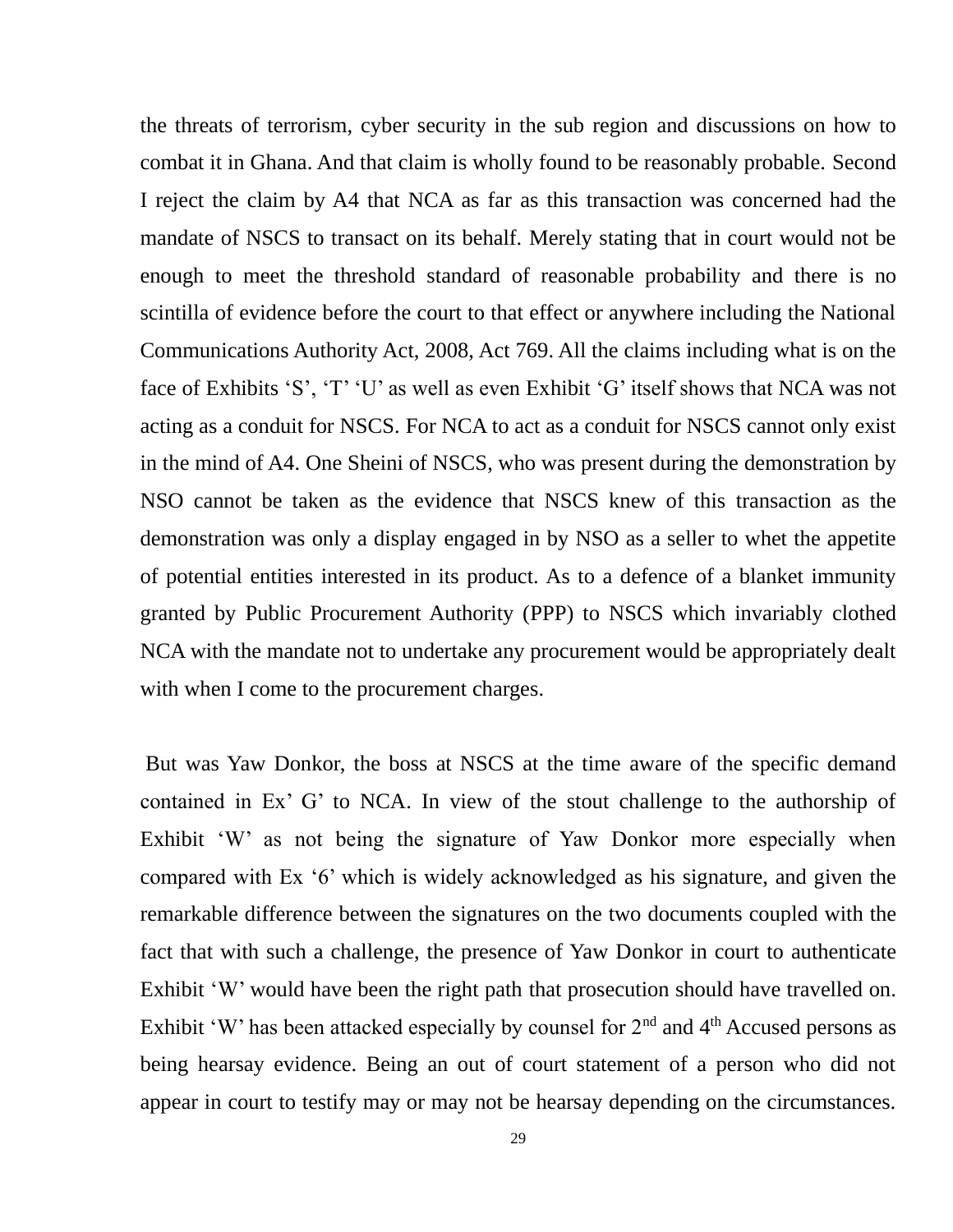If Exhibit 'W' was offered as evidence of the truth of the contents of that statement, then the author not having testified in court would be a hearsay statement. However, if it was offered as evidence only in proof that the statement was made, irrespective of it being true or false, then the statement is admissible. See section 116 (c) of the Evidence Act, NRCD 323. Pw6 under cross examination on the  $4<sup>th</sup>$  of April, 2019 at page 12 of the proceedings admitted that as an investigator he believed in the truth of the contents of Ex 'W'. Even though I admitted the document but will place scant probative value on Exhibit '6' as that document for the reason for which it was tendered was to show the truth of its contents.

I however do not find attractive the defence that it should have been Evelyn Akrasi Sarpong who should have come to court to tender Exhibit 'G' and speak to matters on Exhibits 'L' and 'K'. Pw3 as Director of Operations, I find was competent to speak to the documents and Evelyn Akrasi Sarpong was not such a material witness where in the absence of her testimony in court, the claim regarding Exhibits 'G', 'L' and 'K' should collapse. What is important is the relevance of the testimony of the witness and as to whether it meets the standard of proof beyond reasonable doubt required by the court. If that were not so then it would mean that if such a particular person was no longer in the employment of NSCS or was unavailable due to sickness or any other tragedy, prosecution will not be able to tender those documents. Witnesses are weighed and never counted. See **G/CORP VALENTINO GLIGAH v THE REPUBLIC** [2010] SCGLR 870; **TETTEH v THE REPUBLIC** [2001-2002] SCGLR; **DEXTER JOHNSON v THE REPUBLIC** [2011] SCGLR 60.

In evaluating whether Exhibit 'G' did emanate from NSCS and whether A4 raised reasonable doubt with his claim that he was not responsible for assigning serial numbers to dispatches at NSCS and could not be blamed as to why there is no record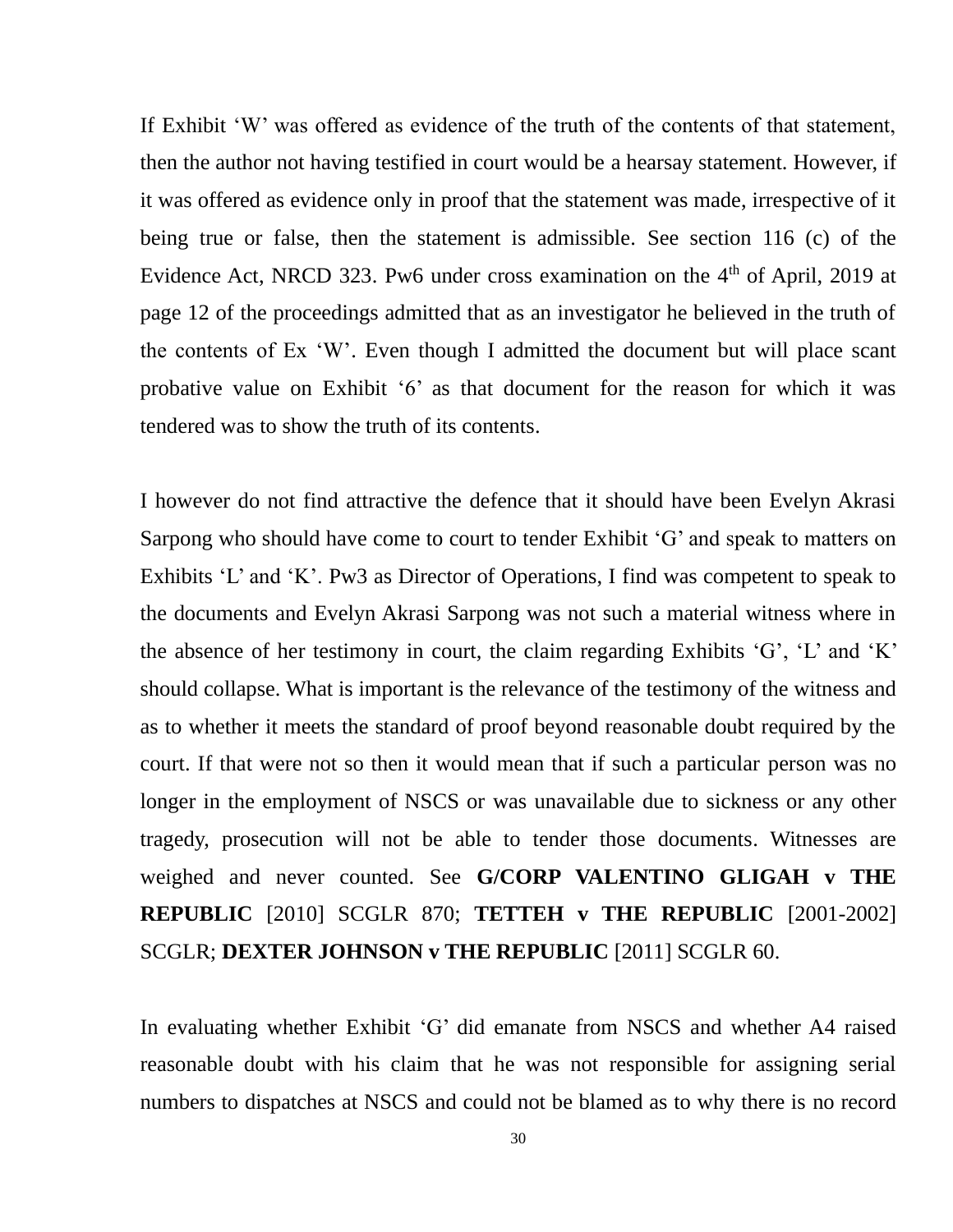of Ex 'G' at the registry, a recourse to Exhibit 'MM' tendered by Pw6 being statements of A4 would be material in the resolution. In Exhibit 'MM', A4 claim that in his capacity as the representative of National Security at NCA Board, he in 2016 initiated the process for acquiring tracking equipment for National Security for counter terrorism. That he initiated the process through NCA by requesting for institutional support. In Exhibit 'MM1', A4 recounts how in a sub-committee meeting of the Board of NCA, in an informal discussion, the name of the Israeli company came up as dealing in counter terrorism. And that is when he expressed interest to meet the company for a presentation for which A1 and A2 liaised for such presentation at NSCS. So the demonstration that was done by NSO cannot be used as evidence that Yaw Donkor and other high ranking officials of NSCS knew of the purchase as A4 provided a detail reason why NSO came to do the demonstration. For this is what A4 further wrote in Exhibit 'MM1' at page 2:

*"I was enthused and expressed the need for it. In a later discussion between me and the NCA Board chairman and the Director-General in my office that same day, it came out that I could write to NCA requesting for institutional support since an earlier request was one sent to them but could not be met".*

Again from this the conspiracy in the purchase of the equipment is stated. A4 as a representative of NSCS on the Board of NCA was not to take unilateral decisions without recourse to National Security Council Secretariat. The letter being Exhibit 'G' emanated or was generated because A4 had discussions with A1 and A2 as he himself stated in Ex 'MM1', I so find and hold. The claim made by prosecution that the letter could not be traced at the Registry of NSCS, would be found to be very credible and I reject the defence in court of A4 that he was not the one that could explain as to how a copy of the letter cannot be traced at NSCS. It could not be traced because per Exhibit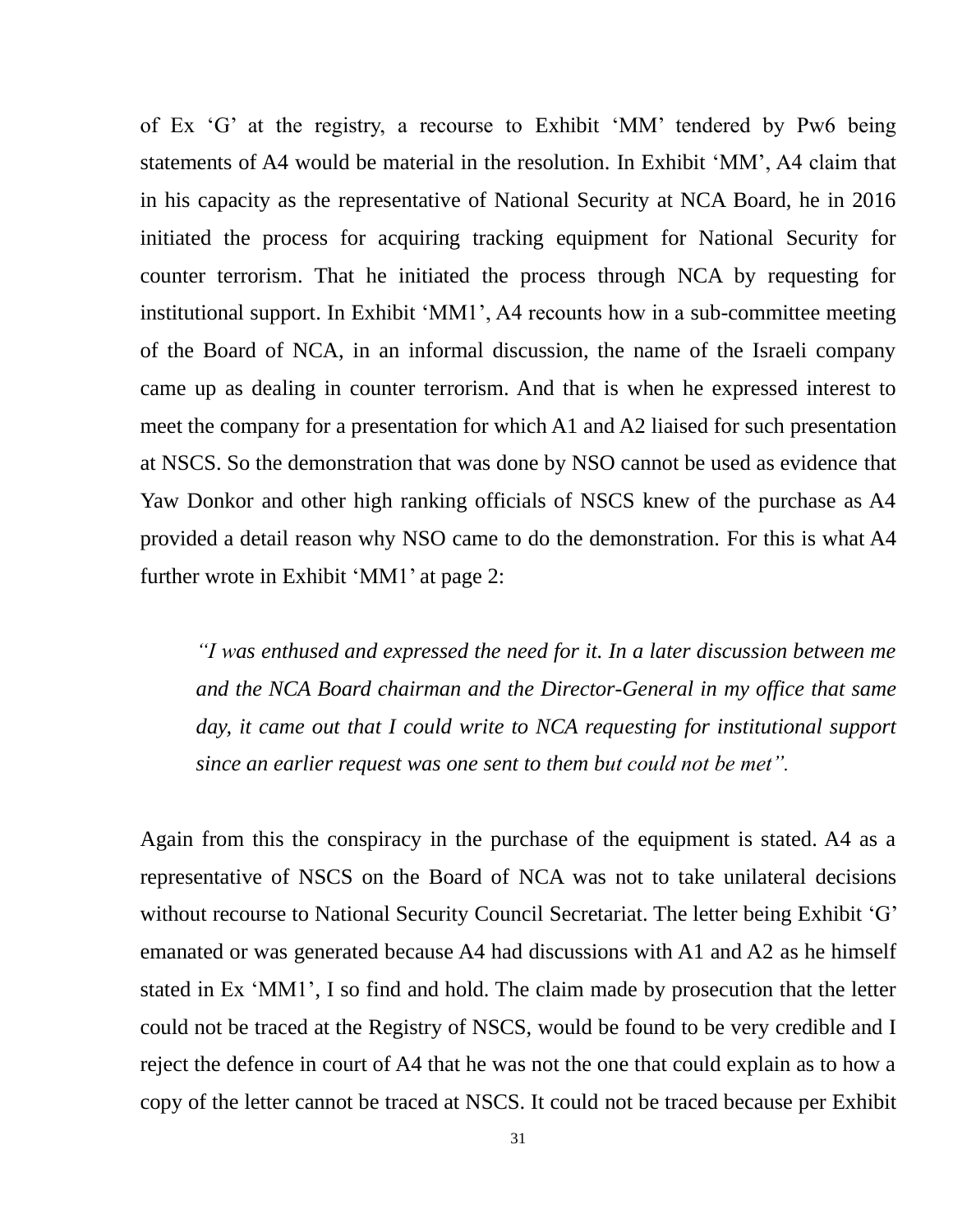'MM1' the idea for the request for US\$8 Million did not even come from NSCS but the meeting of these triumvirate on the very day NSO did their demonstration. A4 in Ex 'MM1' claim that he left a copy of the letter, being Exhibit 'G' on float and that is the only reason he can say that it could be taken that his boss, Yaw Donkor saw it. That means he never discussed the contents of Exhibit 'G' with Yaw Donkor before it was written and after it was written. Just by claiming a copy was left on float, Yaw Donkor might have seen it, does not answer or raise reasonable doubt to the claim of prosecution. It is also at variance with his own evidence in court that Yaw Donkor knew of Exhibit 'G' and all those that mattered in security knew of it as A4 claim in his answers to questions on the  $20<sup>th</sup>$  of February, 2020. See pages 7, 8, 9, 10, 11 and 13 of the proceedings on that day.

The rule as reiterated by Brobbey JA (as he then was) in the case of **ODUPONG v THE REPUBLIC** [1992-93] VOL 3 GBR 1028 that:

*"The law is now well settled that a person whose evidence on oath is contradictory of a previous statement made by him whether sworn or unsworn, is not worthy of credit [emphasis mine] and his evidence cannot be regarded as being of any probative value in the light of his previous contradictory statement unless he is able to give a reasonable explanation for the contradiction".*

See also the case of **GYABAAH** v **REPUBLIC** [1984-86] 2 GLR 461; **STATE v OTCHERE** [1963] 2 GLR 463. The attempt made by defence that Exhibit 'J' also emanated from NSCS but had no serial number to my mind is misconceived. Exhibit 'J' is not a letter or a correspondence but an inventory of items taken. It was not addressed to a recipient in the manner characteristic of a letter. And the claim based on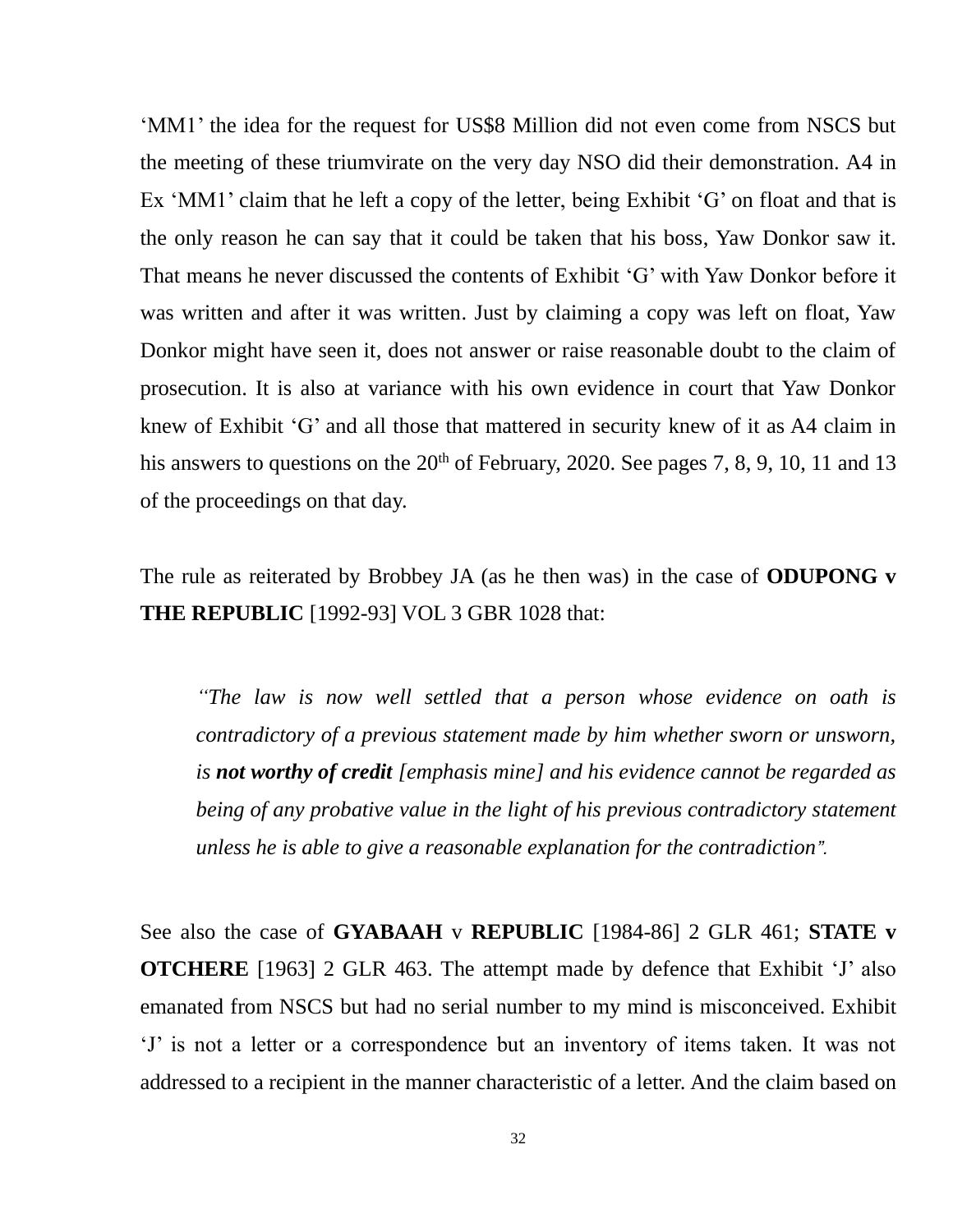Exhibit 'J' that there are letters without serial numbers that leave NSCS registry is neither here nor there. I accordingly make an emphatic finding of fact that Ex 'G' was solely generated by A4 following the discussions in his own office as narrated in Exhibit 'MM1'. And the non-tracing of a copy at NSCS registry and the assignment of a different serial number can directly be attributed to A4 due to the revelations he willingly made in Ex 'MM1'. The claim also in the submission of learned counsel for A4 that the finances of NCA improved and A4 as a Board member was made aware that NCA was proceeding to support NSCS and hence called for another letter is also not borne out from the record. There is nowhere that it was captured in the budget of any support for NSCS. And the claim also in the address that it was needless for approval to have been given by the Board is also not a reflection of the right procedure for approval and disbursement of huge monies at NCA. FINCOM never approved any money and no matter how one stretches Ex '1' it fails to meet any claim of approval for any of the accused to stand on to argue that it was right for monies to be disbursed.

One more matter on A4 before I deal with A5. A4 tendered Exhibit '36' being the handing over notes he claim he left behind in his attempt to raise reasonable doubt that there was no evidence of the Pegasus system when he left office. Observing Exhibit '36' and the evidence of A4 at page 11 of the proceedings on the  $18<sup>th</sup>$  of February, 2020, at first glance may easily lead one to conclude that it is reasonably probable that A4 left Ex '36' behind and it might have been lost. But that is not so. Handing over is not done with the items listed on paper for the paper to be left in an office whiles the items stated on the paper are left in the hands of private persons. For in Exhibit '36' under Items in Custody are listed ZTE Gotta phones, vehicles and special equipment for cyber security operations. I do not think that Exhibit '36' was handed over with ZTE Gotta phones and vehicles left in the house of A4. The Pegasus system remained in the house of Baba Kamara until the day they were taken to the warehouse of PSB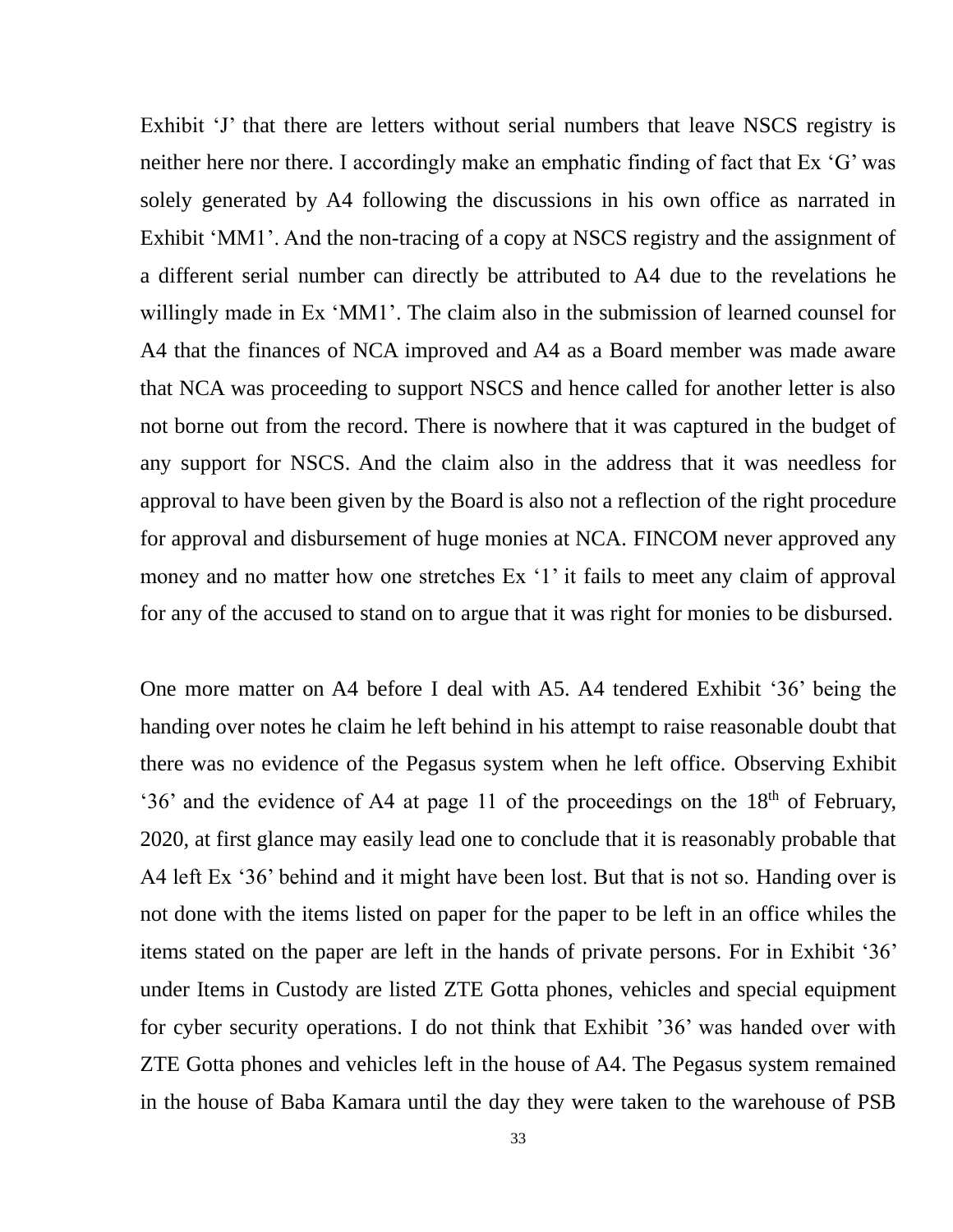belonging to one Boateng on the very day that A4 was made to lead a team to retrieve the equipment. That cannot be said to be hand over and I find the claim of prosecution that there was no trace of evidence of the existence of this equipment as the property of National Security credible. Or was A4 saying when he stated items in custody he meant not the custody of NSCS but his personal custody having possessions of state property when he was not in office? That cannot affirm a claim of having handed over. I also find A4 guilty on counts 1 and 2.

### **THE EVALUATION OF THE EVIDENCE ON COUNTS ONE AND TWO IN RELATIONS TO FIFTH ACCUSED**.

A5 is not a public servant but a private businessman. The ambit of section 179 (3)(a) under which he has been charged together with the rest in respect of counts 1 and 2 is wide enough is to cover him as long as there is proof of financial loss committed to the Republic by a willful act of the accused through which the Republic is deprived of finances due it. And therefore one's position as being in the employment of the Republic or not may not be material. What is material to establish the offence is the ingredients that have been distilled supra before the discussion of the evidence in relation to each accused person. What evidence was adduced against A5 by the prosecution? Pw2 only said in his evidence that that by Exhibit 'F' signed by himself and A2 he was made to transfer an amount of US\$4 Million to IDL. The next witness whose evidence involved A5 was Pw4 who claimed that when he was invited in April 2016 to an ongoing meeting he met all the accused persons including A5 there. He spoke of how A5 contacted him after the arrival of the equipment and the steps that were taken to clear the equipment. That the way bill being Ex 'M' had the National Security Adviser and A5 as consignees of the equipment. It was in the evidence of Pw6 that further flesh was provided by prosecution as to the level of involvement of A5. That Exhibit 'S' was signed between A2 and A5 at a time when nothing had been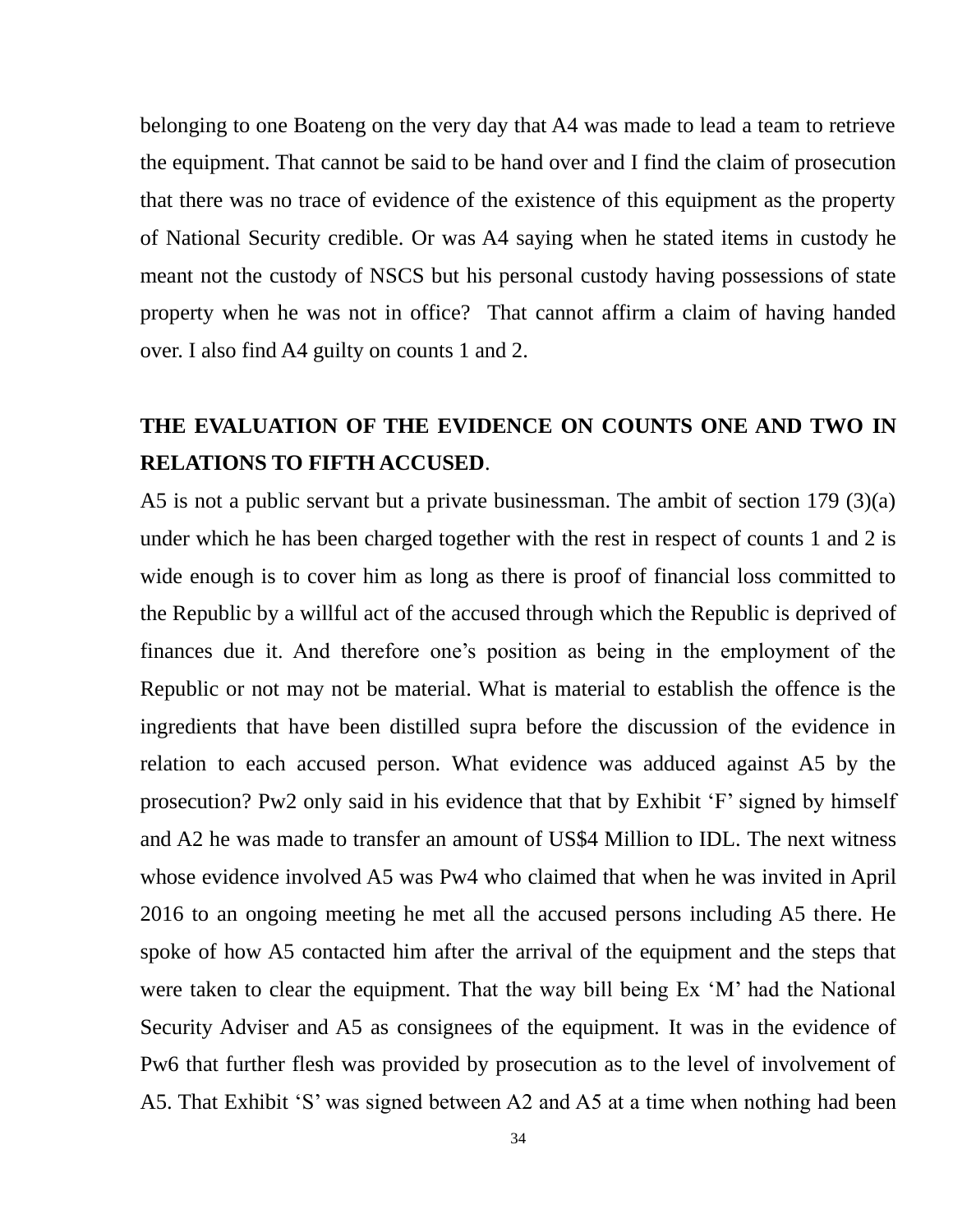done for the engagement of any reseller for an equipment by NCA. And so also was Exhibit 'T' on the  $17<sup>th</sup>$  of December, 2015 and Exhibit 'U' dated the  $25<sup>th</sup>$  of January, 2016. That Exhibit 'QQ' shows how the US\$4 Million was paid to IDL on the  $11<sup>th</sup>$  of March, 2016 after which US\$1 Million was transferred to NSO Technologies with the rest withdrawn over a period of time and spent by A5. That A5 had no intention of making any further payment to NSO with the massive withdrawals that he did. Further that A5 was in league with the other accused persons in committing the crime. The statements of A5 and that of A1 were also put in to show the use of the US\$4 Million. That A1 in his statement claimed that A5 was introduced into the transaction because he was a trusted party and such a person was needed due to the sensitive nature of the transaction. Besides, that A1 further in his statements in Exhibit 'PP' series makes admissions of how the monies paid to IDL was shared among the accused and how A5 also came to show appreciation to him.

A5 in both Exhibit 'NN' and his defence in court insisted that he entered into a valid contract with NCA by Exhibit 'S' and with NSO in Exhibit 'T' to be the reseller for the supply of the Pegasus system. And duly received the US\$4 Million into the accounts of IDL. That with the transfer of the US\$1 Million, NCA needed to provide him with the custom documentations for his Bankers, being Ecobank to effect next payments but that was not done by NCA. And as IDL was not a special purpose vehicle (SPV) with its account not being escrow account for the transaction he was not estopped from making withdrawals from the account. With the money being payment to IDL for it to supply NCA with the equipment and with the equipment having been supplied, A5 argues that it was entirely left to him to ring fence the US\$4 Million received in the manner that it deemed fit to meet his obligations to NSO.

A look at Ex '28' being an addendum to Ex 'T' will show that the schedule of payment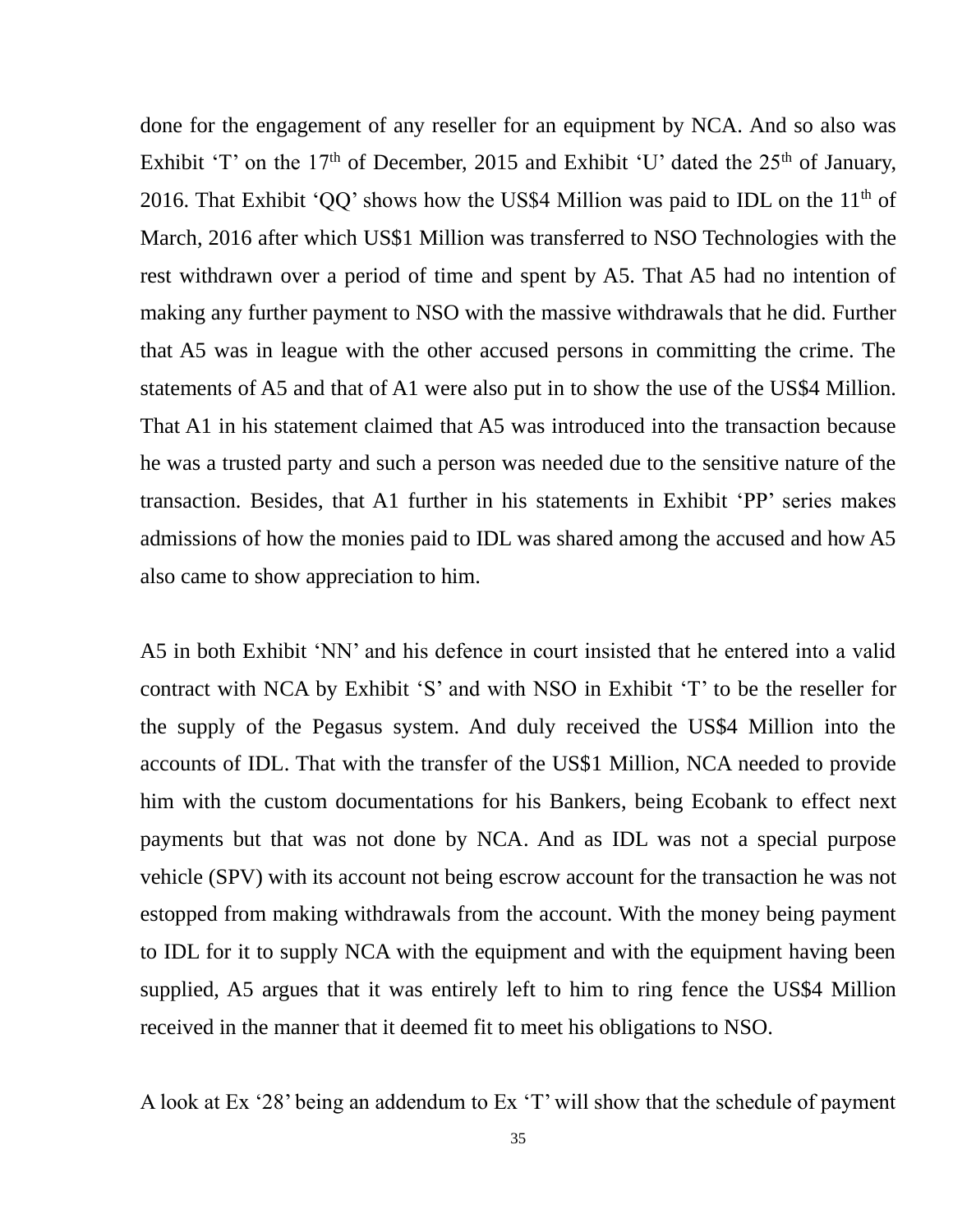from IDL to NSO was for a payment of US\$1 Million to NSO as first installment. The next installment was to be US\$3 Million after written notice that first commissioning of the equipment had been done among which Ecobank Ghana to receive written confirmation signed by the end user confirming that the hardware equipment had been delivered together with assurance that NSO had performed the deployment, software set-up, installation and configuration services. It is on record that A5 first attempted to cause a transfer of an amount of US\$3 Million to NSO as reflected in Ex '27' but was not successful due to some correspondence that went on between NSO and Ecobank where Ecobank requested for some documentations in compliance with the Foreign Exchange Act. That resulted in Exhibit '28' for only US\$1 Million to be sent as the initial payment and therefore I think not having effected US\$3 Million payment at a go on the IDL account cannot be used as evidence that A5 was in league with the other accused persons to cause financial loss to the State.

I find A5 from evidence to be a businessman who was engaged as a reseller of the equipment. He might not have gone through any procurement process but that cannot be used as a basis to find him guilty of the first two counts. A5 not being an employee or a member of the Board of NCA was not in a position to know the internal processes and procedures that NCA had undertaken before NCA embarked on the quest to procure the cyber equipment. And businessmen will ordinarily in the course of engagement for contracts not proceed to demand from entities offering them contracts if the said entity had gone through the right internal channels before offering the contract to them. Ex '50' shows a contract IDL entered into with AGGURA wherein there is an admission that it was AGGURA who introduced IDL to NSO Group Technologies Ltd. A consideration for that introduction is stated to be US\$100,000. The monies paid to AGGURA, being US\$50,000 as part payment for the engagement of IDL makes me prefer the version of A5 to prosecution's one that A5 was first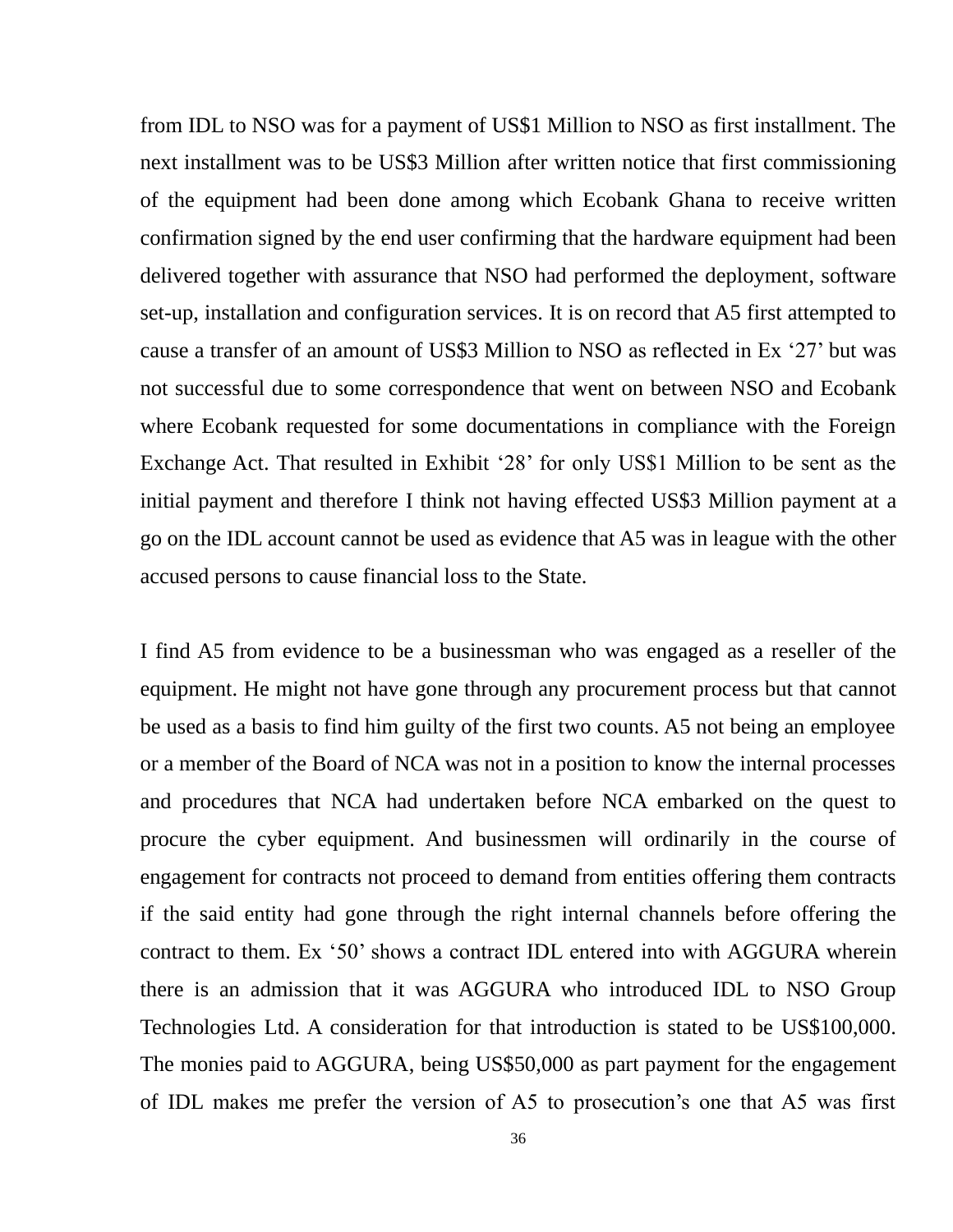engaged by Pninat Yanney who caused A5's introduction to A1 rather than the other way round. For if it was not Pninat Yanney who brokered the deal for IDL, then IDL would not have found any legal basis to make payments to AGGURA in the sum of US\$50,000 which company Pninat has major interest.

For the claim of A1 in Exhibit 'PP' series and the other statements he made that after the transaction, A5 came to show appreciation to him are binding on A1 alone but not A5 as the latter rejected what A1 stated in that statement. And in the absence of any corroborative evidence, same cannot be used against A5. Again A5 by proceeding to enter into contract with NCA pursued what he believed to be his legitimate claim even when A1 and A2 were no longer in office and that is not consistent with the conduct of a person who was brought into a deal to take part in a conspiratorial plot to cause loss to the Republic and dissipate the resources of the State. He had no idea as to the reckless throwing to the wind sound bureaucratic practices and corporate procedures that A1, A2 and A4 had upon. With these findings, it appears to me now to be a stale legal submission to engage in as to whether A5 could be personally liable or it should be that of his company, IDL. Save to say that learned counsel for A5 in his written submission relied on sections 18 and 19 of the Companies Act, 2019, Act 992. Just for purposes of clarity, the events under which the conduct of A5 is being measured against took place in 2015 and 2016 when Act 992 was not in existence, same having come into operation on the  $2<sup>nd</sup>$  of August, 2019. The right provisions of the law for which learned counsel should have had recourse to if he was minded to advance that argument are the provisions of the repealed Company's Act, Act 179. This is due to section 34 of the Interpretations Act, 2009, Act 792 which states as follows:

*"(1) Where an enactment repeals or revokes an enactment, the repeal or revocation shall not, except as in this section otherwise provided,*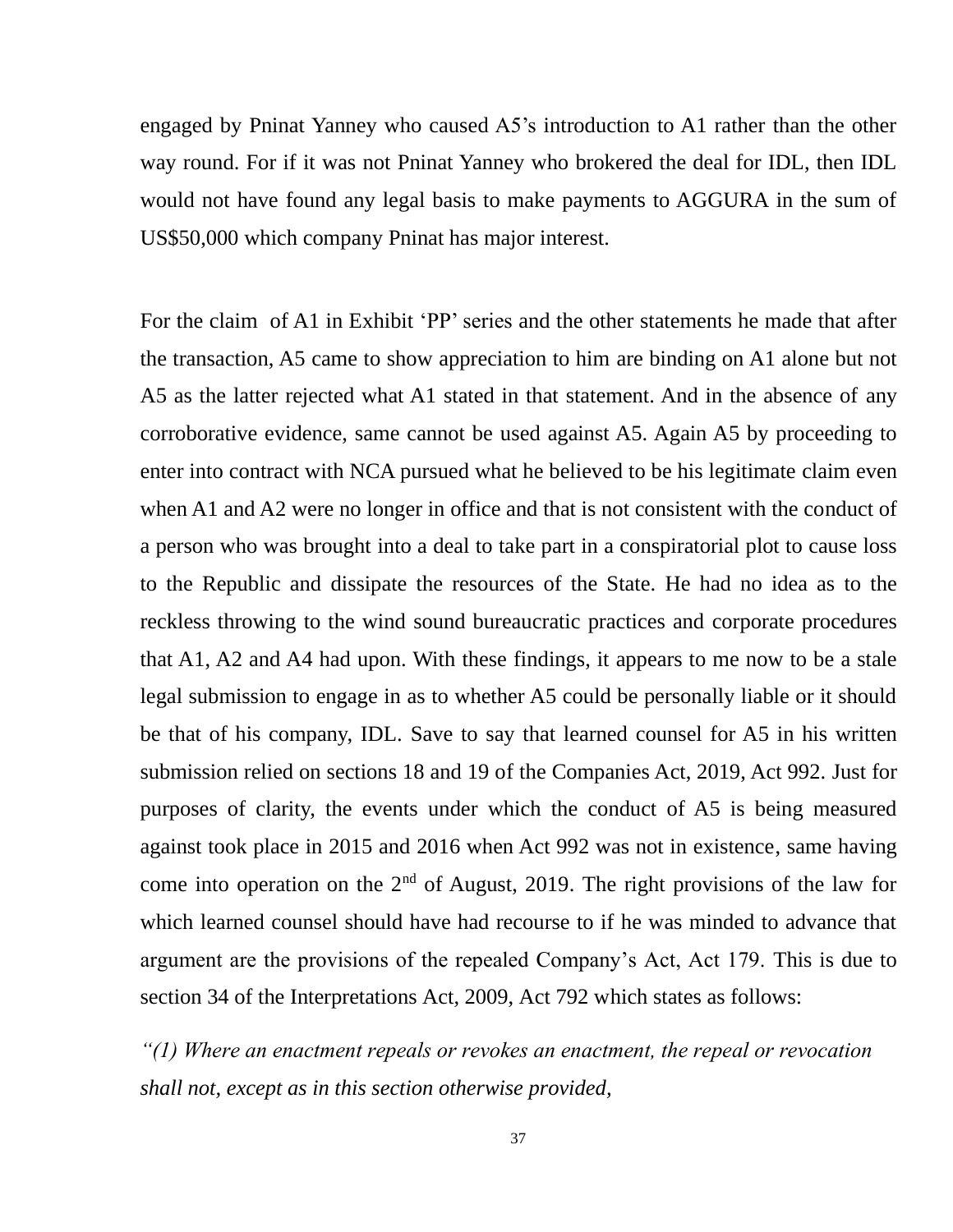*(a) revive an enactment or a thing not in force or existing at the time at which the repeal or revocation takes effect;* 

*(b) affect the previous operation of the enactment that is repealed or revoked, or anything duly done or suffered under the enactment;* 

*(c) affect a right, a privilege, an obligation or a liability acquired, accrued or incurred under the enactment that is repealed or revoked".*

As retroactive application of legislations is an exception to the rule and not done unless the law specifically states that, Act 179, now repealed should have been referred to rather than Act 992. And in any case I find the defence of A5 reasonable probable and find him not guilty on counts 1 and 2.

## **COUNTS THREE AND FOUR ON CONSPIRACY TO STEAL AND STEALING CONTRARY TO SECTIONS 23(1) AND 124 OF ACT 29.**

In Count 3 all the four accused persons face conspiracy to commit stealing whiles in count 4, it is only A5 that has been charged with the substantive offence of stealing. The discussion of the offence of conspiracy under conspiracy to causing financial loss to the State will apply, *mutatis mutandis*, to the offence of conspiracy here as well. I can only discuss the elements of stealing and link conspiracy and stealing to the facts so far led to draw a conclusion as to whether prosecution has established the guilty of the accused persons beyond reasonable doubt.

Section 125 of Act 29 defines stealing as:

*"a person steals if he dishonestly appropriates a thing of which he is not the owner".*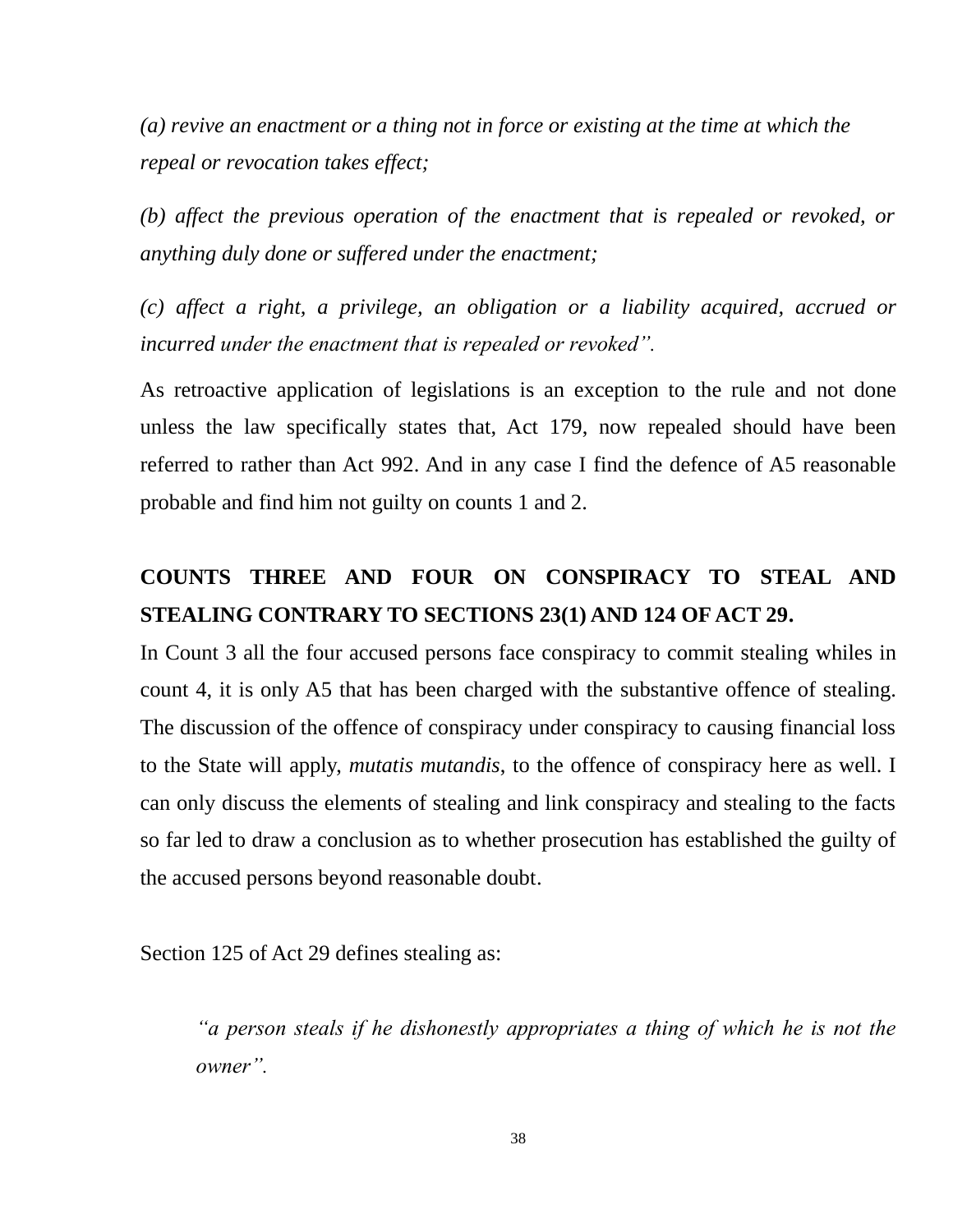This definition encompasses the common offences of burglary and larceny. The law calls for proof of both the *actus reus* and the *mens rea*. The appropriation will constitute the *actus reus* whiles the dishonesty will form the *mens rea.* The elements of stealing has been set out in a number of cases such as **THE REPUBLIC v HALM & ANOR** (1969) CC155 CA; **LUCIEN v THE REPUBLIC** [1977] 1 GLR 35; **AMPAH v THE REPUBLIC** [1977] GLR 404; **BAAH v THE REPUBLIC** [1991] GLR 483 as one, appropriation of a thing, two the appropriation must be a dishonest one, three, that the accused must not be the owner of the thing.

Appropriation as an element of stealing has been defined under section 122(2) of Act 29 to include any of the following: moving, taking, obtaining, carrying away, or dealing with a thing, with the intent that some person may be deprived of the benefit of his ownership or the benefit of his ownership or the benefit of hos right or interest in the thing or its value or proceeds or any part thereof. Where the accused deals with the property with intent to deprive the owner of the use of the thing, it amounts to appropriation.

It is worthy of note that by sec 122(4) there is no need to find trespass or conversion of the property to establish appropriation as long as there is found a dishonest appropriation. Under the same section there is no need to establish that the property stolen was found in the possession or custody of the accused. This provision is enough to take care of theft that may take place electronically either through emails, telephony or any internet related crimes. As in those crimes, the presence of the accused for the completion of trespass over the property may not be established even though the crime has taken place.

Appropriation must be accompanied with a dishonest intent. Section 120 of Act 29 gives one a clue as to what constitute dishonest appropriation. If the appropriation is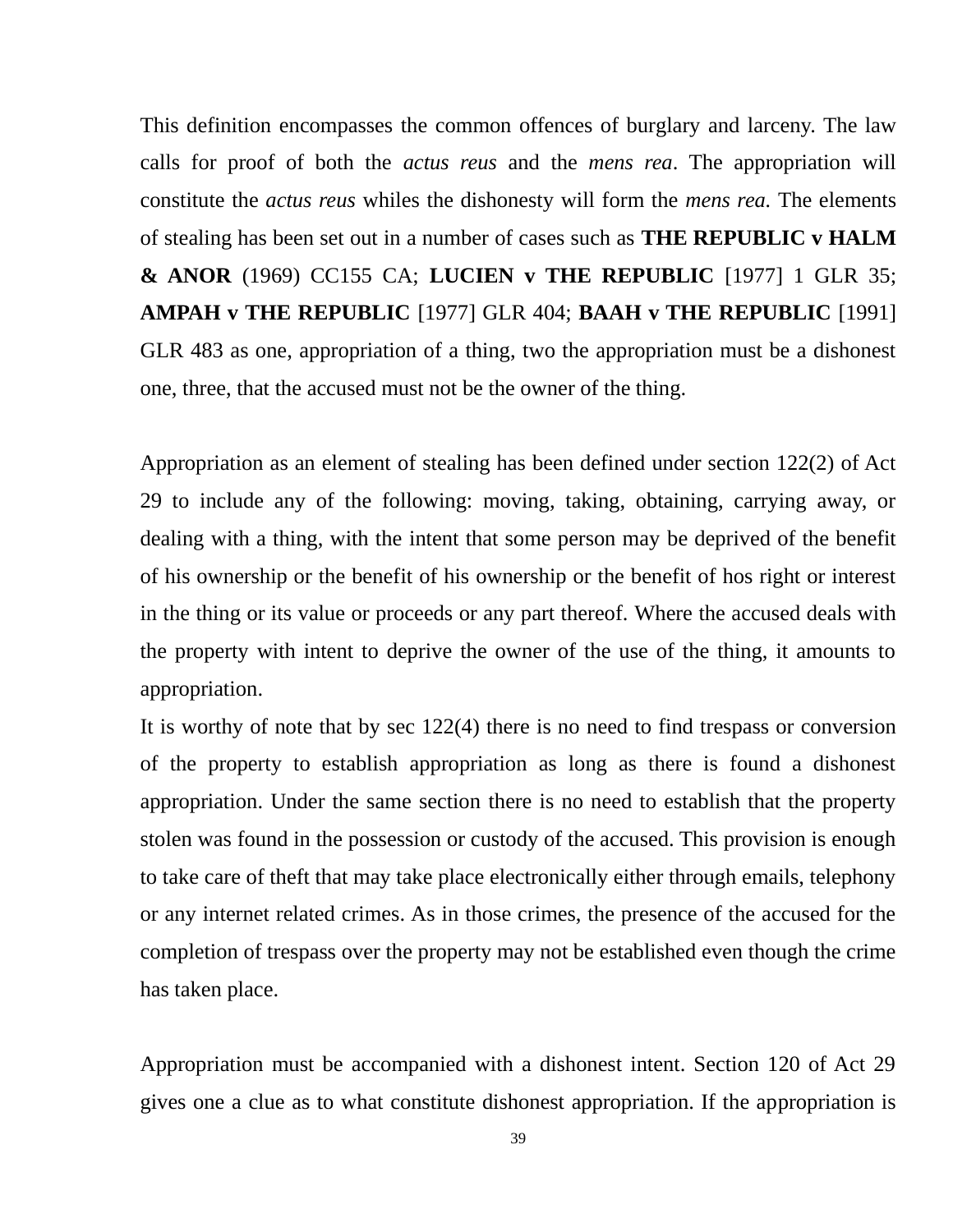done with intent to defraud or made without a claim of right or the appropriation if known by the actual owner will be without his consent. Intent to defraud connotes or import dishonesty which is better explained in **ANANG v THE REPUBLIC** [1984- 86] GLR 458, Taylor J. (as then was) held that dishonesty in the ingredient of stealing connotes a moral obloquy and the act must be such that it must cast a slur on the character of the accused revealing him as a person lacking in moral integrity or a plainly dishonest person.

What amounts to intent to defraud is found under sec 16 of Act 29. An intent to cause by means of forgery, falsification or any unlawful act, any gain capable of being measured in money or its possibility to any person at the expense or to the loss of another. There must be evidence that the accused intended to cause some loss, economic or otherwise to the owner or the person entitled to the use of the property.

On the other hand, a claim of right is one that is made in good faith under section 15 of Act 29. So here there would have to be evidence to show that A5 and also the other accused persons were not entitled to moving or carrying away or any of the other means of appropriation of the monies of NCA to IDL or A5 or its transmission or part of it to NSO. A claim of right is inconsistent with dishonesty where there is present a claim of right by an accused, the charge may not stand.

The thing prosecution claim has been stolen is \$4 Million. Beginning with A5 who is charged with both conspiracy and stealing. I have found that as a businessman he proceeded to act under the assumption that he had entered into a contract with NCA acting by its then Director-General. There is evidence that based on that contract for which he was a reseller of the equipment, he also entered into a contract with NSO for which the equipment was delivered into the country. A5 had initially ordered Ecobank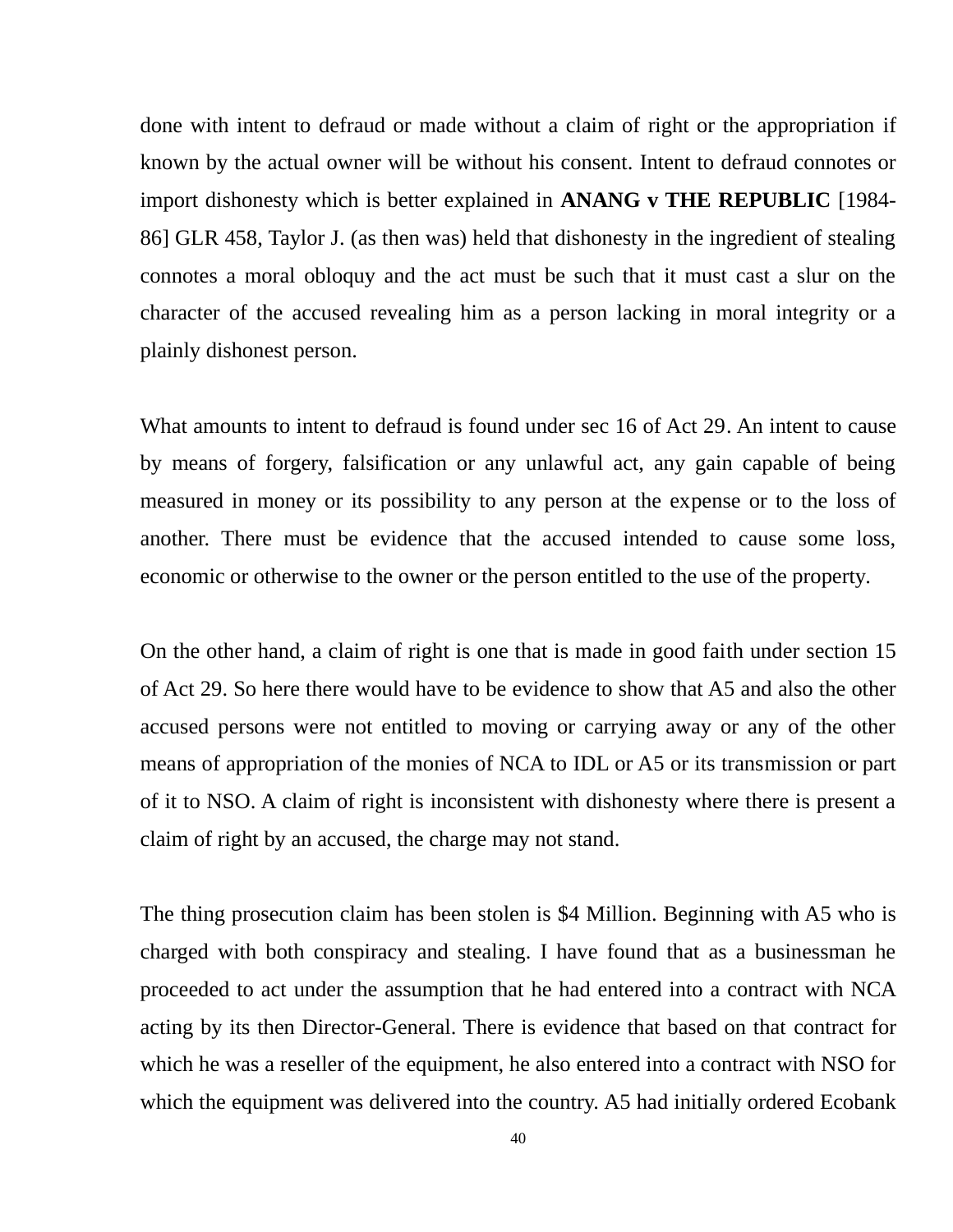to transfer US\$3 Million to NSO by an email dated the  $14<sup>th</sup>$  of March, 2016 to one Kingsley Adofo Addo as contained in Exhibit '27'. It was only when one official of NSO by name Naor contacted Ecobank for the money that Ecobank stated the documents that it needed for the transfer in Exhibit '27B'. The back and forth led to Ecobank producing the Foreign Exchange Act for NSO and the procurement of an advance payment guarantee which specified maximum payment that could be transferred as US\$1 Million. See Exhibit '27H'. Under that circumstance, I think that A5 cannot be faulted for the transfer of only US\$1 Million to IDL through Ecobank.

As to why monies were withdrawn in a piecemeal manner by A5 as seen in Exhibit 'QQ', the explanation of A5 when he opened his defence that that particular account was not an escrow account for the transaction and IDL being a going concern it was entitled to make withdrawals for its business as it had hopes for monies coming in from government contracts it had undertaken for the Republic. Exhibit '39' series that A5 tendered shows a contract of IDL with government under the National Electrification Scheme where some of the monies that IDL was expecting even as at August, 2016 was over GH $\text{\textcircled{13}}$ ,000.000. In that respect if A5 claim that he withdrew them not for any ill motive to squander the further payments to IDL but expected monies from other sources to come in and more so as the custom documentations from NCA which Ecobank needed for further payment was delaying despite saying the sum in another breath was a profit, I find this to be reasonably probable. That the non-performance of any form of competition to select IDL to undertake the exercise should be used to conclude that A5 was acting with public officials to steal may also not be accurate. It is true that A5 knew or should have known that being a contract with an entity of the Republic, IDL should have gone through some form of procurement processes. However, I think that that alone should not be a basis to conclude that there was a form of dishonesty on the part of A5. Business thrives on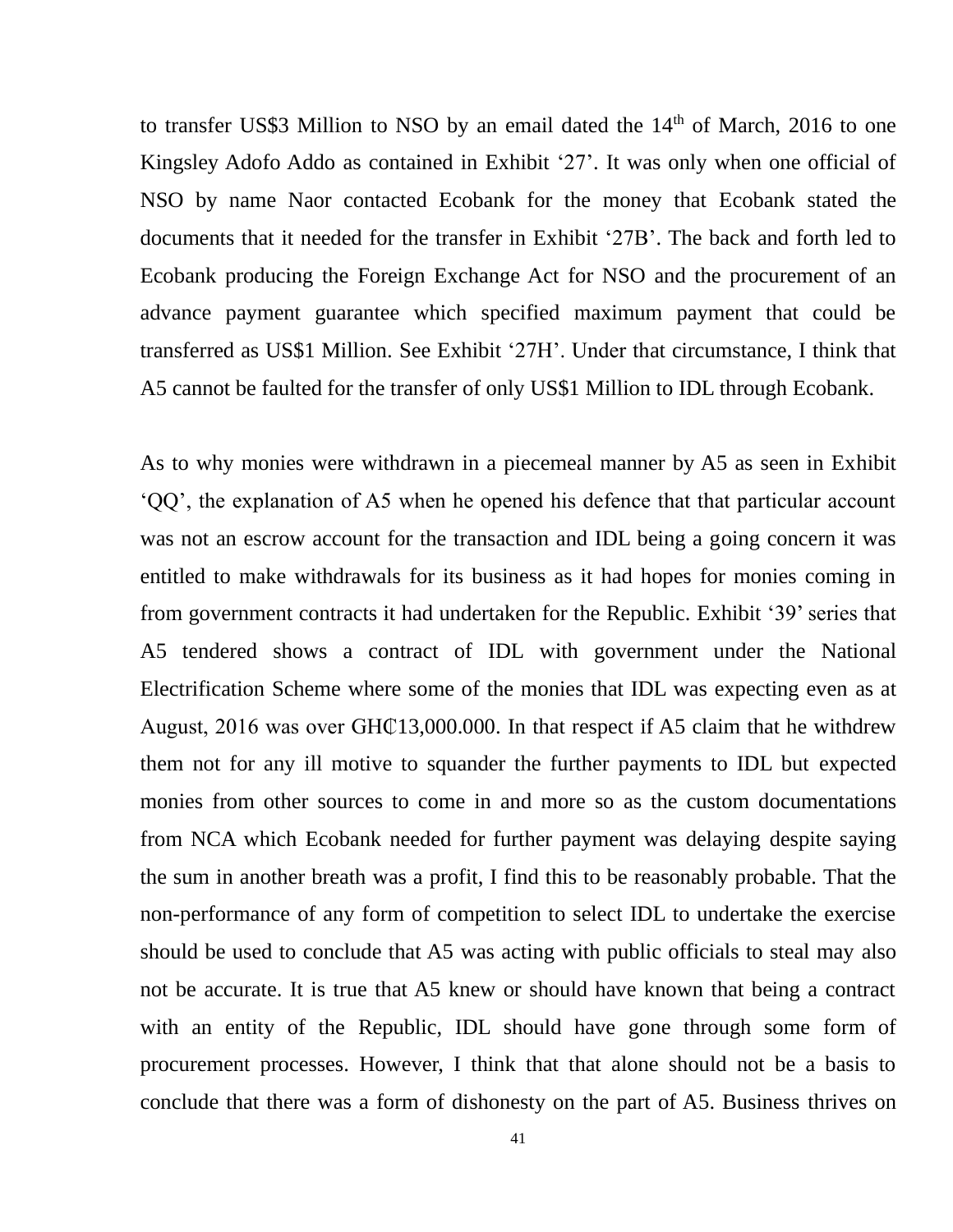opportunity and taking chances that comes one's way. The moral virtue that a saint is imbued with which would have made such a saint ask for the laid down procedures leading to his selection or otherwise turn down the contract cannot be attributed to a businessman whose greatest asset necessary for his survival in a tempestuous and unstable sea of business is his predatory instinct. The claim also by A1 in his statements that he decided to bring in A5 because he knew him as a trusted friend, in the face of the denial by A5 makes such statements not binding on A5 but only the maker of those statements being A1. For the court has noted in the case of **NKOAH & OTHERS v THE REPUBLIC** [1997-1998] 2 GLR 746 that:

*"…the settled position of law was that an extra-judicial statement made to the Police by an accused person in which he incriminated himself and a co-accused as to the offence charged jointly against them bound only the confessor and not the non-confessing co-accused; and it did not matter that they had been charged with conspiracy".*

From the analysis therefore, I find A5 not guilty of the offences of conspiracy to steal and the charge of stealing. He is acquitted on those two counts as well.

A4 is only charged together with the others only under count three for conspiracy to steal. From the evidence led by prosecution it is only in the statements of A1 that A1 stated that he told Nana Owusu Ensaw to collect monies from A5 for distribution. This was admitted by Pw6 when he came under cross examination from the counsel for A4, Baffour Assasie-Gyimah, Esq on the 9<sup>th</sup> of April, 2019 at pages 13 and 14 of the proceedings for that day. For just the following one question and answer will suffice: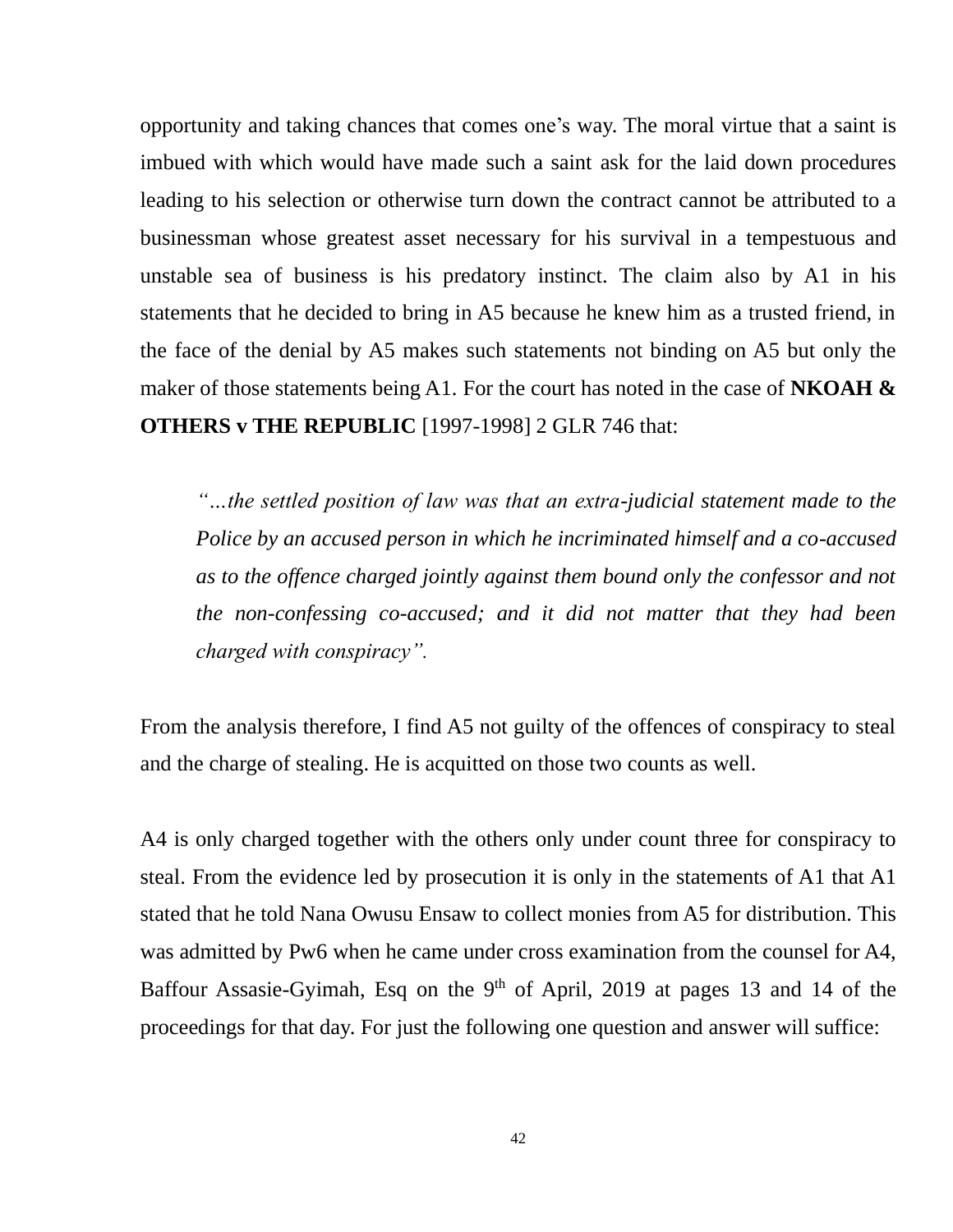*"Q: So apart from the statement of 1st Accused, you and your entire team, you do not have any other evidence of payments made?*

*A: That is correct".*

As A4 flatly denied receiving monies from any source in connection with the purchase of the Pegasus system, the claim by A1 in the face of the vehement denial by A4 cannot be considered as proof of A4 having agreed to act together with any person to commit stealing. I find A4 not guilty of the charge under count 3.

In respect of A2 who is similarly charged together with the others in a charge of having agreed to act together to commit stealing. A2 denied the offence in his out of court statements as well as in his evidence before the court. To William Tevie what hit him so much was the stealing related charge. When Pw6 again under cross examination regarding whether A2 agreed to act together with any person to commit stealing, this is what transpired on the  $9<sup>th</sup>$  of April, 2019 at pages 7 and 9 of the proceedings for that day:

*"Q: Is there anywhere on the face of Ex 'QQ', where money was paid or transferred to the 2nd Accused*

*A: No My Lord*

*…….*

*Q: Sir, I will also be correct to say, that you did not find any transfer on the account of the 2nd Accused from the 3rd Accused*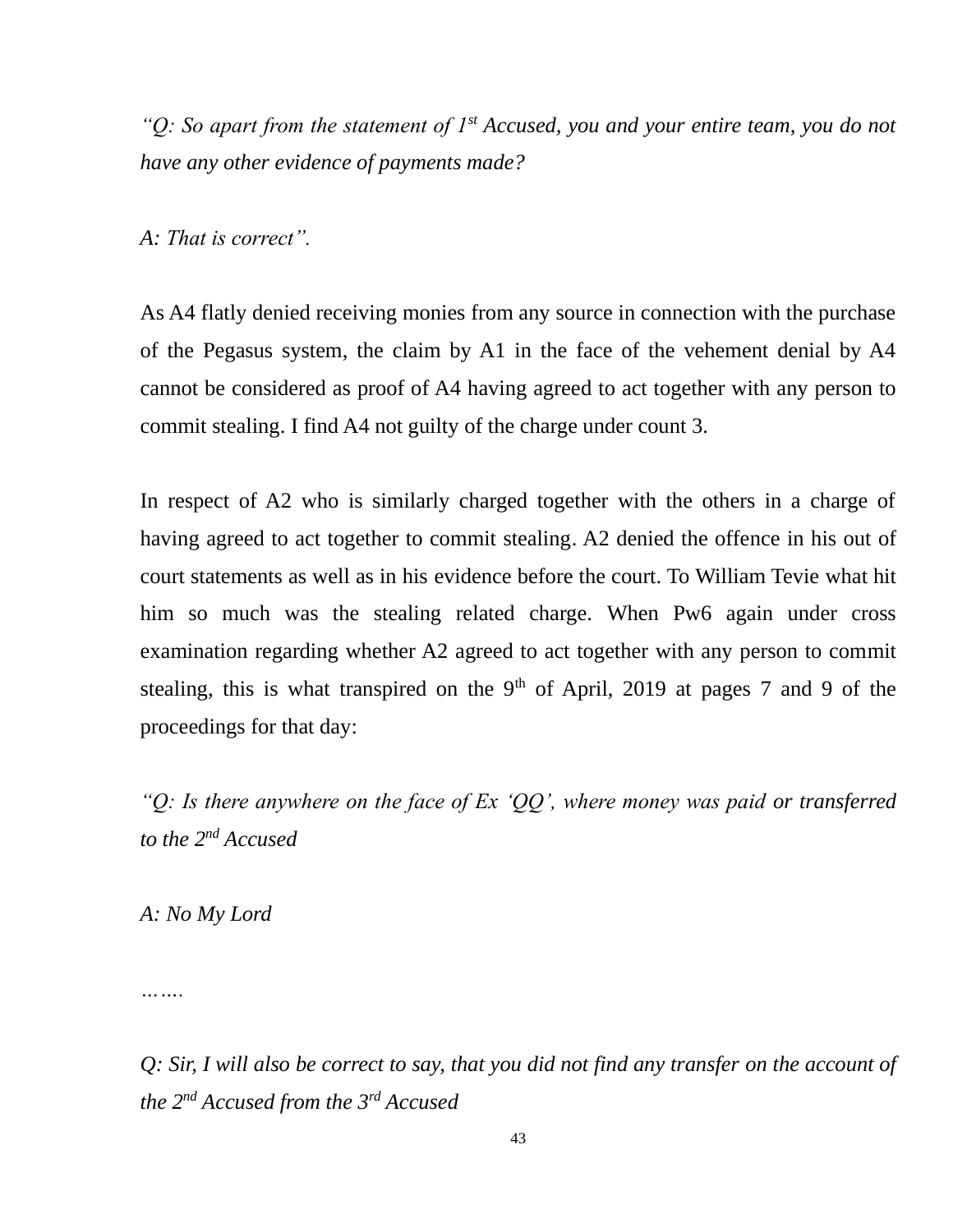*A: That is correct, there is no transfer.*

*Q: In fact, I will be correct to say, that the Bank statement of the 2nd Accused that you obtained through the assistance of FIC, there was no payment from any of the Accused persons here into that account*

*A: That is correct*

*Q: And in fact there is also no narration on the Bank statement of the 2nd accused that, the 3rd Accused in fact paid physical cash into the account, I will be correct to say that*

*A: That is correct*

*Q: As you are testifying now, you have no evidence that in fact the 2nd Accused received money from any of the Accused persons*

*A: That is correct".*

From the above exchanges, I am safe to conclude that A2 raised reasonable doubt as to the third count of having agreed together with other persons to steal US\$3 Million.

Regarding A1, prosecution produced confession statements that were admitted after a mini trial wherein three statements that A1 made without any independent witness present on the day they were taken were all rejected by the court despite an alleged validation of those statements subsequently by A1. On the other hand, the court found that Ex 'PP' series were voluntarily given in the presence of an independent witness.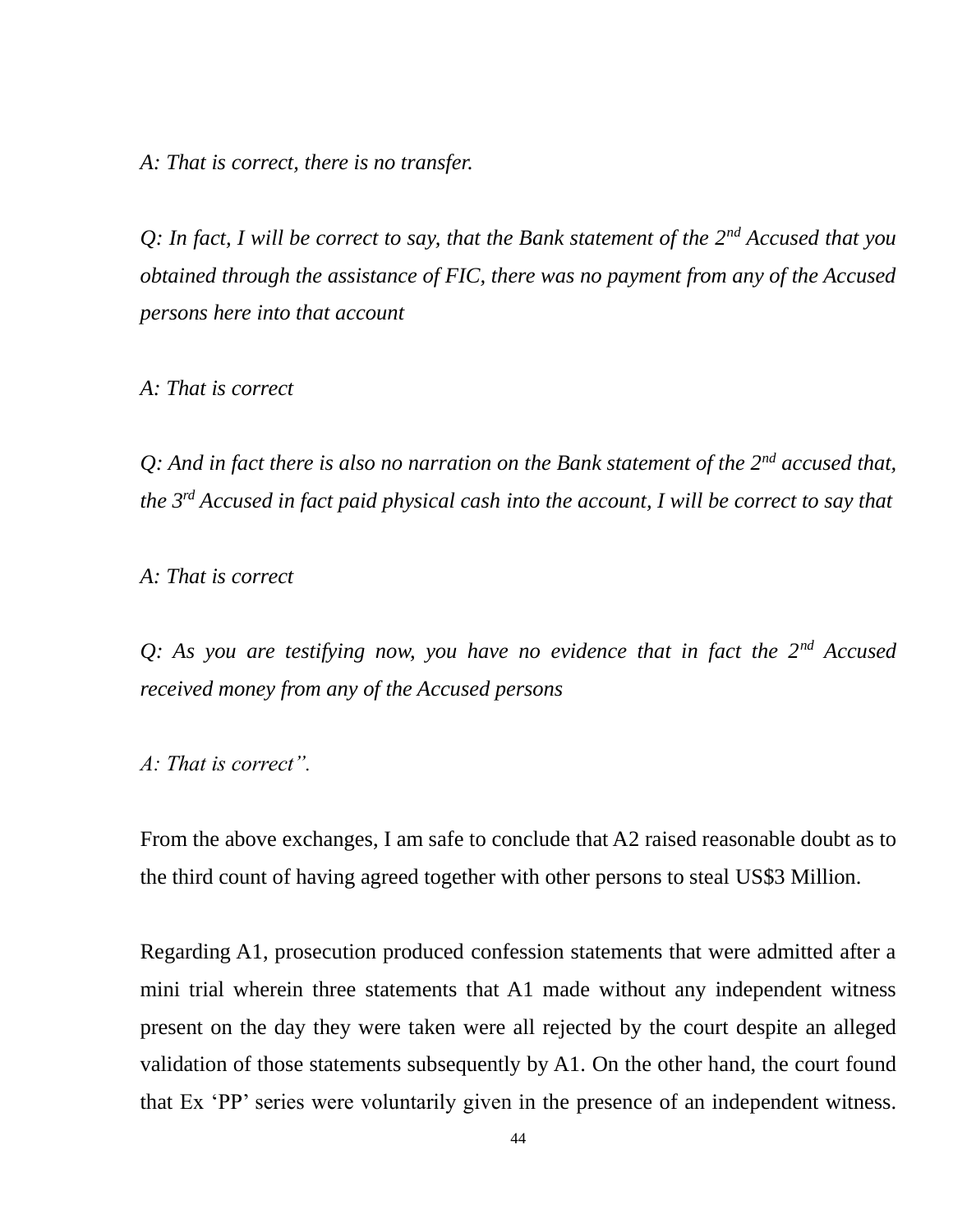In these Exhibits, A1 gives a detail account of how he directed monies to be collected from A5 for distribution. For the accused persons who were mentioned having refuted those allegations, or not having manifested an adoption of those statements, it is trite that the confessions of A1 was not binding on them. The statements of the confessions only bind the maker, being A1. See **LAWSON v THE REPUBLIC** [1977] 1 GLR 63; **FRIMPONG v THE REPUBLIC** [1980] GLR 574. Knowing the damage to his own case that his confession statements had made, a great deal of time of the defence of A1 was solely focused on his confession statements of benefitting in the sum of US\$200,000 by polishing the entirety of his evidence at the mini trial. All those claims of having been intimidated and taken to BNI office in Kawukudi, left in a humid office, having been denied food and water for a long time, one Osei Owusu being aggressive to him, having been kept in cells and only writing what he was told to write are all factually incorrect and also not reasonably probable. Exhibit 'PP' series were taken on the 21st of June, 2017. A1 drove from his house in Abla Adjei, near Abokobi on that day in the company of his lawyer to the BNI office but was not kept in cells the night before he wrote those statements as he claimed. He willingly in the presence of Lloyd Baidoo with his own lawyer sitting with him throughout for him to write those statements. For the learned DPP totally nailed it in the following exchanges with A1 on the  $21^{st}$  of January, 2020 at page 3 of the proceedings:

*"Q" The fact that A5 came to show his appreciation to you could only have come from you yourself, because it actually took place and could not have been a statement that the investigator forced on you*

*A: My Lord, I have said on that day, given the circumstances, I was willing to say anything to save my life*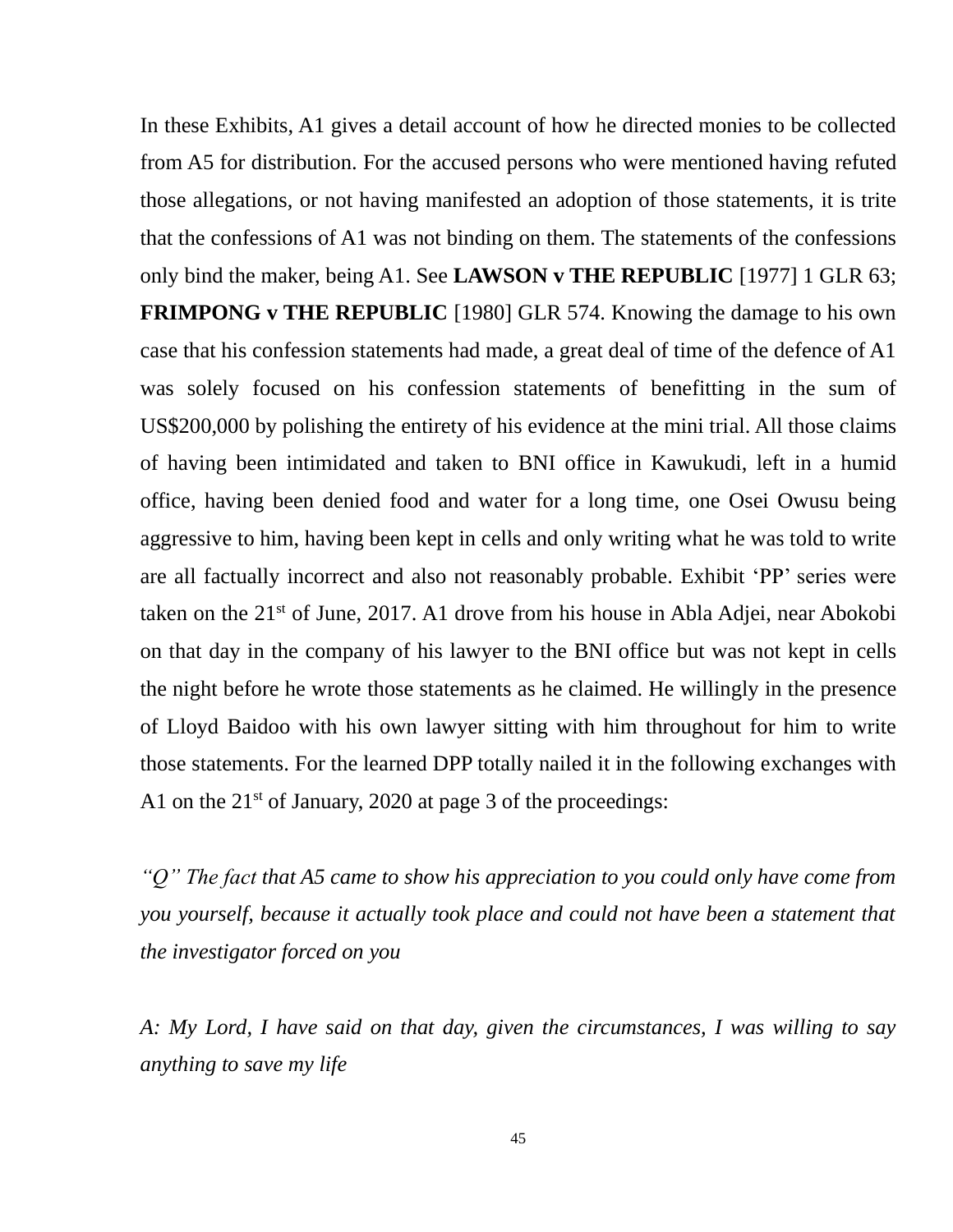*Q: When you wrote Ex "PP" you came from home with your lawyer about a month after you had given earlier statements, and there was no way you could have stated that A5 showed appreciation to you without it being true, because you were with your lawyer.*

*A: Yes My Lord, I was with my lawyer…"*

The claims therefore that somebody dictated to him what to write in the presence of his lawyer, was found at the mini trial to be some weird tails conjured by A1. In the same Exhibit "PP" series A1 states how he benefitted from the transaction to the tune of US\$200,000. Despite the overwhelming evidence on record, I cannot convict A1 of stealing as he was only charged with conspiracy to steal. A1 is not charged with the substantive offence of stealing. With all the other accused persons having been discharged and acquitted on the conspiracy charge and A5 having also been acquitted on the substantive offence, it means that the charge against A1 cannot hold without any indication from the charge sheet that A1 conspired with persons other than the ones listed on the counts. See **REPUBLIC v BOSSMAN** [1968] GLR 595; **BLAY v THE REPUBLIC** [1968] GLR 1040; **DOE v THE REPUBLIC** [1999-2000] 2 GLR 32. A1 is accordingly acquitted on count 3.

## **COUNTS FIVE, SIX, EIGHT AND NINE ON USING PUBLIC OFFICE FOR PROFIT CONTRARY TO SECTION 179(C) (a)(b) OF ACT 29.**

A1 is charged under count five, A2 under count six, A4 under count eight and A5 under count nine with the offence of using Public office for profit. The section 179(C)(a) of Act 29 states as follows:

*"A person commits a criminal offence who*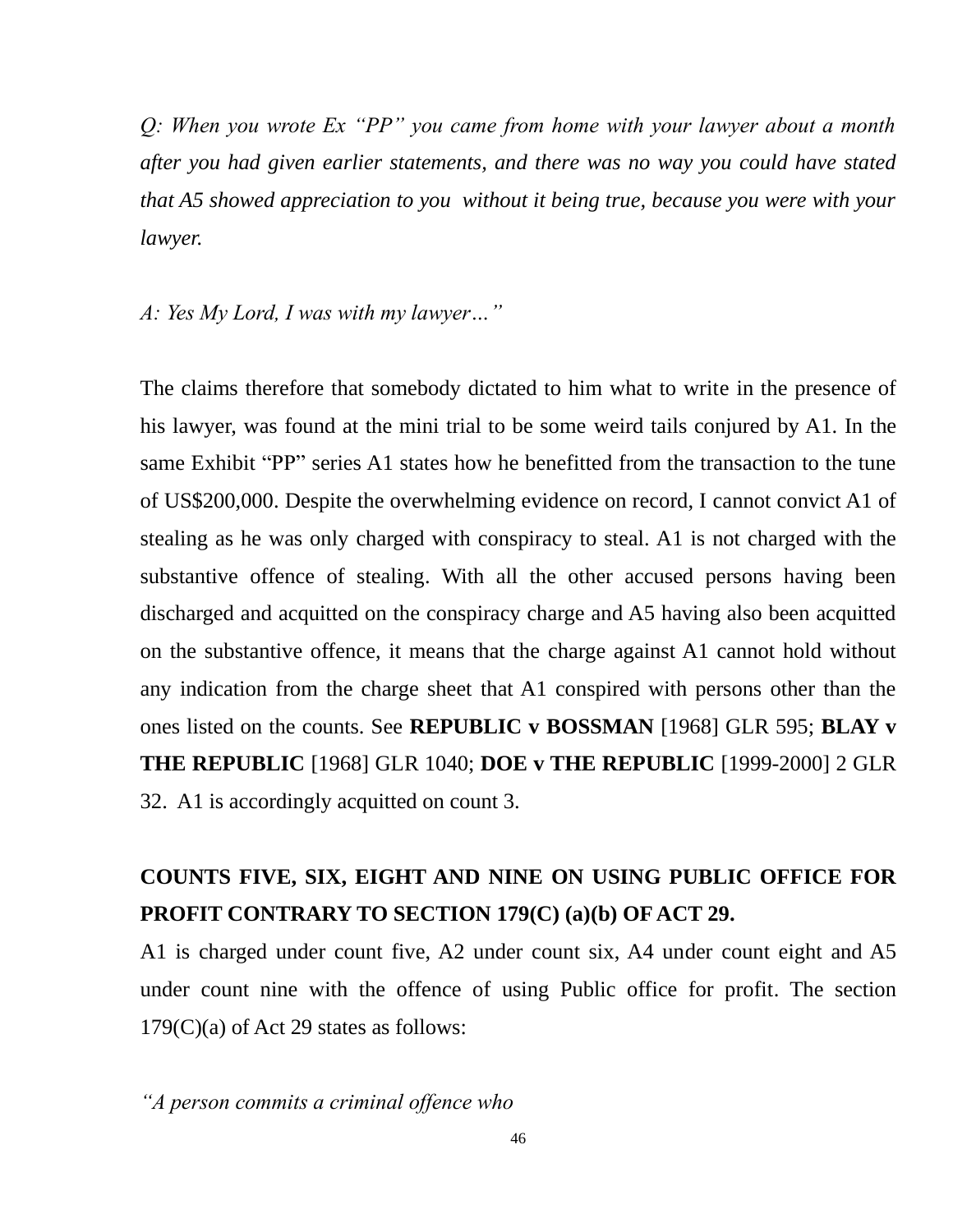- *(a)While holding office corruptly or dishonestly abuses the office for private profit or benefit; or*
- *(b)Not being a holder of a public office acts or is found to have acted in collaboration with a person holding a public office for the latter to corruptly or dishonestly abuse the public office for private profit or benefit".*

From the offence creating section above two scenarios arise by which a person can be said to have used a public office for profit. The first is under section  $179(C)(a)$  that is when a person whiles holding public office dishonestly or corruptly abuses that office of public nature for a private gain. So for A1, A2 and A4 that have been charged under counts five, six and eight respectively, the ingredients that are to be proved are:

- 1. That the accused persons holds or held office
- 2. That the office held is or was of public nature
- 3. That the accused corruptly or dishonestly abused the office.
- 4. And the abuse of the public office was in respect of the promotion of the accused person's private benefit or profit.

The second instance under which a person may be charged under this offence arises where the accused does not hold a public office but is found to have acted in collaboration with a public office holder for the purposes of the public office holder corrupting or abusing his office for the private benefit or gain of the person who does not hold public office. This is under section 179C (b). See Justice Dennis Adjei in his work '**Contemporary Criminal Law in Ghana'** at pages 354-355.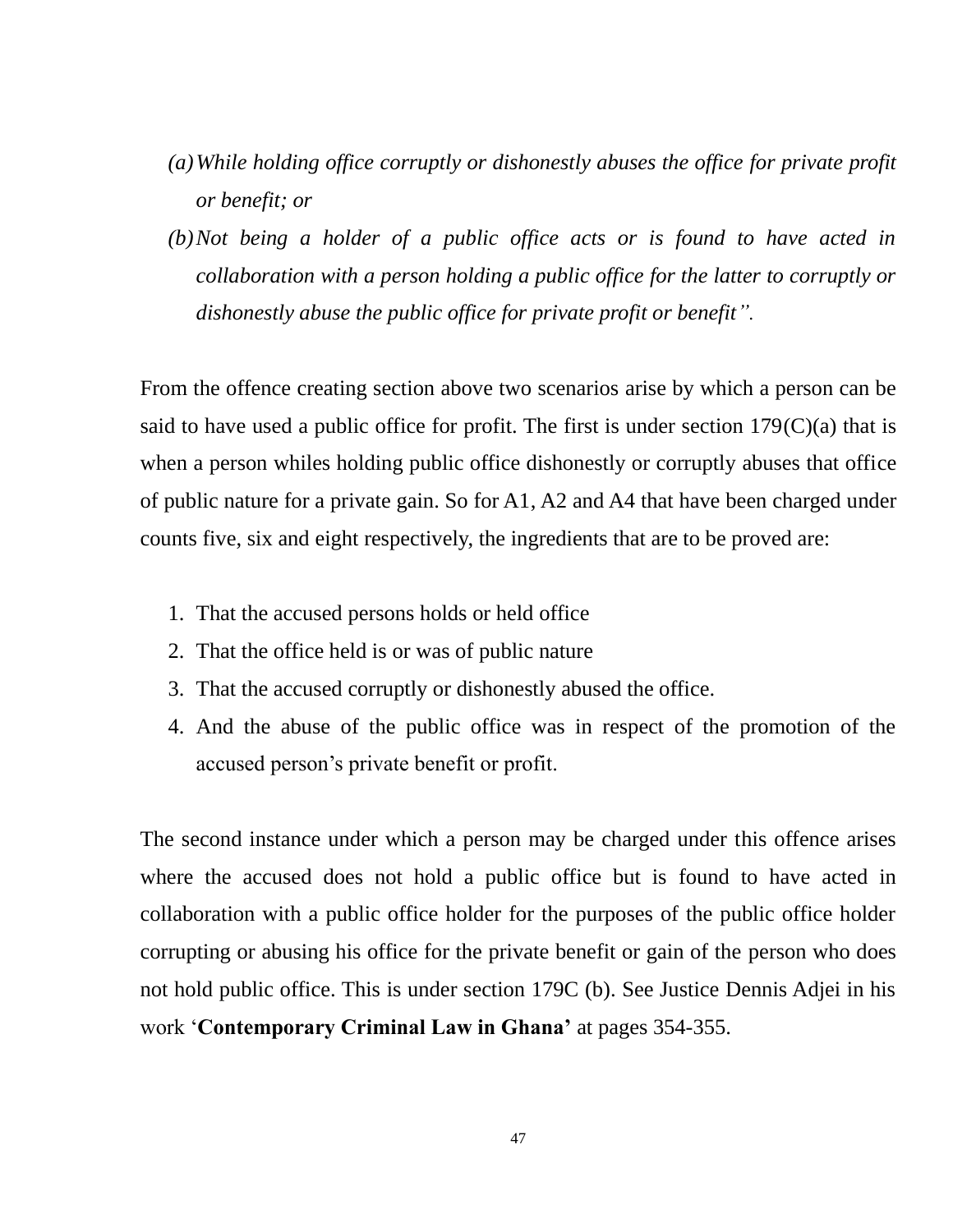From the charges A1, A2 and A4 should have been public officers at the time for which the Republic claim that they used the office for private gain and that A5 not being a public officer acted in collaboration with them for A1, A2 and A4 to corrupt or dishonestly abuse that office for private gain. Section 3 of the Criminal Offences Act, Act 29 states as follows:

*"The expression "public officer" shall be construed by reference to the definition of "public office" in article 295 of the Constitution, and for the purposes of this Act, includes a person holding an office by election or appointment under an enactment or under powers conferred by an enactment".*

Article 295 of the Constitution, on the other hand defines public office as:

*"public office" includes an office the emoluments attached to which are paid directly from the consolidated Fund or directly out of moneys provided by Parliament and an office in a public corporation established entirely out of public funds or moneys provided by Parliament".*

A1 was the Board chair of NCA, a body that owes its existence by law to the National Communications Authority Act, Act 769, 2008 and was appointed as Board chair by virtue of section 6 of the NCA Act. That means he was a public officer. So also was A2 who was the Director-General of NCA as well as A4 who was a Board member. An element of dishonesty which is also an ingredient in stealing must be established before an accused can be found guilty in terms of having personally benefitted by the use of the office of public nature. That has exhaustively been dealt with under count three and four which I need not repeat here.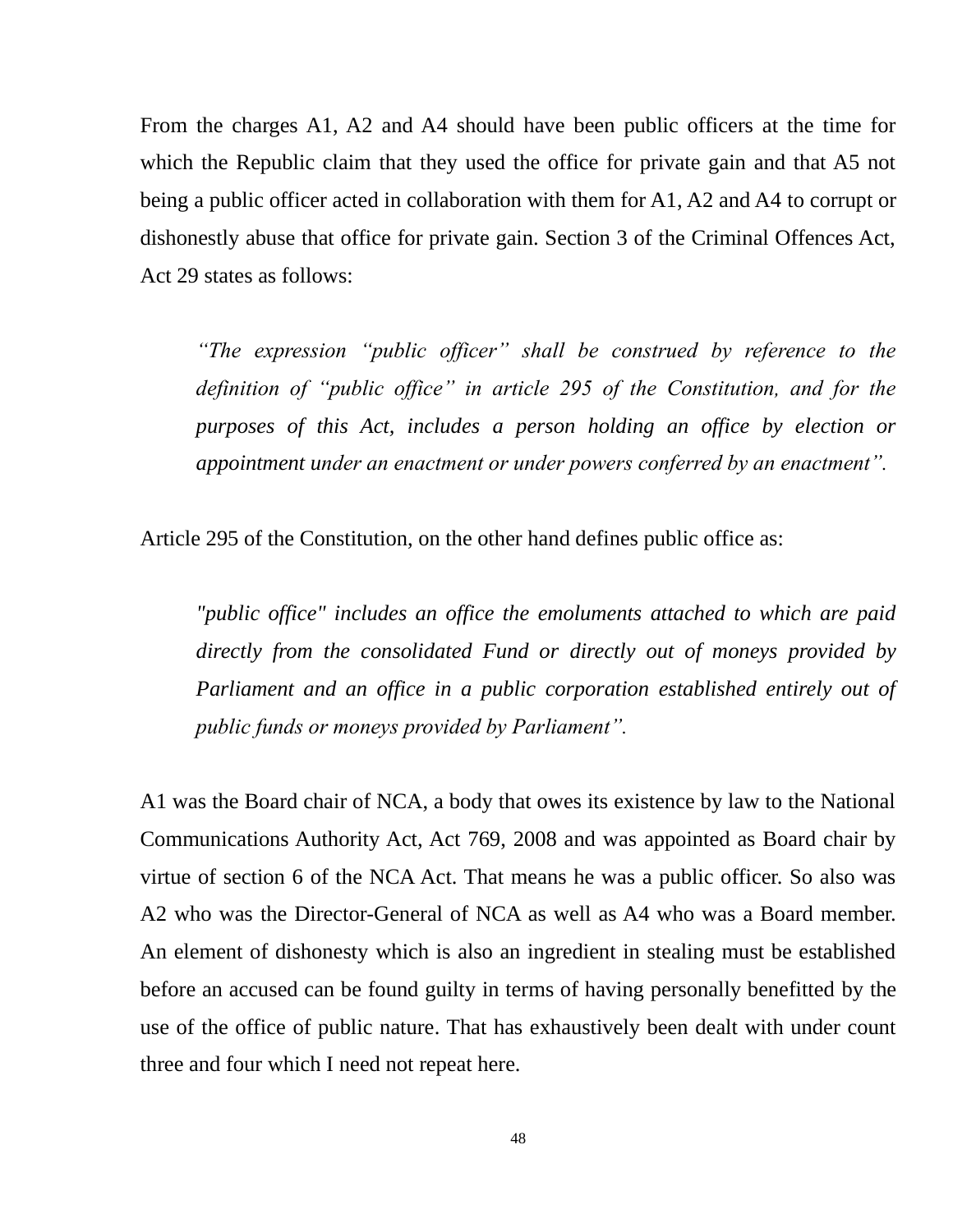Exhibit 'PP' series that I referred to supra, and my finding that it was not written by A1 himself under any hostile atmosphere more so when his able lawyer was with him on that day, having slept in the comfort of his house the night before he gave that statement. And where in Ex 'PP' series A1 notes how A5 came to show appreciation to him for the contract he secured with NCA. That appreciation is a personal benefit by the use of public office. In Ex "PP1'', A1 gave a road map of repayment of the financial benefit he got out of the transaction by stating that:

*"I wish to state further that I will make an initial payment of \$40,000 on the 17th of May, 2017 and thereafter in a couple of weeks will attempt to settle the remaining amount. I will organise the rest of the team to repay the remaining amount … due. The intended date to settle the remaining amount of \$160,000 is 31st of May, 2017".*

So also is another confession statement contained in Ex 'PP2'. I admit that A1 made a volte face from this statements in Ex 'PP' series and gave a different account in Ex 'Z' as to his level of involvement in the deal without any claim of benefit to him. So also is Ex  $AA$ , given on the  $4<sup>th</sup>$  of October, 2017, where he claim that he protected the resources of the State. In Ex 'BB' he denied liability for any criminal offence and so also is Ex 'CC'. As to how there were remarkable contradictions between Ex "PP" series on the one and Ex "AA", "BB" and "CC'' of the other hand was open to A1 to explain. The explanation as to how he gave Ex "PP" series have been found by me not to be reasonably probable. On the application of the rule applied by the Court of Appeal in the **ODUPONG** case supra, where contradictory statements between unsworn statements and sworn evidence, in the absence of a reasonable explanation, destroys the credibility of one's evidence making the evidence not worthy of credit, I find A1's evidence as not credible enough to raise any reasonable doubt in the case of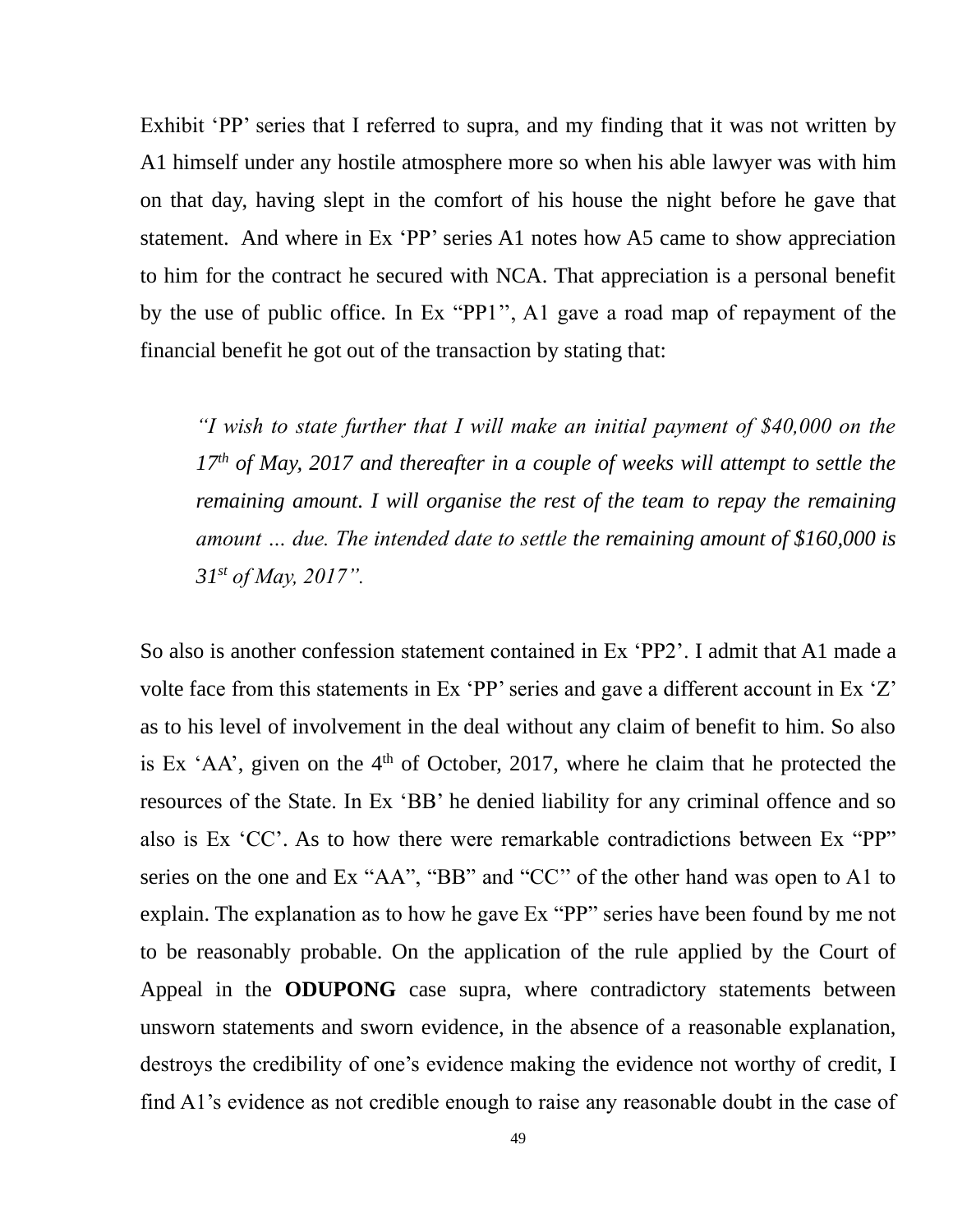prosecution. The circumstances under which Exhibit 'PP' series were taken is a far cry from what A1 sought to portray in court. A1 used the public office he occupied to enrich himself to the tune of US\$200,000. He is found guilty on count five.

No dishonesty in terms of having benefitted personally was found by the court on the part of A2 in the payment of the monies to IDL. The evidence of his benefit largely came from A1 which A2 disputed. So also was A4 where there was no evidence that he personally took monies from anyone. Under those circumstances therefore A2 and A4 are not found guilty of counts six and eight respectively and are acquitted in respect of those counts.

Regarding section 179(C)(b) under which A5 has been charged there ought to be evidence that A5 not being a public officer has acted in collaboration with public office holder(s) for the public office holder to abuse his office for his private gain. Having found that A5 only pursued his interest as a businessman in entering into a contract, and A5 having rejected the claims of A1 which were not binding on A1, I find it safe to rule that A5 raised reasonable doubt in the case of the prosecution with respect to count nine and I find him not guilty of the offence.

# **COUNTS TEN AND ELEVEN ON CONTRAVENSION OF THE PUBLIC PROCUREMENT ACT CONTRARY TO SECTIONS 92(1),14(1)(a), 15(1) OF THE PUBLIC PROCUREMENT ACT, 2003 (ACT 663)**

Under Counts ten, A1, A2 and A4 are charged with contravention of the Public Procurement Act contrary to sections  $92(1)$  and  $14(1)(a)$  of Act 663. Section  $92(1)$  is the offences creating section and states as follows: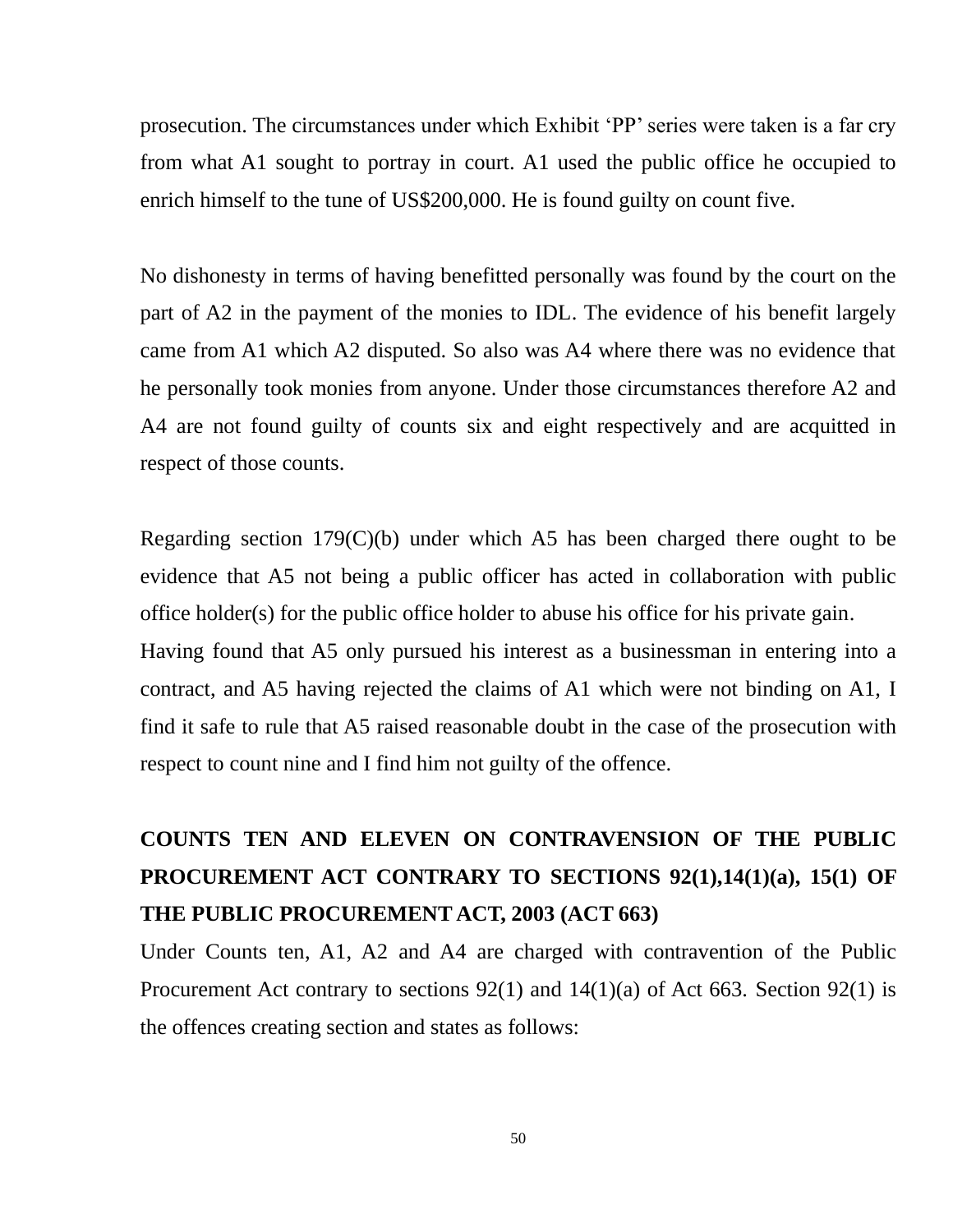*"Any person who contravenes any provision of this Act commits an offence and where no penalty has been provided for the offence, the person is liable on summary conviction to a fine not exceeding two thousand penalty units or a term of imprisonment not exceeding five years or to both".*

Whiles section  $14(1)(a)$  states as follows:

### *"(1) This Act applies to*

*(a) the procurement of goods, works and services, financed in whole or in part from public funds except where the Minister decides that it is in the national interest to use a different procedure"*

What it therefore means is that this section 92(1) which is captioned offences relating to procurement must be taken in consonance with other provisions in the law that requires procurement either of goods or services of a public nature for which the resources of the Republic would be deployed to conform. And it is therefore necessary to probe further whether sections  $14(1)(a)$  and  $15(1)$  to see if the law provides a specific way or manner for procurement and the accused persons have so breached it. It has been advanced before me that there is no such provision as section  $15(1)(a)$ . It is indeed true as one can only find section 15(1) and this obviously as conceded by prosecution was a slip and this arid technical flaw is incapable of defeating the charge.

As it has been contended which is quite true that section 14(1)(a) on its own does not create any offence at all. It is titled scope and application. The heading of a provision of an enactment by section 15 of the Interpretations Act, Act 792 is intended for convenience of reference only but may also be as an aid to construction of the enactment. So therefore section 14(1) does not create any offence at all but rather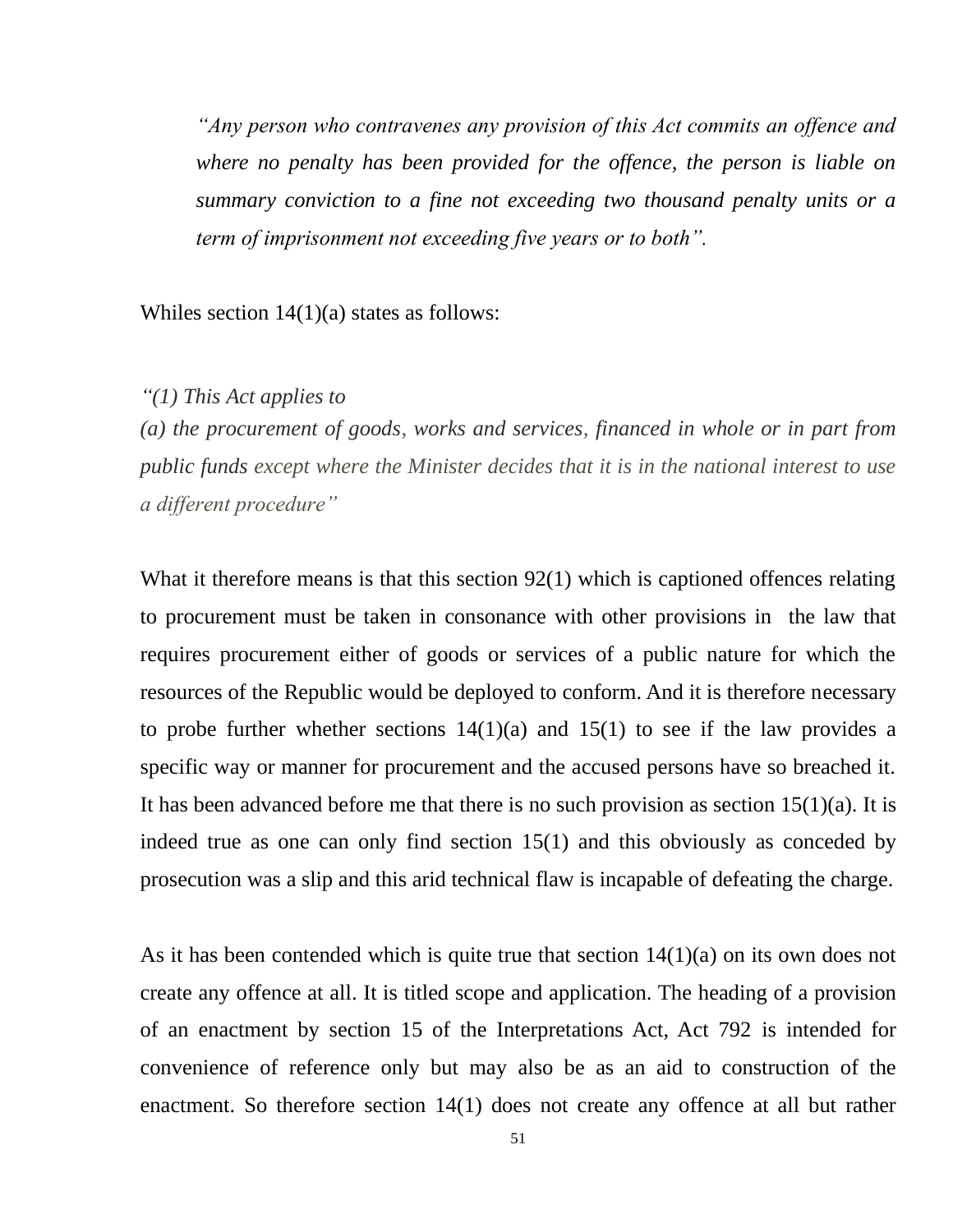defines and circumscribe the scope and application of the Procurement Act. That in short, among others, spells out the processes and procedures under Act 663 are supposed to be employed when the goods or services being procured is out of the finances, either wholly or partly from the public funds. What is public funds has been defined under section 98 of the law as:

*"public funds" include the Consolidated Fund, the Contingency Fund and such other public funds as may be established by Parliament"*

What goods is also defined in the same section as:

*""goods" means objects of every kind and description including raw materials, products and equipment and objects in solid, liquid or gaseous form, and electricity, as well as services incidental to the supply of the goods if the value of those incidental services does not exceed that of the goods themselves"*

It is therefore my view that one would have to relate section 92(1) quoted by prosecution to section 14(1) to distil the import of the charges levelled in relation to procurement. That what prosecution claim was bought by the named accused persons was bought by the funds of the Republic and the item that was bought was within the definition of goods, being specifically equipment and was within the scope of the items of goods whose procedure for purchase must conform to the form in Act 663

Under count eleven, by section 15(1) of Act 663 as amended by the Public Procurement (Amendment) Act, Act 914, 2016 states that: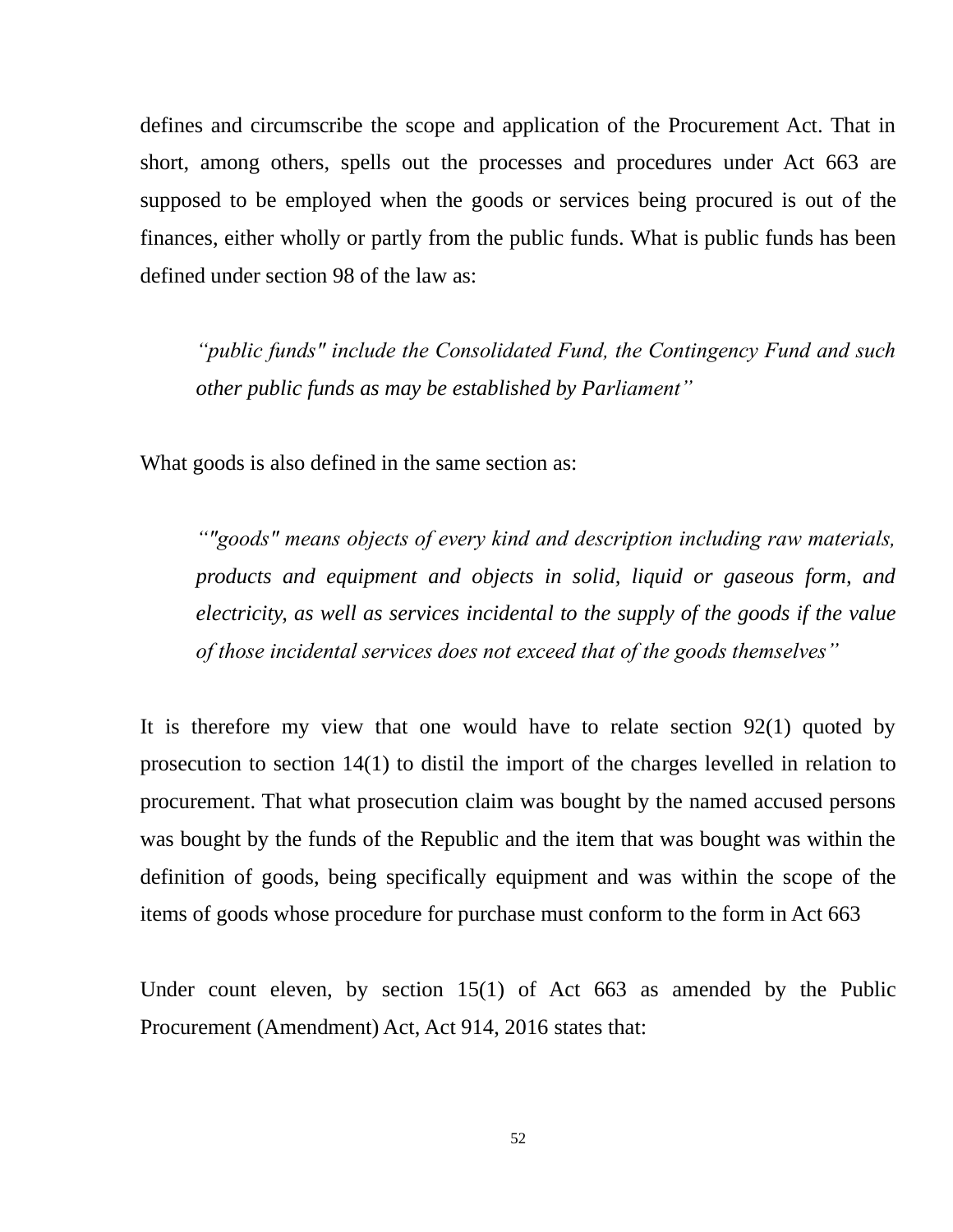*"The Minister in consultation with the Board may, by notice in the Gazette, declare an entity, subsidiary or agency of an entity or a person to be a procurement entity"*

That by section  $92(1)$  and  $14(1)$  and  $15(1)$  prosecution posit that an offence has occurred that the named accused persons in so far as one, there was purchase of goods being equipment, two that the named persons used public funds in the purchase, three, that the necessary processes spelt out under the Procurement Act were not followed, four that the entity is a procurement entity for which the board of PPA had approved for a different method to be employed for the purchase of the goods. On this learned counsel for A1 has strongly submitted that the accused persons have not committed any offence known to Act 663. He proceed even to spell out by quoting the specific offences under section 92(2) of the Act and concludes that the accused persons have not been charged with any such offence. I appreciate the ingenuity in that submission but with due deference, that argument misses the point. The whole Act spells out the processes and procedure for procurement of goods and services and works for entities in the public sector that have not been granted by the Board of PPA. And in the course of the said procurement where any of the steps spelt out either being in the procurement plan, invitation to tenderers, tendering process, tender evaluation, selection of tenderer etc any offence in terms of collusion with a tenderer, any form of influence in the process to gain unfair advantage, alteration of documents, insertion of documents etc takes place, then it is an offence.

However, here prosecution claim that none of those specific offences stated under section 92(2) is applicable at all because the accused persons did not deem it fit to even have had a semblance of regard to the Act 663 for one to judge its action by any of those specific offences. That they completely side stepped the procedures. In that respect can one say if a public entity that is subject to the processes under the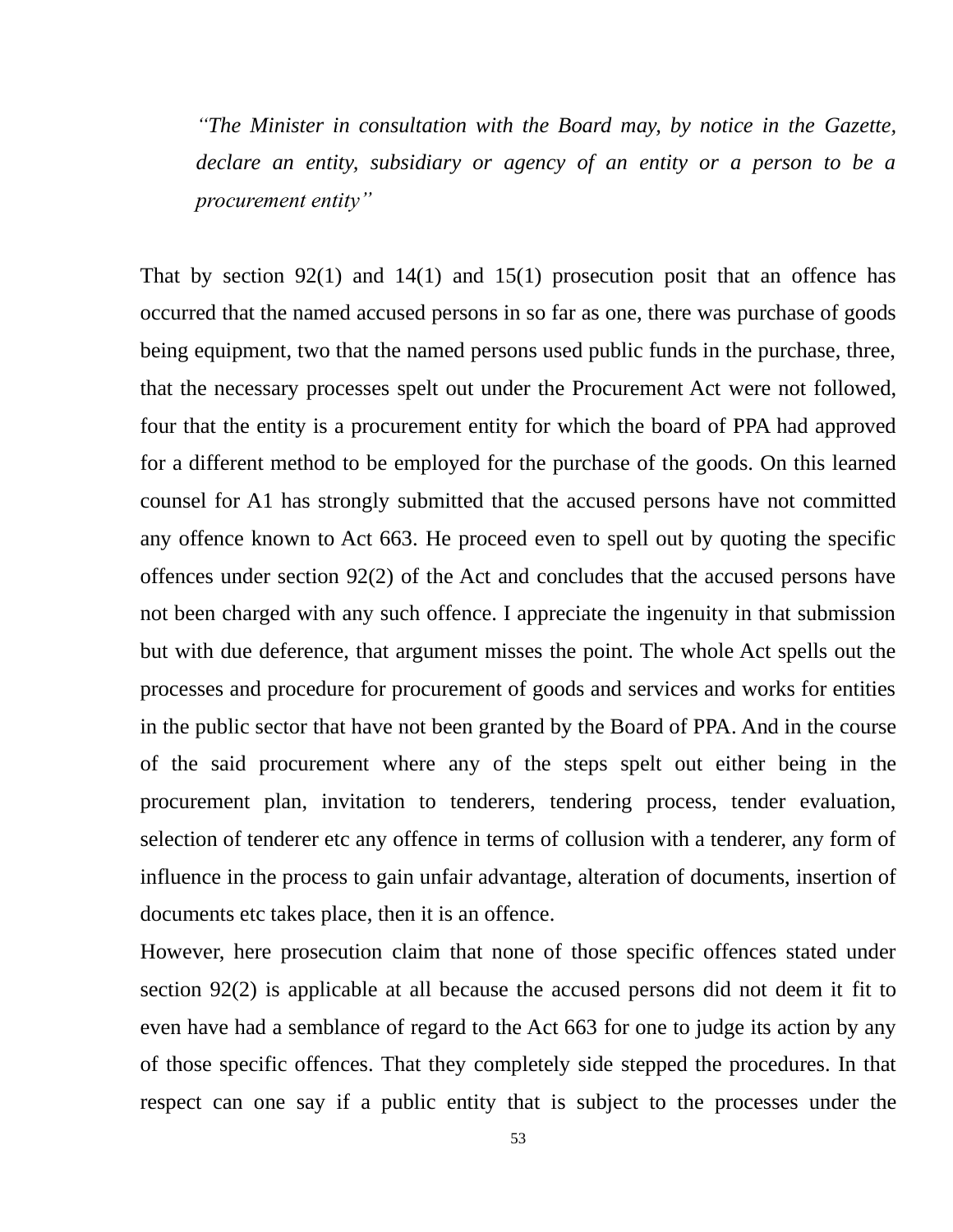procurement law decides to jettison it, that such an entity has not committed any offence contrary to Act 663 simply because such entity found the procedures too cumbersome to subject itself to let alone open itself up for violations. I think such an interpretation would work to defeat the very existence of the law such that entities who think they know better may undertake purchases with impunity by acting as if there is no such law at all in existence in Ghana to guide them. It would be monstrous a conclusion to come to that when an entity undertakes procurement but does it by not following the steps under Act 663, it is guilty but when it does not undertake any procurement procedure at all in the purchase no offence has been committed and the entity should be applauded. I find that the offences quoted by counsel for A1 comes to the fore when an entity in undertaking procurement, breaches any of those rules but where an entity becomes a god unto itself and act as if there is no laws on procurement when it has no exemption, then in my humble view that the sections  $92(1)$  can be marched to sections  $14(1)(a)$  and  $15(1)$  against such persons that acted.

By leading evidence to show the procurement plan of NCA wherein Ex 'A; which was tendered by Pw1, Abena Asafo Adjei that the purchase of the Pegasus did not go through any such plan and with prosecution further claiming there is no record of how IDL was selected for the signing of Ex 'S' for IDL to deal with NSO Group of Israel and with funds of \$US4 Million transferred for the purchase which is public funds, I deemed it right to have invited A1, A2 and A4 to have opened their defence. How did they respond to meet the standard of reasonable probability?

A1 had claim that as a Board chairman not being part of management the claim of procurement breaches does not arise at all as he had zero participation in payment. And when asked on the  $10<sup>th</sup>$  of December, 2019 as to procurement processes, A1 claim that NCA plays no role in procurement as far as that exercise was concerned. In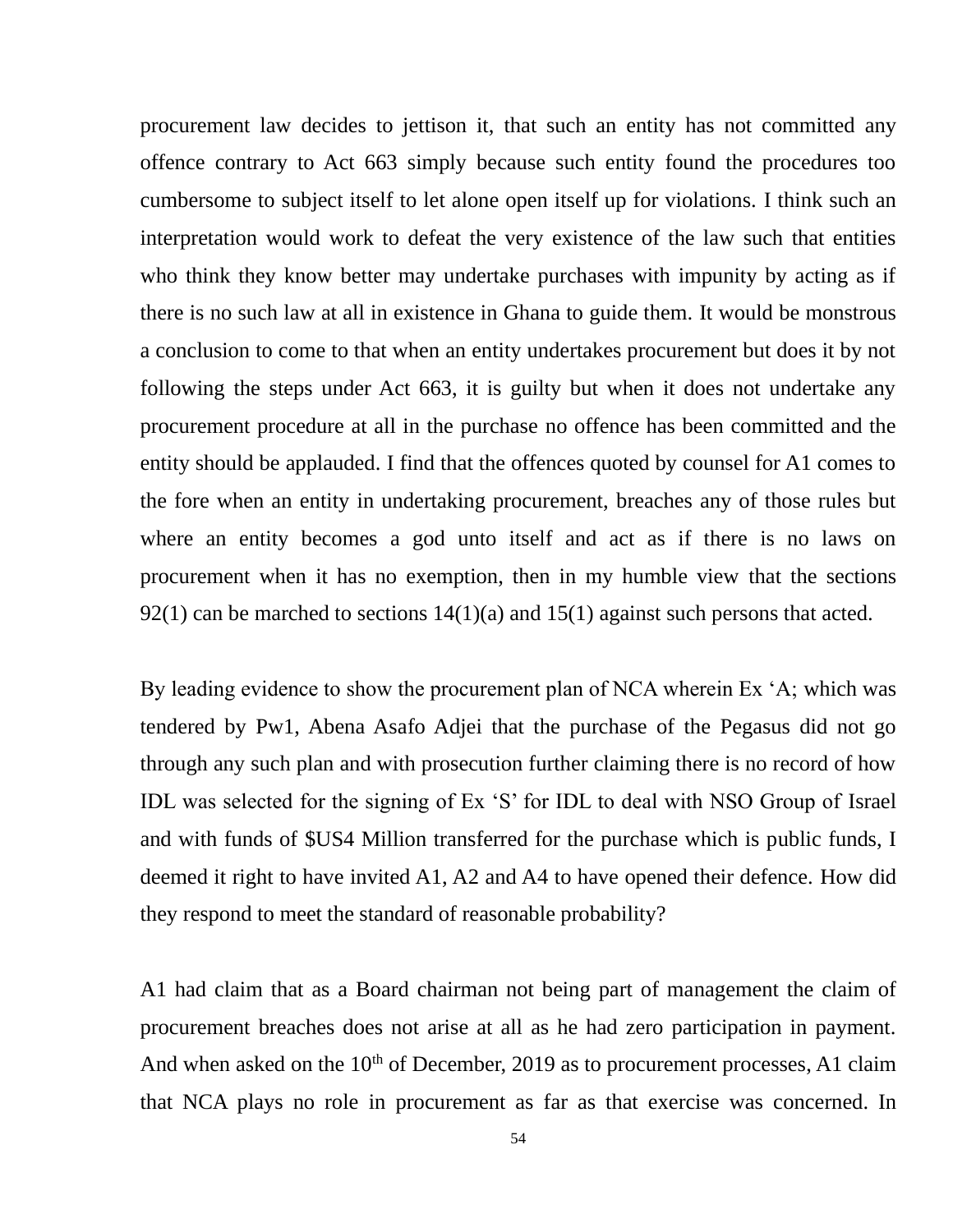Exhibit 'AA', A1 claim that the Public Procurement Authority (PPA) was not consulted due to the highly sensitive security reasons. A1 even though a Board chair did not confine himself to his assigned task as Board chair but decided to micro manage the process from discussions to purchase the equipment to the time the equipment arrived to its installation as seen even in the evidence of PW4. He it was that confirmed to Pw4 that the testing by the Israeli engineers had been successful. He knew the procurement processes but decided that the equipment was a highly security sensitive and decided to side step the steps Act 663 even though there had not been any exemptions.

On A2, the evidence was that he signed Ex 'S' when there was no processes for the selection of IDL. His counsel claim in page 63 of his written submission that the item belonged to NSCS and therefore there was no need for procurement. Before dealing with who the equipment belonged to I need to deal with this issue of an exemption in procurement for NSCS. It was A4 that claim that during the days of Mr Yaw Donkor there was a letter from PPA that granted immunity to NSCS from procurement processes. The question is where is the said letter on record if indeed one existed? The law under section 16 of the Act makes it clear that a procurement entity may undertake procurement in accordance with established private sector or commercial practices if one, the procurement entity is legally and financially autonomous and operates under commercial law; two, it is beyond contention that public sector procurement procedures are not suitable, considering the strategic nature of the procurement; and three that the proposed procurement method will ensure value for money, provide competition and transparency to the extent possible, the Board may give approval for such an entity to proceed. Where is the evidence that the Board granted immunity to NSCS or NCA, a blanket one or a specific one, in relations to this purchase? I therefore reject and find as a fact that there is no evidence of any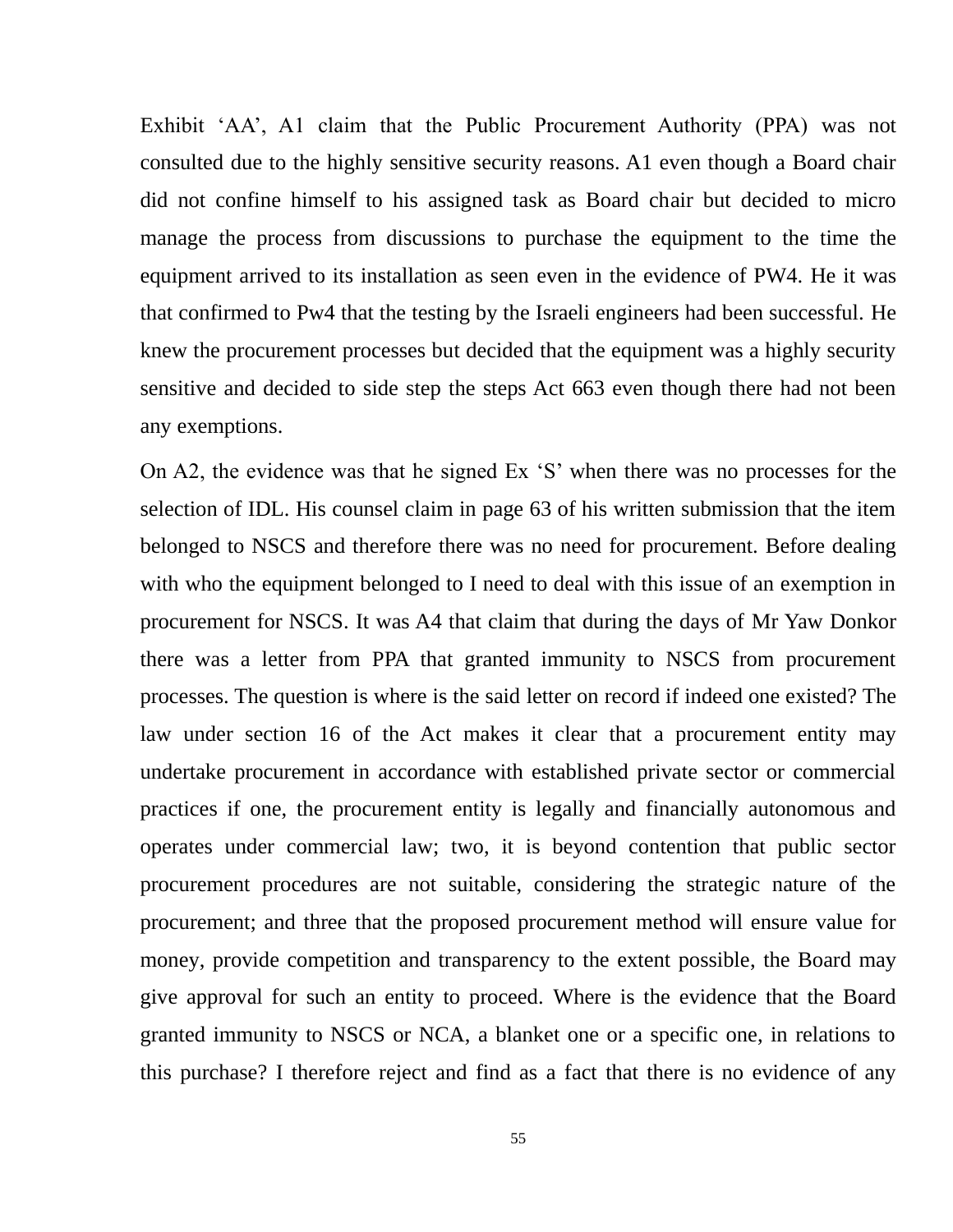blanket immunity for NSCS not to undertake procurement in the purchase of goods, works and services.

A2's claim also that NSCS is the owner of the equipment is found not to be reasonably probable. Why? Ex 'S' that A2 himself signed shows that NCA is the end user. Ex 'Q' being the End User Certificate produced before the court appears that NCA is claimed to be the end user of the equipment and not National Security. Ex 'Q' must be noted to have been authored by A2 himself who set up a different story from what he signed up to in Ex 'Q'. For he wrote in paragraph 3 of the said Exhibit as follows:

*"That I certify that we are the end user for the item/product listed above, for the sole purpose of the use of the National Communications Authority, Republic of Ghana".*

Even by the application of the conclusive presumption of estoppel by conduct under section 26 of the Evidence Act, NRCD 323, it lies not in the mouth of A2 to turn round to claim that what he himself wrote and signed should not be relied upon. A2 has actually caused the whole world to believe that the equipment was for NCA. Ex 'S' he signed also attest to the fact that it was NCA. It is only the way bill being Ex "M" that it was stated that National Security was one of the consignees. In plain and simple, A2 who signed Ex 'S' totally abandoned all the processes spelt out for procurement.

A4 had also noted in his response to procurement charges that the equipment being a wonder machine, a new creation of the century, and a clandestine equipment that is not what is done in the intelligence world. With deep respect, if that were to be so, an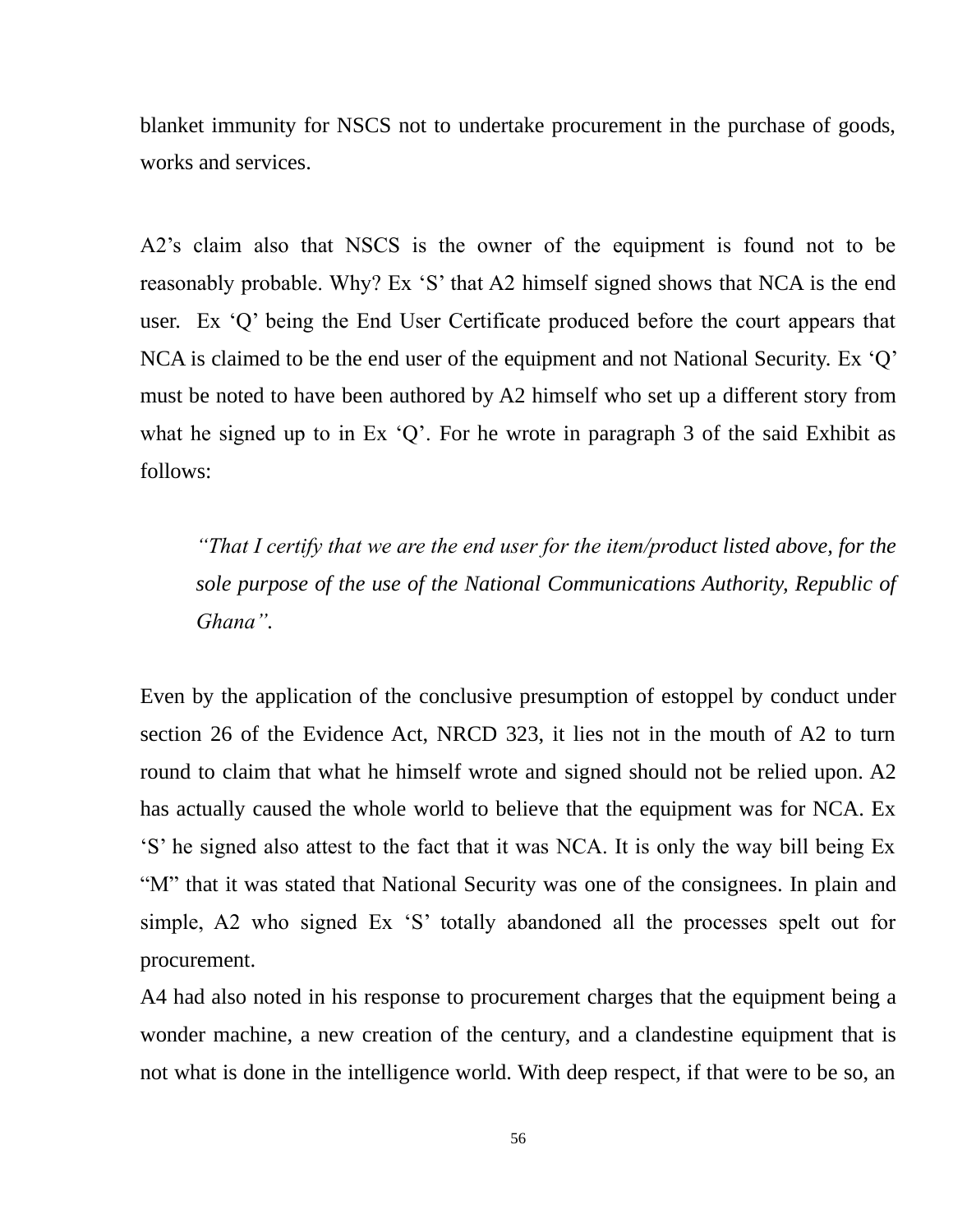application would have been made for the Board to have granted an exemption to conform to the clandestine operations in the intelligence world. On the whole prosecution led enough evidence to establish the guilt of A1, A2, and A4 beyond reasonable doubt on counts ten and eleven and I find them guilty.

# **COUNTS TWELVE, THIRTEEN, FIFTEEN AND SIXTEEN ON CHARGES OF MONEY LAUNDERING CONTRARY TO SECTION 1(1)(c) OF THE ANTI MONEY LAUNDERING ACT, 2007, ACT 749**.

A1, A2, A4 and A5 face charges of money laundering on counts twelve, thirteen, fifteen and sixteen respectively. Section  $1(1)(c)$  states as follows:

*"(1) A person commits an offence of money laundering if the person knows or ought to have known that property is or forms part of the proceeds or unlawful activity and the person* 

*(a) converts, conceals, disguises or transfers the property.* 

*(b) conceals or disguises the unlawful origin of the properly. Or*

*(c) acquires, uses or takes possession of the property.* 

*(2) For the purpose of this Act, unlawful activity means conduct which constitutes a serious offence, financing of a terrorism, financing of the proliferation of weapons of mass destruction or other transnational organised crime or contravention of a law regarding any of these matters which occurs in this country or elsewhere".* 

The slight modification in section of Act 749 was made and substituted by the Anti-Money Laundering (Amendment) Act, 2014, Act 874. For the offence of money laundering under section 1 to be established the prosecution must demonstrate that the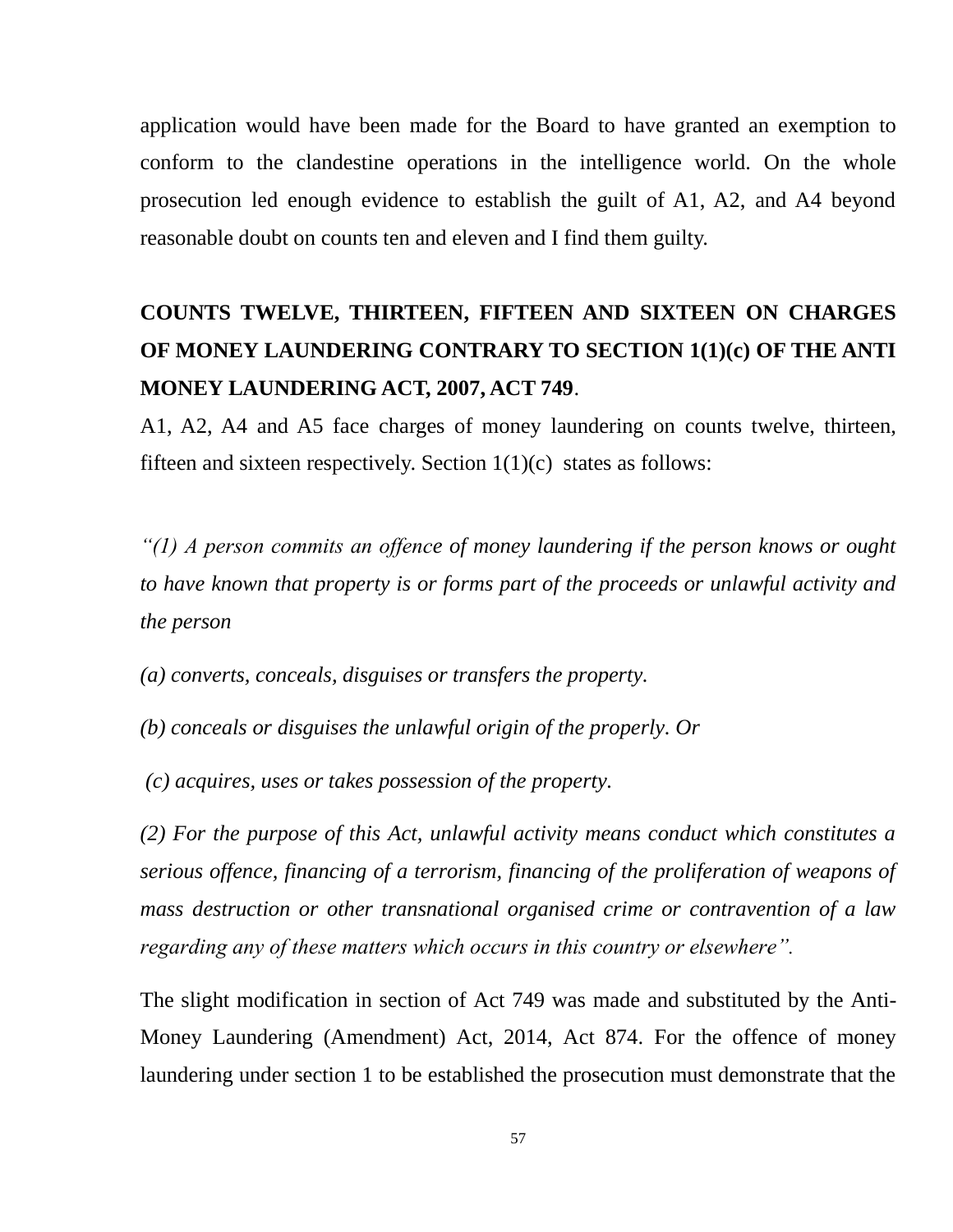accused knew or ought to have known that the property which is the subject matter of the crime is or forms part of the proceeds from unlawful activity, that the accused has converted, concealed, disguised or transferred the property or has concealed the unlawful origin of the property or has acquired or taken possession of same.

And prosecution in pursuit of its task of proving that the monies form part of the proceeds of unlawful activity, is required to show that they were begotten out of a serious offence or was meant to be used to finance terrorism or was in contravention of a law. Section 51 of the Act 749 defines what a serious offence as:

*"serious offence" means an offence for which the maximum penalty is death or imprisonment for a period of not less than twelve months".*

Unlawful activity also used is a term of art and means any of the following: any act which constitutes a serious offence, financing of terrorists act or financing of the proliferation of weapons of mass destruction or other organised transnational crime or any act in contravention of a law regarding any of these matters which occur in Ghana or elsewhere.

Under counts 12, 13, 15 and 16, the questions relevant for my determination is whether A1, A2, A4 and A5 took possession of monies stated in the respective counts, knowing such sums to be proceeds of an unlawful activity? And two whether they individually converted or concealed or disguised the origin of the sums for their individual use or acquisition or possession. Against A1, I have found the offences of causing financial loss to the Republic as well as count five on the charge of having used his offence for profit. The sum of US\$200,000 he confessed in the presence of his own lawyer in Exhibit 'PP' series to have received which he drew a payment plan but has since failed to abide by that commitment would then be proceeds of the crimes whose origin as proceeds of crime was concealed. I have noted how A1 recanted the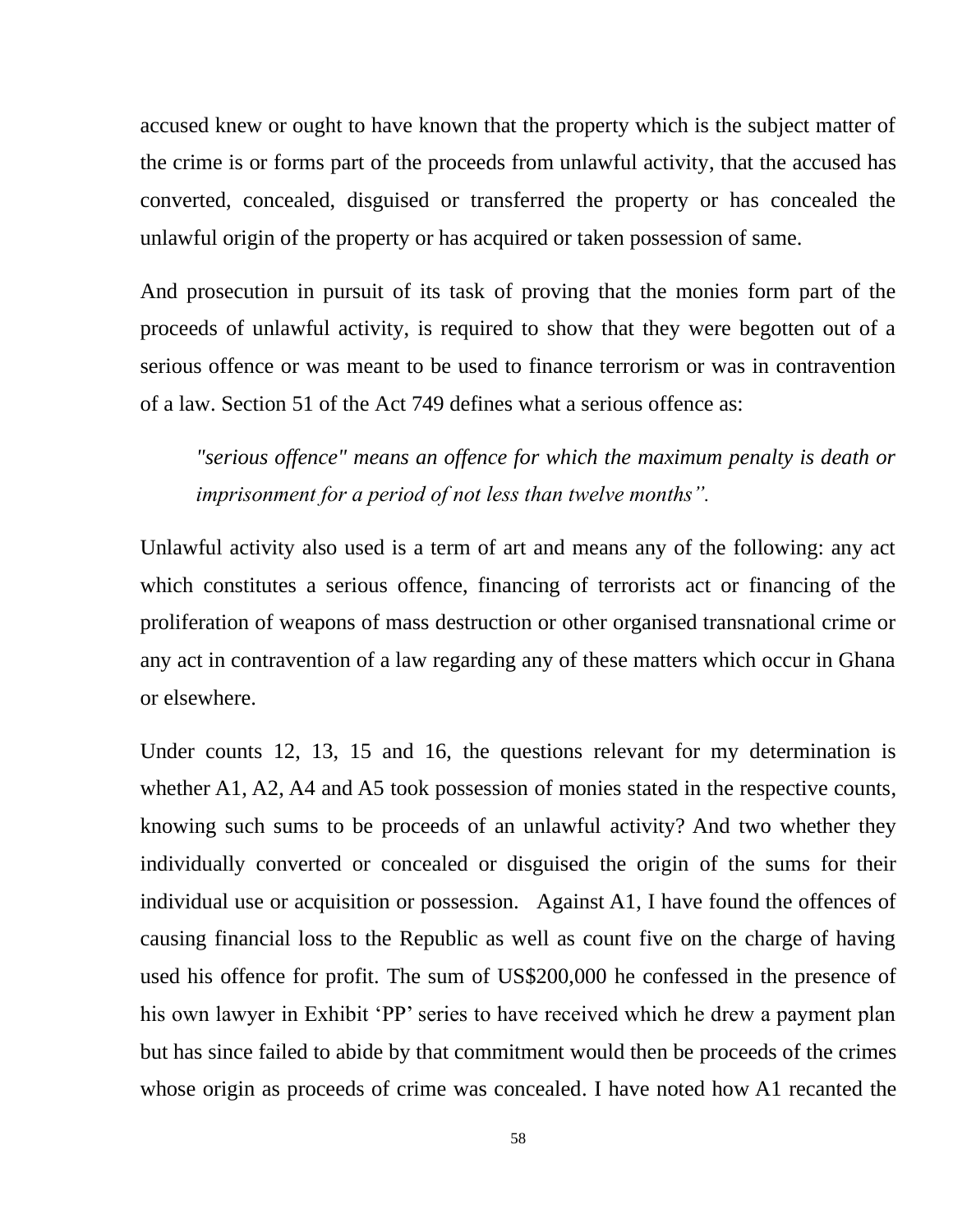glaringly dangerous confessions to his own case in subsequent statements like Exhibits 'Z', 'AA' and others. However, I have made a finding of fact supra relying on cases such as **ODUPONG** supra, **OTCHERE** supra of the damage that the contradictory statements and his sworn testimony caused to his credibility making his evidence unworthy of raising reasonable doubt in the case of the prosecution. The sums retained makes A1 guilty under count twelve.

For under counts thirteen and fifteen, even though I found A2 and A4 guilty under counts 1 and 2 and the subsequent dishonest charges did not prove how the two personally benefited from the losses caused. And so in as much as the offence of causing financial loss to the Republic may amount to a serious offence under section 51 of Act 749, it is my view that without evidence to show how a personal benefit in terms of the proceeds of the crime accrued to A2 and A4, which they had converted or concealed the origin of such monies, would make the charge of money laundering fail against them. I accordingly find A2 and A4 not guilty on those counts. For A5 not having found him guilty of any of the predicate charges, the money laundering charge against him also fails.

# **COUNT 17 ON A CHARGE OF INTENTIONALLY MISAPPLYING PUBLIC PROPERTY CONTRARY TO SECTION 1(2) OF THE PUBLIC PROPERTY PROTECTION ACT, 1977, SMCD 140**.

A1, A2 and A4 in the last count face the charge of intentionally misapplying public property contrary to section 1(2) of the Public Property Protection Act, SMCD 140. And here prosecution claim that the four misapplied an amount of 4 Million Dollars being a property of the public.

Section 1(2) of SMCD 140 states as follows: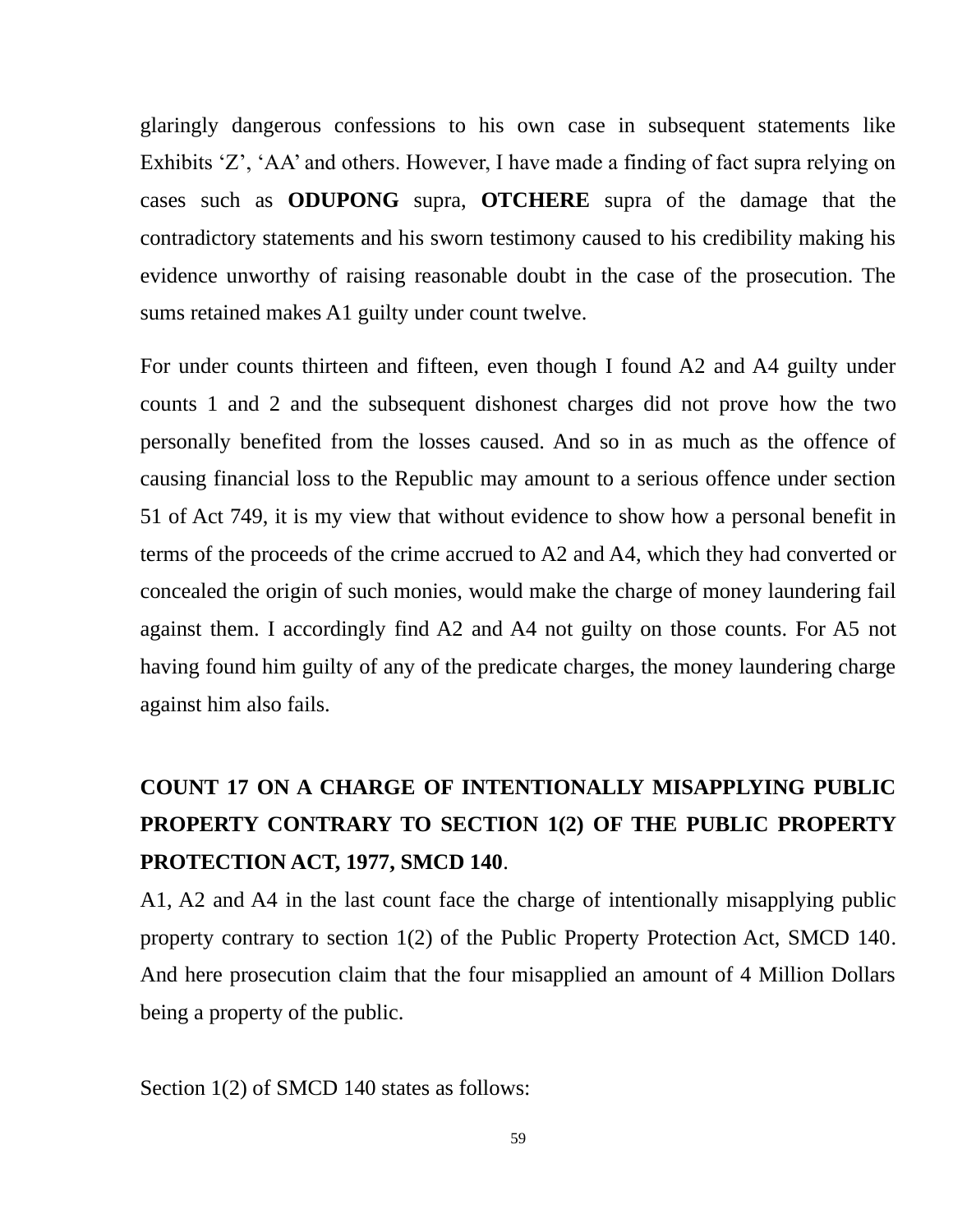*"Any person who intentionally misapplies or causes loss of or damage to public property commits an offence and is liable on conviction to a term of imprisonment not exceeding five years or to a fine not exceeding one thousand penalty units or to both the fine and the imprisonment".*

The ingredients that prosecution is required to establish in this offence is first the *mens rea* of intention, two, misapplication or loss or damage that is caused to an item which should be a property and three that it is a property of the Republic. And public property has been described broadly under section 8 to encompass:

*"money and any other property owned by or held in trust for the Republic, the property of any State enterprise, statutory corporation or local authority, and any other property specified by the Attorney-General by an executive instrument to be public property for the purposes of this Act".*

Certainly the intentional act of using monies belonging to the Republic to purchase the equipment in an informal meeting held between the three when a request by NSCS or support in the sum of US\$34 Million had been rejected, the payment of monies under a letter generated by A4 alone to give some semblance of credibility to the Finance team of NCA, the deployment of the equipment without the knowledge of the relevant persons in a private residence, the keeping of such equipment there to gather dust long after its purchase if truly it belonged to NSCS, would have been handed over, there being no legal frame mandating spying and intrusive invasion of the private space of citizens in the name of fighting terrorism, among others, leads me to the conclusion that the three accused charged under the count are guilty.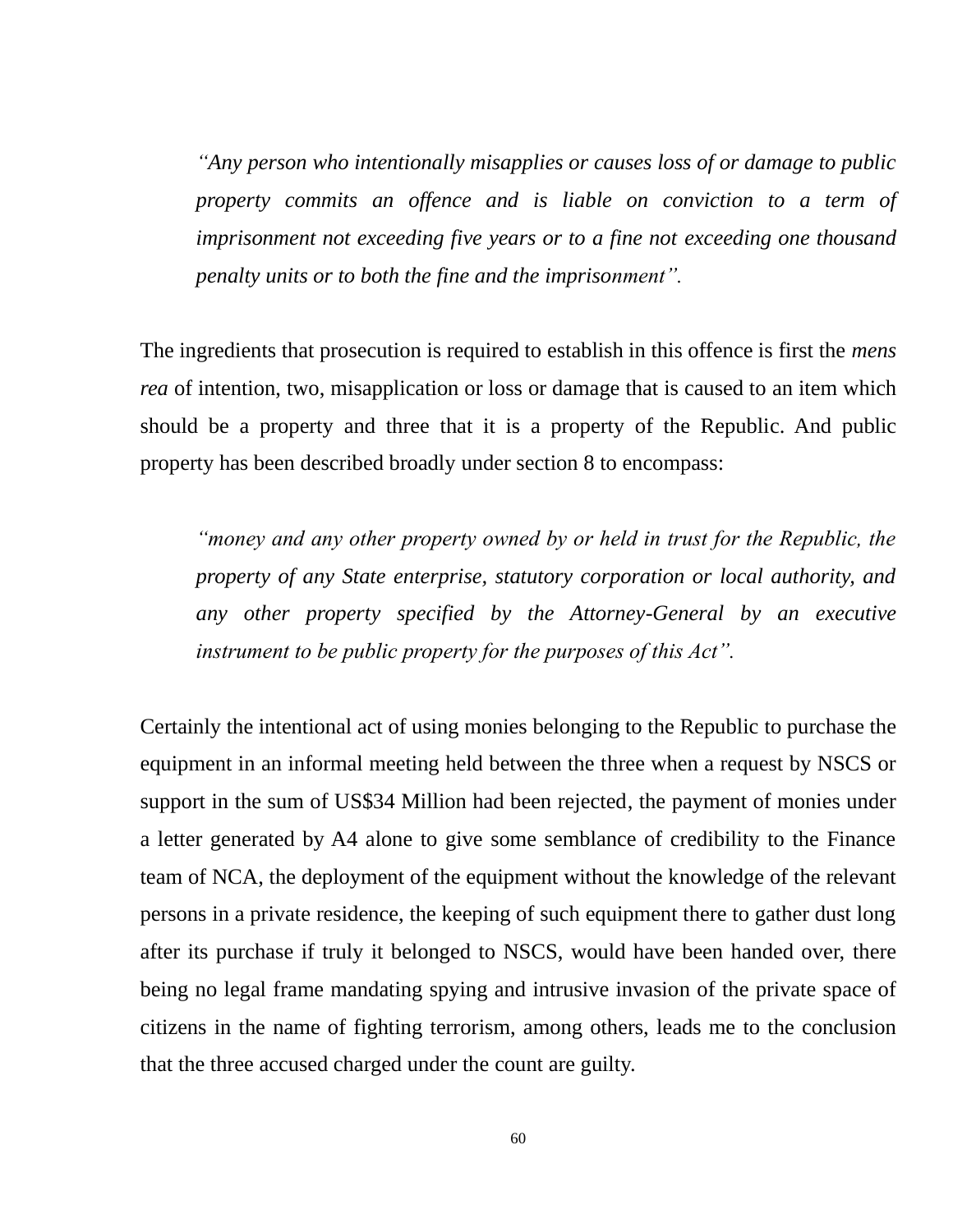### **CONCLUSION**

By way of summary, A1 is found guilty and convicted of the following charges – count 1, 2, 5, 10, 11, 12 and 17. A1 is however found not guilty and acquitted and discharged on count 3. For A2 he is found guilty and convicted on counts 1, 2, 10, 11 and 17. He is found not guilty and acquitted on counts 3, 6 and 13. A4 is found guilty and convicted on counts 1, 2, 10, 11 and 17. A4 is found not guilty on counts 3, 8 and 15. A5 is found not guilty on all the counts. He is acquitted and discharged.

### **RECOMMENDATIONS FOR LAW REFORMS**

Before I receive submissions from learned counsel in respect of mitigation, I find it necessary to place on record some lessons emanating from this suit by way of guidance for future possible reforms of the Ghanaian criminal jurisprudence. The suit which commenced in this court on the  $22<sup>nd</sup>$  of December, 2017 has taken about two years five months to complete. Part of the delay was the necessity for a reference to the Supreme Court for an interpretation of article 19(2)(e)(g) of the 1992 Constitution. The guidance provided no doubt will shape our criminal trials in this country for a long time to come. However, the greater part of the delay in this trial was the persistent interlocutory appeals that were filed. No one can be grudge any party that intends to test the rightfulness or otherwise of a decision or a ruling by a trial Judge more so when the rules do not frown on them. Due to that there were numerous appeals with its attendant applications for stay of proceedings before me and on refusal before the Court of Appeal. A great deal of these appeals related to the decision of the court to admit some documents especially Ex 'G', 'L' and 'K'.

What dawn on me was that in a simple trial there could be as much as one thousand interlocutory appeals as any decision to admit or reject a document or any decision to allow or overrule a question being asked in examination in chief or cross examination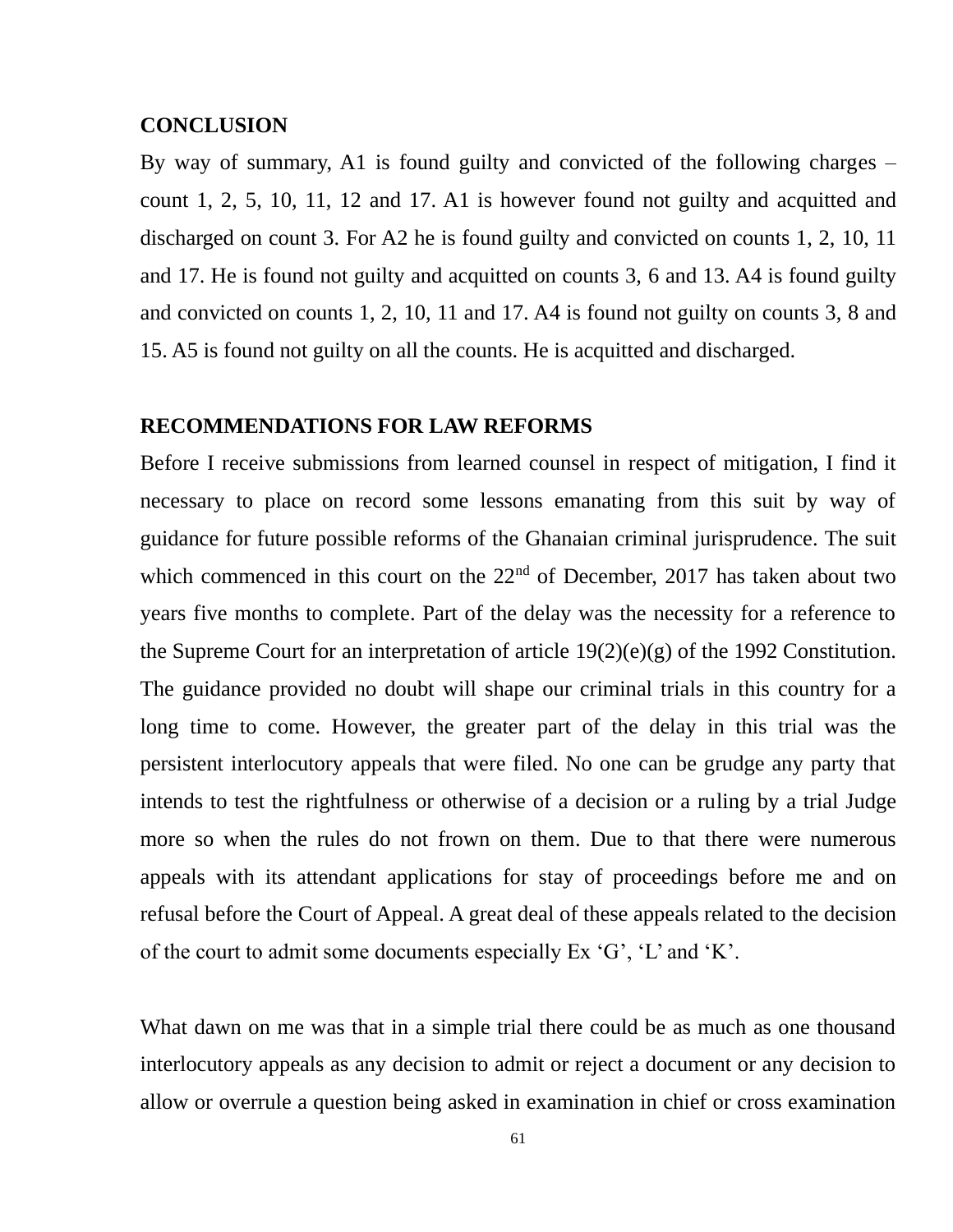can be a subject of interlocutory appeal with its attendant applications for stay of proceedings. Admission or rejection of a document does not mean that a substantial miscarriage of justice has occurred. A document may be admitted alright but may have little or scant probative value. And if under section 31 of the Courts Act, Act 459, where even there has been a conviction or acquittal and there is an appeal, the appellate court is enjoined to dismiss the appeal unless the Appellant can demonstrate that any technical defect or the point being canvassed was weightier enough to have occasioned a substantial miscarriage of justice. I posit that a decision by a trial court to admit or reject a document or admit or overrule a question at the trial, its impact on the outcome of the case in either sustaining a conviction or acquittal is very difficult to determine at that stage. And if that cannot be determined at that stage, it is suggested that the Attorney-General and the Law Reform Commission should seriously consider the introduction of a possible amendment in the Courts Act or the Evidence Act to make a trial proceed with minimum interruptions and only grant a limited widow of an appeal in respect of an interlocutory matter such as submission of no case to answer. For it is when after judgment, an appeal is lodged that a party can bring up the call of the trial court on a document that was admitted or rejected and how that call has affected the outcome of the case by resulting in a substantial miscarriage of justice.

Any claim of any serious fight against public sector corruption would be an uphill task for the nation if the rules that we operate moves at a snail's pace. The citizens of Ghana in whom the sovereignty of the nation resides will continue to mourn that the poor without lawyers are tried within a short time but the rich and powerful who are able to afford the best of lawyers use the rules to drag cases in court *ad infinitum*. With case management conference now introduced in criminal cases, such an innovation as I have proposed, if added will give full meaning to the Constitutional provision under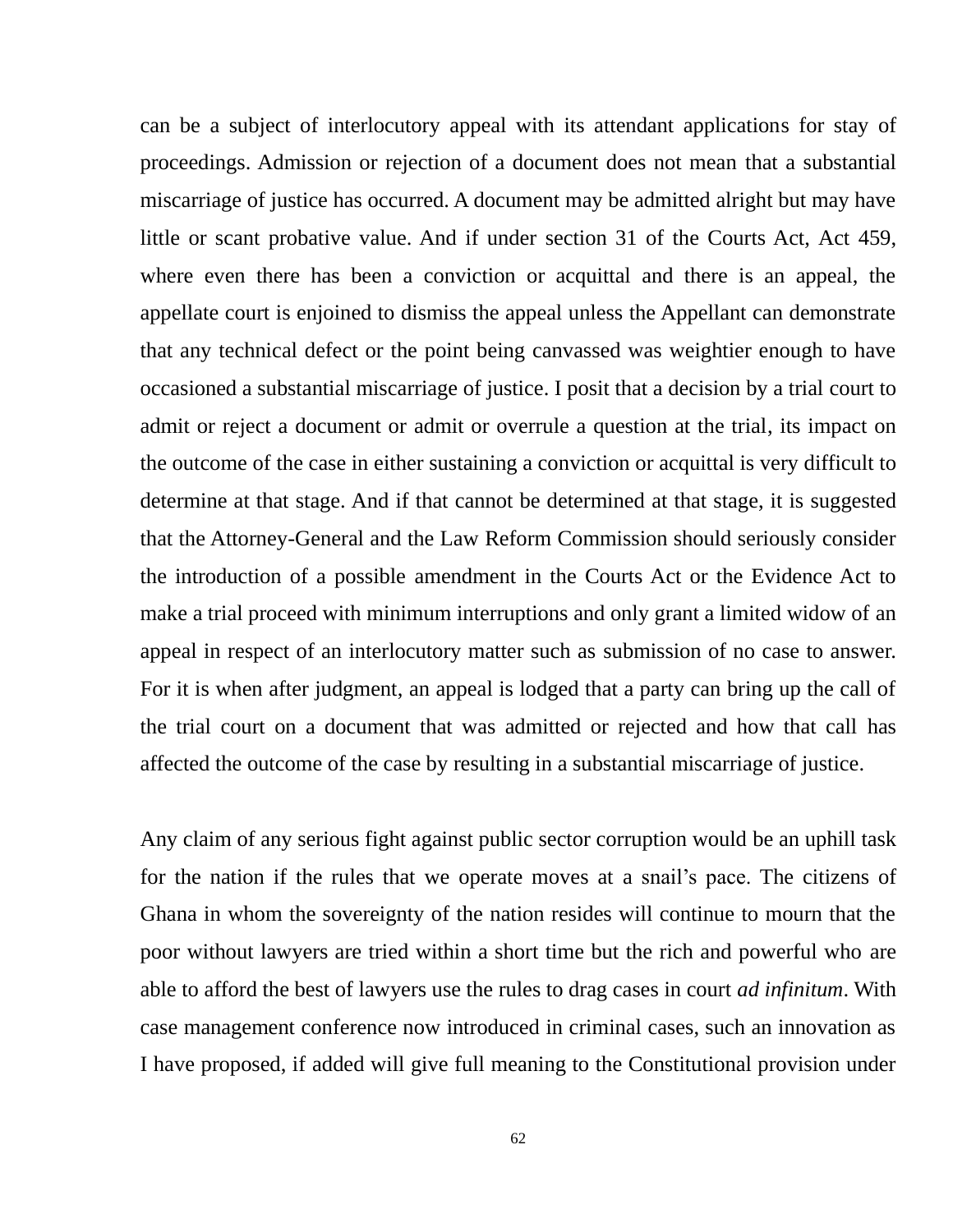article 19(1) of the Constitution that a person charged with a criminal offence shall be given a fair hearing within a reasonable time.

Two, the necessity for pre-trial disclosures and inspections that emanated from this case as decided by the Supreme Court, to my mind calls for an urgent need for a complete overhaul of the both Act 29 and Act 30 as the decision of the Supreme Court makes the procedure under Act 30 now anachronistic. If these necessary amendments are effected to take away interlocutory appeals on admission or rejection of documents with the sole purpose to cause enough delay and stultify criminal trials when there is no evidence to demonstrate how such a ruling has occasioned a substantial miscarriage of justice, that would send cold shivers down the spine of corrupt public officials that when their misdeeds come to light and are arraigned in court, their fate would be known in not more than six months' time, such persons would definitely be deterred from corrupt acts. These are the innovations needed for public officials to know that public funds are not meant to be used as personal property.

### **SENTENCE**

I have carefully considered the plea of *allocutus* in the the *viva voce* submissions for mitigation by the defence lawyers. To aid a court in applying mitigating and aggravating factors in sentencing, I would first need to have regard to three main principles being the crime committed, the criminal and the community. What I mean by the crime committed is basically the nature of the offences and the circumstances under which the crimes were committed. US\$4 Million of Ghana's money has been wasted with only US\$1 Million recovered on what they claimed was an equipment to fight crime at a time when popular protest from the media and Ghanaians have compelled Parliament to shelve the Interception of Postal Packets and Telecommunications Messages Bill, also referred to as the Spy Bill, on the basis that it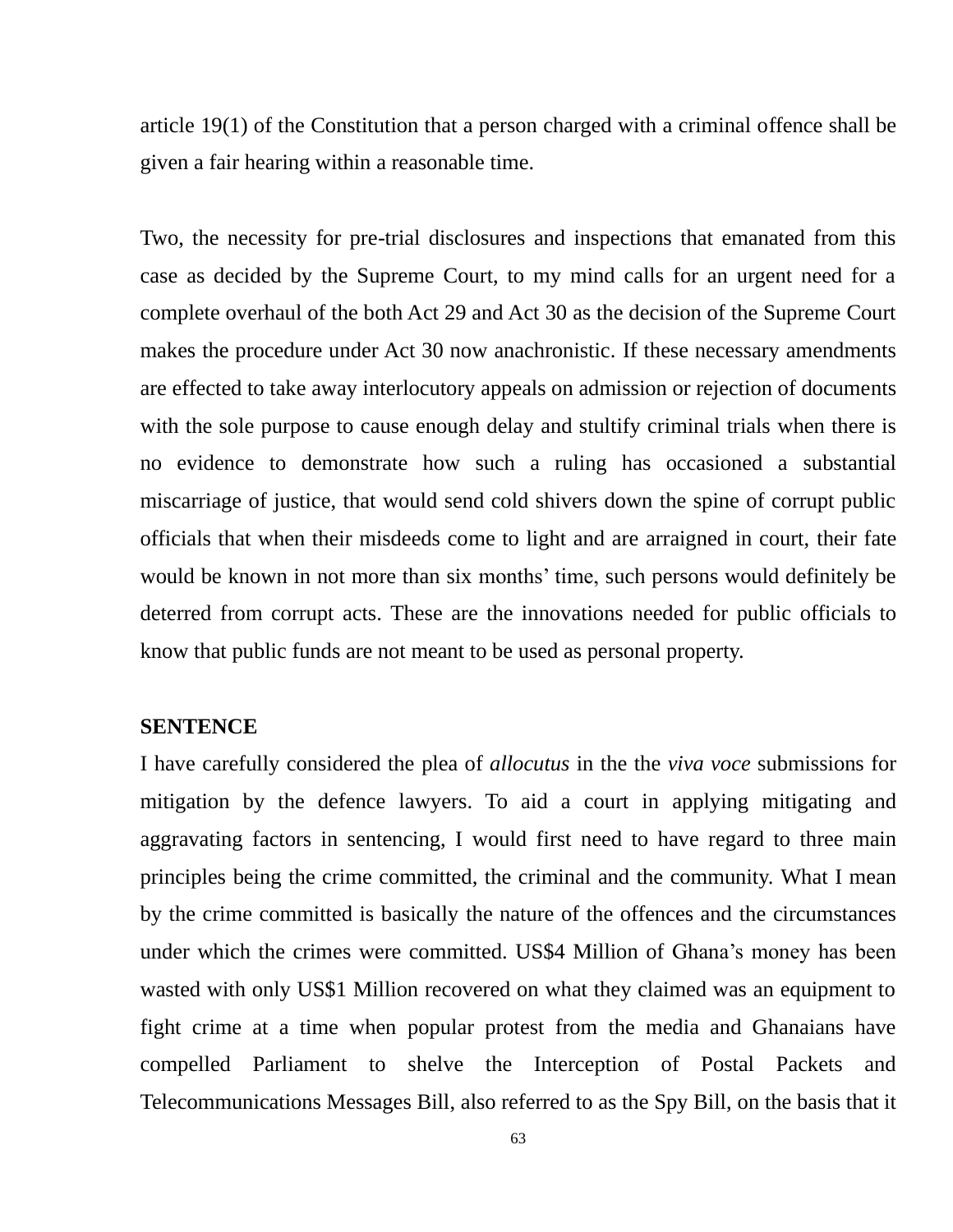had the capacity to invade the private space of citizens. The intendment of that law was for the noble act of fighting terrorism and organised crime and the impunity and recklessness with which the convicts acted by acting in a manner as if whether there were laws or no laws they care less and purchased such an equipment. There is no indication that it has ever been of use to this nation having been parked and forgotten in a private residence.

In dealing with the convict themselves, I take into consideration that they are first time offenders but certainly not young offenders. For youthfulness itself induces leniency in the eyes of the law as there are lessons to be learnt by persons of young age. But these are experienced men of the world and lessons to be learnt by the youth are well known to them. As persons who were in positions of trust they completely failed in the discharge of their duties. In that circumstance, an exemplary and deterrent punishment is necessary to send the right signals to public office holders that if they fail to be good custodians of the resources of the nation, they would not be left off the hook by the law. A1 has been found to have personally benefitted from the transaction in a whopping sum of US\$200,000. In passing sentence the role played and the benefit that personally accrued to each must be made to reflect in the sentence. Besides, I must also take into consideration, the fact that A2 in particular is not in the best of health and the trial had to proceed by taking account of his health needs.

Punishment examined from the angle of the community and its laws, means every punishment must fit the crime committed and the wanton dissipation of the resources of the State with the consequent benefit that accrues to the actors have reached alarming proportions in the eyes of the public. Just as hard won personal resources are usually not wasted by level headed persons, so do the citizens of this nation expect their taxes not to be thrown away by public officials placed in a position of trust. I am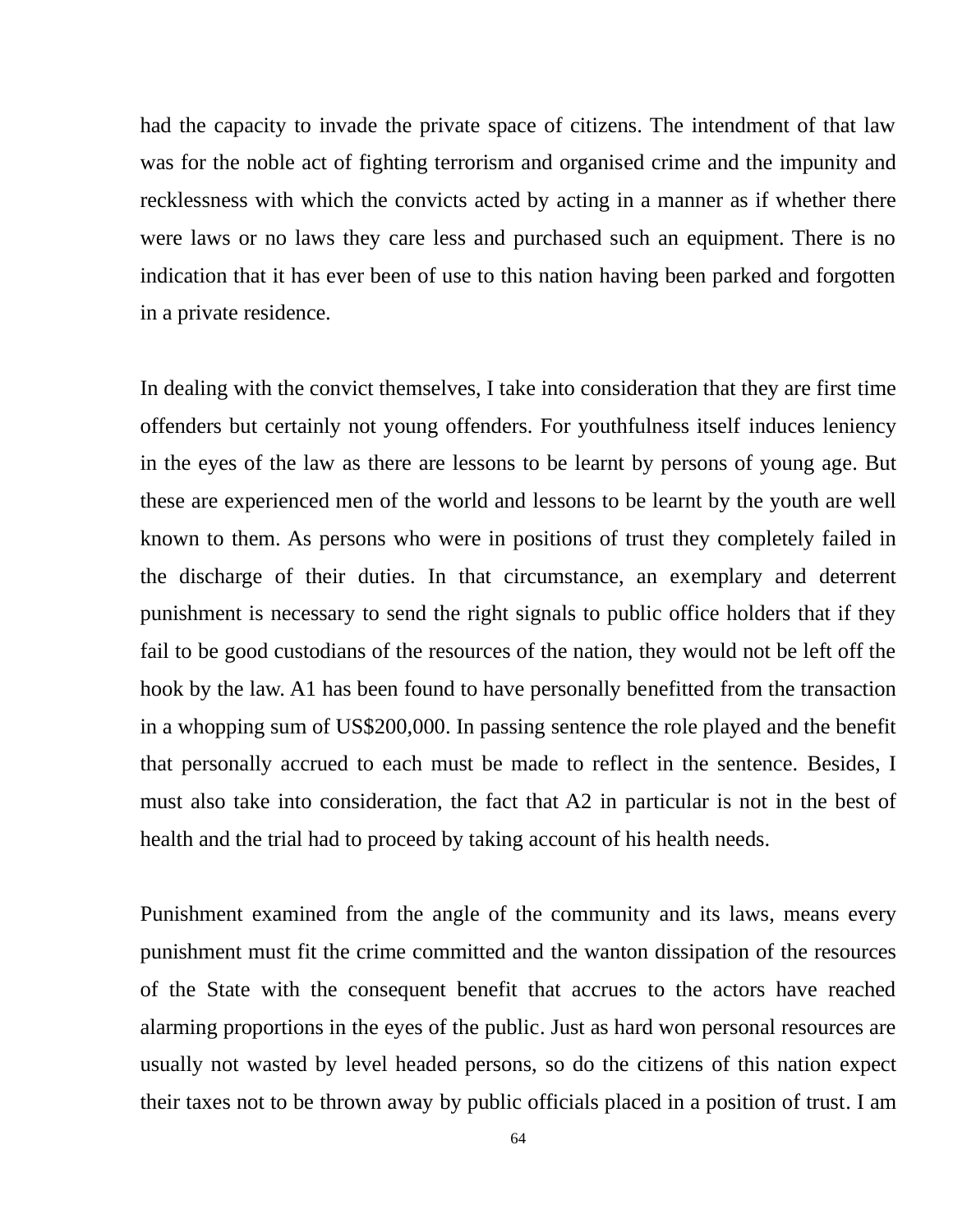further guided by the wisdom in a plethora of judicial decisions on sentencing such as **KWASHIE v THE REPUBLIC** [1971] 1 GLR 488; **DICKSON MANU v REPUBLIC** [2013] 55 GMJ 176 COA; **DABLA v THE REPUBLIC** [1980] GLR 501; **ABU v THE REPUBLIC** [1980] GLR 294; **ADU BOAHENE v THE REPUBLIC** [1972] 1 GLR 70.

Accordingly the mitigating factors that come up for consideration are the health conditions of some of the convicts, being first time but not young offenders, A2 and A4 having been found not to have personally benefitted. The aggravating factors include the sheer recklessness of their conduct, the unrepentant and unremorseful attitude of the convicts, the benefit that accrued to A1 and his unpreparedness to restore his ill-gotten booty to the Republic, the convicts being experienced men of the world who have abused their positions of trust, the inappropriate nature of noncustodial sentence as they are not indigent or impecunious men. They can easily afford to pay any fine imposed on them and that will send the wrong signal to the public that for the rich they can use their riches to avoid jail for their criminal acts.

With the aggravating factors preponderating against the mitigating factors and being guided by the utilitarian concept of deterrence of both the convicts themselves and public office holders in a position of trust in general, and in the exercise of my discretion according to law but not private opinion, I proceed to sentence you as follows: A1, A2 and A4 are sentenced to five years imprisonment each with hard labour on count one (1). On count two (2), each of the convict is sentenced to five years imprisonment with hard labour. Having benefited by the use of his public office for his personal profit coupled with his obstinate conduct not to return the ill-gotten wealth to the Republic, I sentence A1 to six (6) years imprisonment with hard labour on count five (5). On count ten I sentence each accused convict to three (3) years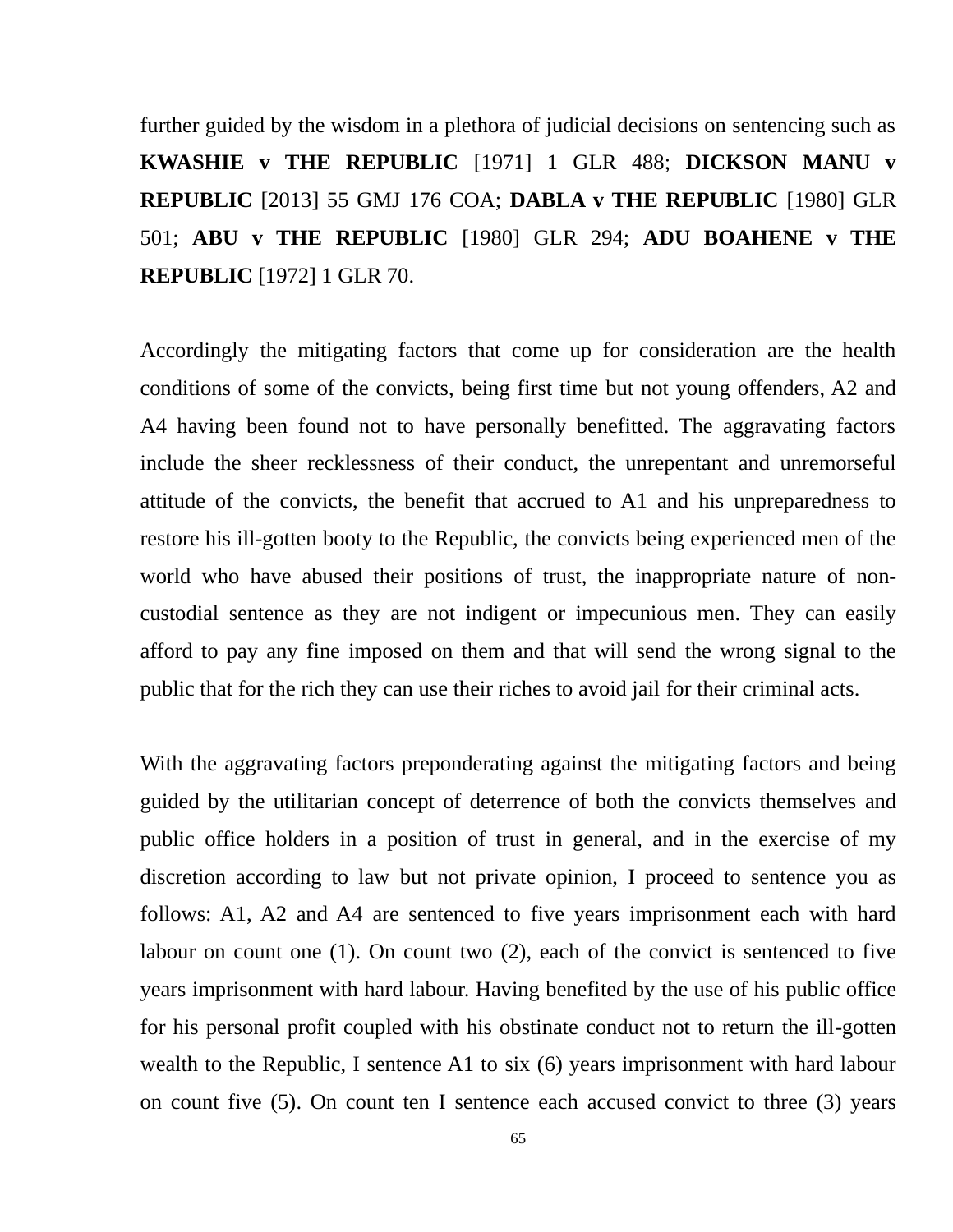imprisonment with hard labour. Each convict is sentenced to another three years imprisonment with hard labour under count eleven. For having laundered US\$200,000, I sentence A1 to six years imprisonment with hard labour on count twelve (12). And finally on count seventeen (17), each convict is sentenced to three years imprisonment with hard labour. All the sentences are to run concurrently.

I further proceed to make a consequential order under section 6(1)(a) of SMCD 140 as I find it necessary to make an order for the seizure and forfeiture to the Republic of any asset of the convicted persons to the tune of US\$3 Million with US\$1 Million out of the US\$4 Million having been recovered. The Attorney-General is to take steps to enforce this order of the court.

**Eric K. Baffour, Esq.**

**(Justice of Appeal)**

**Representations:**

**Yvonne Attakora Obuobisa, DPP with Evelyn Keelson, CSA, Stella Appiah, PSA, for the Republic present.**

**Abu Juan Jiagara, Esq. with Nicole-Marie Poku, Esq. for Thaddeus Sory, Esq. for Accused present**

**Godwin Temakloe, Esq with Reindorf Twumai Ankrah, Eq. for A2**